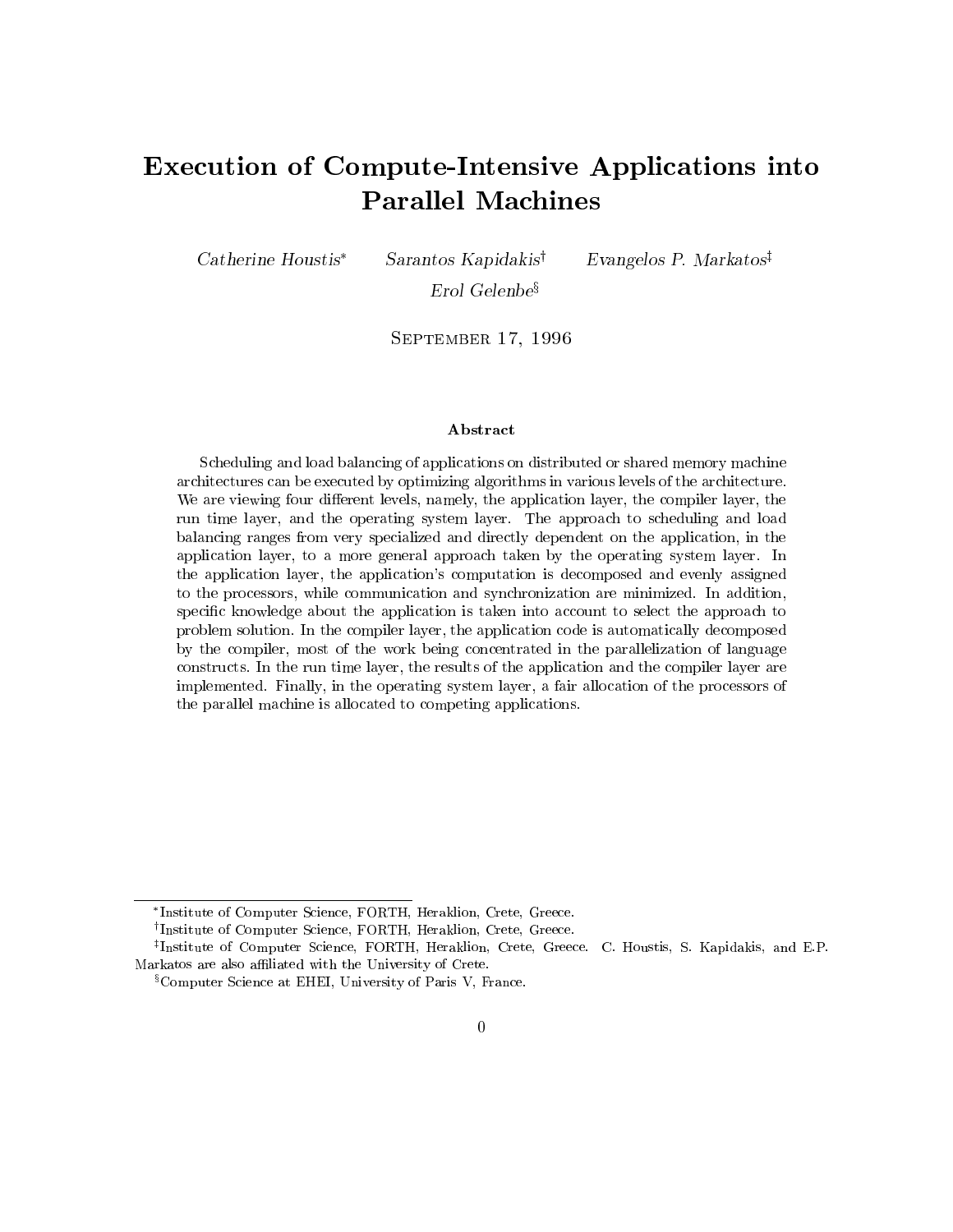# 1 Introduction

The problem of balancing the load of a parallel system has been investigated from many different points of view. It is a problem that is still of great interest mainly because of significant technology advances every few years.

The benet of load balancing can be illustrated by the following simple example. Suppose that a particular step of a distributed computation is to be executed on  $n$  distinct processors, so that the *i*-th processor has a total computational load of  $L_i$ , expressed in total run time. Assume that the computation has to be synchronized at the end of that step. Let  $L_A = [\sum_{i=1}^n L_i]/n$  be the average execution time of the processors, and let  $L_M$  be the largest of the execution times. Then, processor i will remain idle for a time  $L_M - L_i$  at the end of this particular step, and as a whole, the processors will remain idle for a total of:

$$
\sum_{i=1}^{n} [L_M - L_i] = n[L_M - L_A]
$$
 (1)

time units. Since  $nL_A$  is the total amount of computational work involved and is a constant for that particular step, the computation will be accelerated by making  $L_M$  as close to  $L_A$  as possible, which summarizes to minimizing imbalance.

One's first reaction would be to suggest policies which use full knowledge of the  $L_i$  to make an "optimal" load balancing decision. However, the information available will in general only provide an estimate of these quantities for several reasons:

- In many cases, the granularity of the computation does not allow <sup>a</sup> detailed evaluation of computation times.
- Also, computation times are often data dependent, and cannot be completely evaluated in advance.
- Even when full information allowing evaluation of computation times is indeed available, the evaluation of these times from the information may itself be particularly time consuming (as in the molecular dynamics simulations, where the exact position of each particle determines computation times).
- Finally, in many cases, the loads at each node can only be broadcast relatively infrequently in order not to generate excessive overhead, so that load information may not be fully up to date.

Thus, adaptive on-line policies for load balancing are of particular interest. Among such policies, those which are decentralized are the simplest since they require less coordination among nodes. Decentralized policies present, however, the obvious danger of being counterproductive, since one may unknowingly overload a node which initially seemed lightly loaded. Thus care must be taken to guarantee that this does not happen.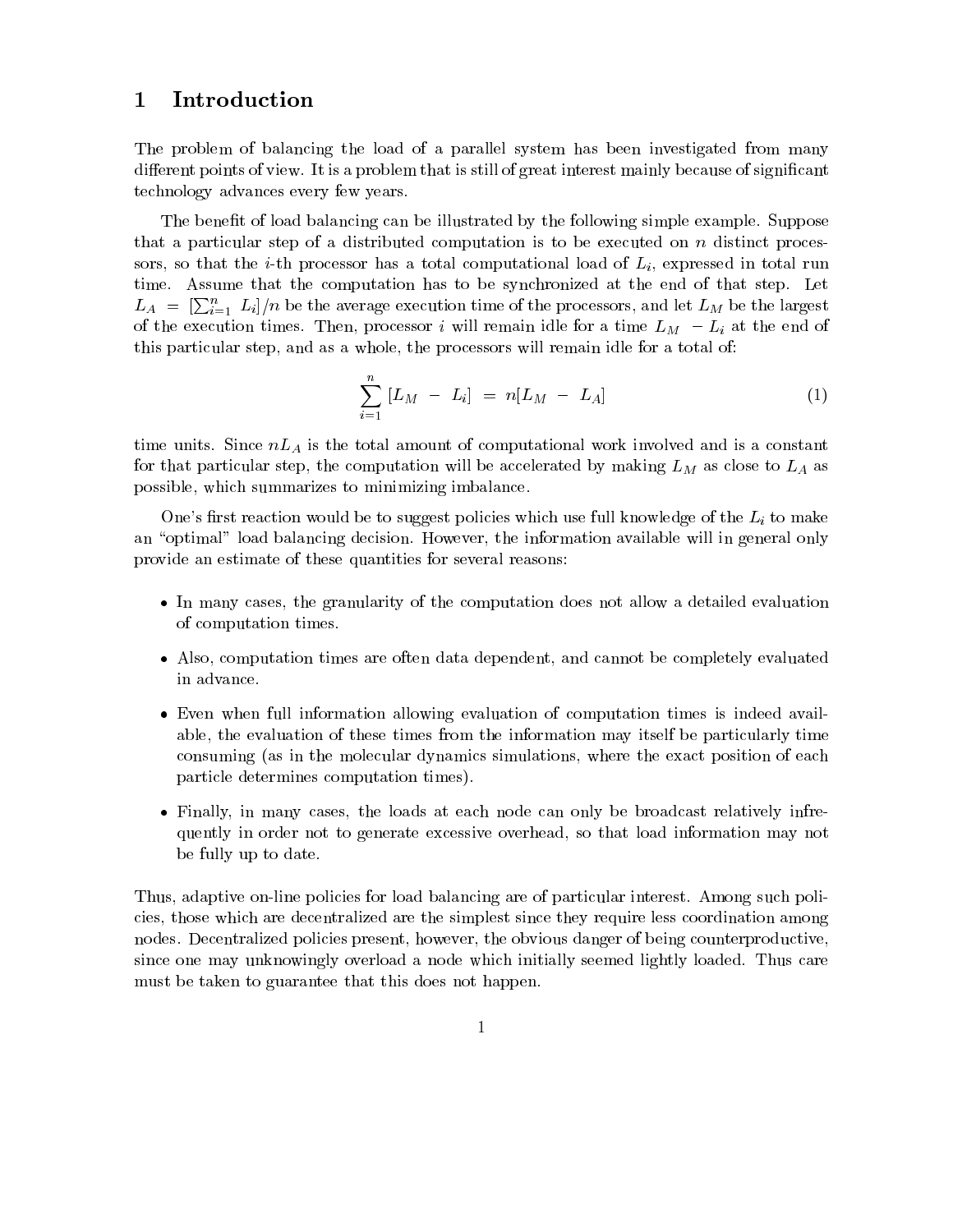Non adaptive decentralized policies are also used for compute-intensive applications when the computation is mostly static and data dependencies do not change during execution.

In this study, we begin by reviewing the state of the art in load balancing of parallel systems, with the ambition of covering most facets of it, and provide an integrated view of the problem. We have classified the various aspects of it into different levels, namely, the application layer, the compiler layer, the run time layer and the operating system layer. This reflects the investigations on load balancing that have been undertaken by researchers with various backgrounds and expertise.

In the application layer, we review problems that arise in science/engineering. In this layer applications are decomposed so that the computation is evenly assigned to the system processors, while communication and synchronization among them is minimized. This is usually stated in a mathematical model and optimization techniques are employed for its solution. Most of these optimization problems are NP complete and various heuristics are used for their solution. The heuristic techniques are summarized as clustering, deterministic and stochastic optimization heuristics.

In the compiler layer, usually existing code of the application is automatically decomposed by the compiler with most of the work concentrated in the parallelism of the programming language constructs. Optimization techniques are used in scheduling, such as loop scheduling, thread scheduling and synchronization.

In the run time layer, either the results of the application layer scheduling or the compiler layer scheduling are implemented. Both in the application and run time layers the computation of an application is usually represented by an acyclic graph. Clustering techniques are used for the scheduling of such graphs. Even when the run time environment does not have elaborate graph information it can still take advantage of communication and synchronization information that may be provided by the compiler or gathered dynamically at run time.

Finally, the operating system is responsible for the efficient and fair allocation of the multiprocessor to the competing applications. Usually the operating system has the least amount of information about the parallel applications running, but based on user input or run time monitoring, it can share the multiprocessor among applications efficiently.

In order to run applications as fast as possible, the largest and fastest multiprocessors were used, that have been the distributed memory ones. Thus, most approaches on the applications layer have considered underlying distributed memory multiprocessors. On the contrary, the compiler, run-time, and operating system level research has considered shared-memory multiprocessors. This has been the case because, traditional distributed memory multiprocessors lack the necessary mechanisms for efficient process/thread migration, and thus make scheduling and load balancing both expensive and difficult to implement.

The deep understanding of load imbalance issues at all four levels (applications, compile/run time and operating system) of the system is necessary in order to achieve high processor utilization. In the rest of the paper we present a survey of the load balancing mechanisms and policies in these levels.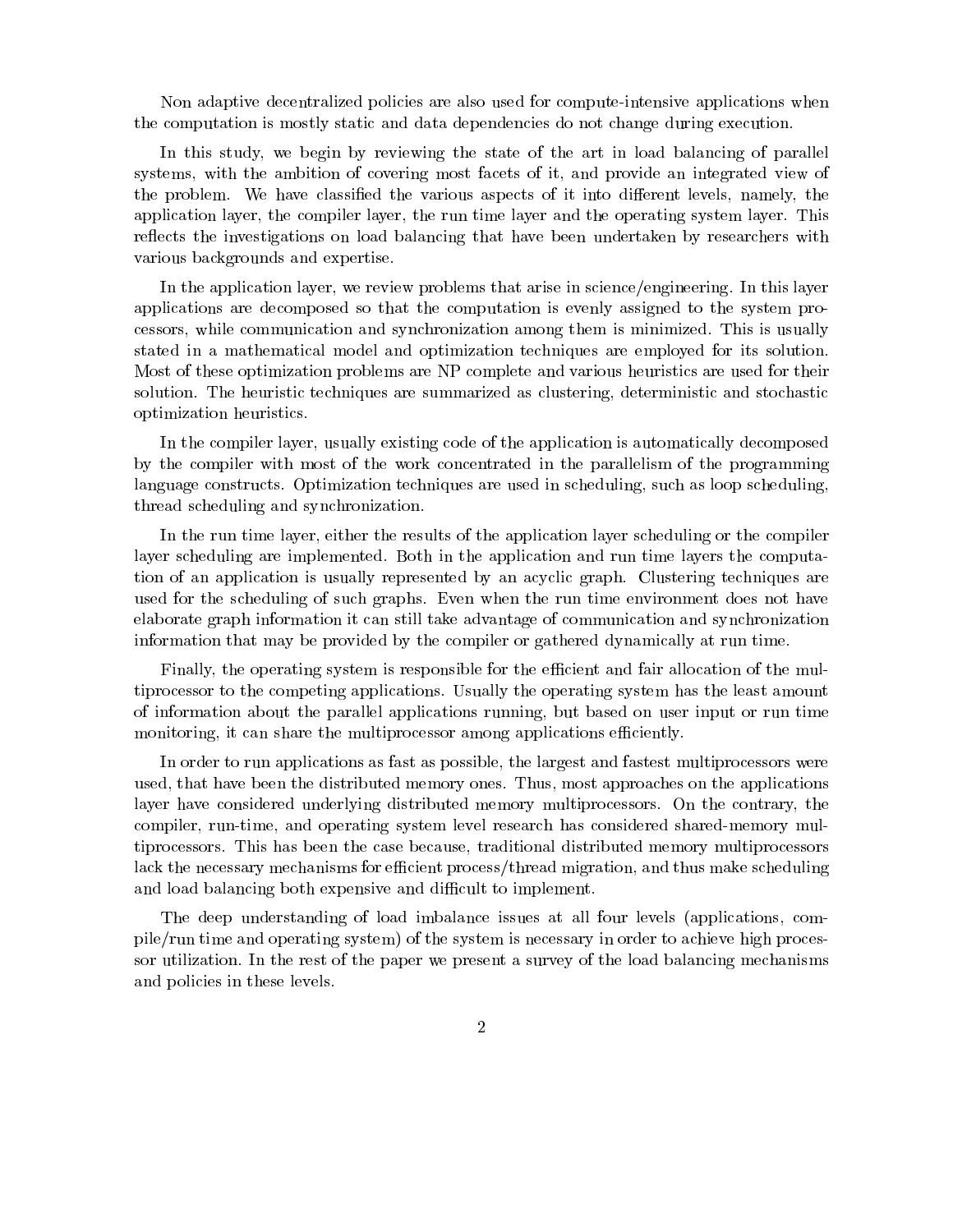# 2 Application Layer

Compute intensive applications are usually related to scientic computing applications. The computational models of such applications in general, simulate physical situations or artifacts and they depend on the available computing resources. The recent advances in high performance computing technologies have provided the opportunity to speed up computational models and increase dramaticaly their numerical resolution and complexity. Parallel scheduling and load balancing are mainly responsible for exploiting the available speedup capability of the machine. Parallel scheduling methodologies for compute intensive applications have been developed mostly for distributed memory machines or clusters of workstations. At the application level the interest is focused on policies that make direct use of the knowledge of the applications. We present parallel scheduling and load balancing policies for two different applications, Partial Differential Equations and Molecular Biology.

### $2.1$ Partial Differential Equations

PDEs are considered the fundamental tool for describing the physical behavior of many applications in science and engineering. We are focusing on parallel scheduling and load balancing issues for computational tasks of problems related to PDE computing on distributed memory parallel machine architectures. We start with problems using a grid or a mesh to approximate the geometric domain of computation and formulate a problem solution on it. The methodologies we shall be reviewing have their source in solution methods applied to partial differential equations. The same methods can be easily extended to computations associated with numerical simulation and to more complicated computational models [139], [113], [47].

Scheduling the computational tasks of a PDE problem on a target parallel machine has been viewed as a two phase approach, as follows: First, the partitioning of the computations into load balanced tasks is achieved, requiring minimum synchronization and communication among them and second their allocation onto the parallel processors. The methodology to achieve a problem partition in such problems draws from the problem characteristic. The computation is usually based on a large static data structure (domain) and the amount of computation is about the same for each data element. To keep the load balanced among processors one should decompose the data structure as evenly as possible, since the computation is decomposed in the same way. For the data decomposition the Domain Decomposition (DD) approach is used. We review the discrete domain decomposition, which is based on a grid or mesh decomposition of the underlying computation. Continuous DD is also possible and the approach is similar. The discrete DD has been extensively studied for PDE elliptic solvers and is regarded as the most suitable for such problems [25], [99]. The basic idea is to decompose the grid or mesh of the PDE domain into subdomains. This results into splitting the discrete equations corresponding to the node or grid points of the subdomain and their interfaces (boundary). The programming model for such computations is single program-multiple data where parallelism is achieved by partitioning the underlying geometric data structures (grid/mesh) of the PDE problem and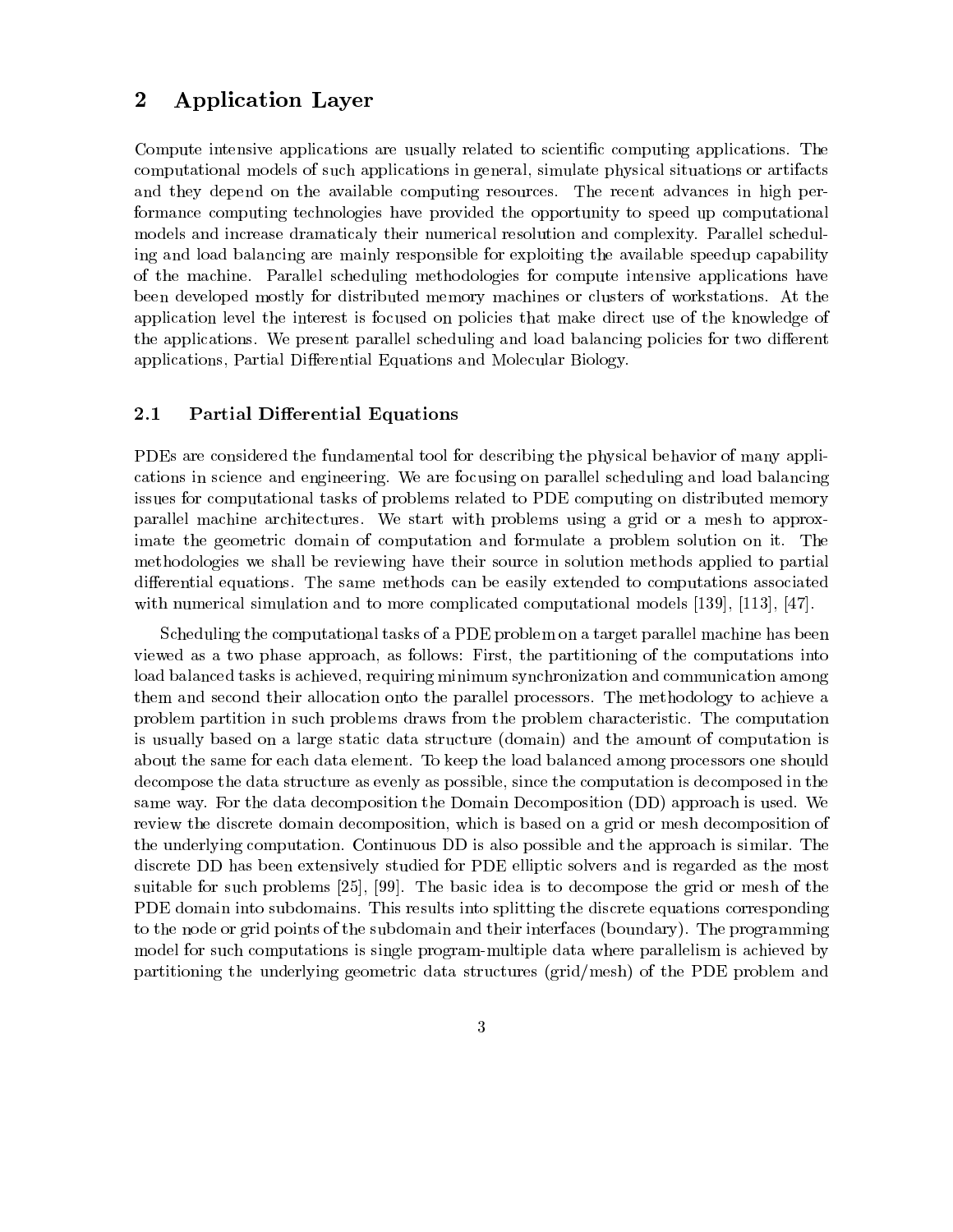allocating the disjoint subproblems or subcomputations to the parallel processors. During each iteration the processors perform (i) an exchange of local data (interface unknowns) with the processors that handle geometrically adjacent subdomains in order to enforce continuity requirements of the PDE solution (local synchronization/communication); (ii) an execution of matrix-vector operations (local computation); and (iii) an evaluation of stopping criteria and acceleration of the convergence *(global synchronization)*. The high performance of these computations on distributed memory MIMD machines, depends on the minimization of the local and global communication time and on the synchronization delays. Global communication/synchronization depends on the efficient hardware/software implementation of broadcast operations of parallel machines [73], [144].

The main issue in most studies has been the minimization of local communication time per iteration. The local communication time depends both on data partitioning characteristics such as, interface length, degree of connectivity of the subdomains, and machine characteristics. The data partition problem is NP-Complete [54] and many heuristic methods have been proposed for finding good sub-optimal partitions of the data. These heuristics are divided into three classes, namely, data clustering, deterministic optimization and stochastic optimization.

### 2.2 Scheduling and Load Balancing for Grid/Mesh based problems

The geometric data structures mesh/grid used in discretization procedures of PDE problems, are either an orthogonal grid, for a finite difference method, or a mesh (non orthogonal grid), for a finite element method. In either case, the partitioning and allocation heuristics applied have been the same, thus we shall not distinguish between the two structures.

The objective function for the mapping of a mesh/grid  $M$  onto a distributed memory MIMD machine so that the workload of the processors is balanced and the required communication and synchronization among processors is minimum, is formulated in [24] and is as follows:

$$
\min_{m} \max_{1 \le i \le \mathbf{P}} \{ W(m(D_i)) + \sum_{D_j \in C_{D_i}} C(m(D_i), m(D_j)) \},\tag{2}
$$

where  $D_i$  is the set of mesh points (subdomain) that are assigned to the same processor,  $C_{D_i}$ is the set of subdomains that are adjacent to the subdomain  $D_i$ ,  $m: \{D_i\}_{i=1}^r \longrightarrow \{P_i\}_{i=1}^r$  is an assignment function that maps the subdomains to processors,  $W(m(D_i))$  is the computational workload of the processor  $m(D_i)$  per iteration, which is related to the number of mesh points on  $D_i$ , and  $C(m(D_i), m(D_i))$  is the communication workload required (per iteration) between the processors  $m(D_i)$  and  $m(D_j)$ . **P** is the number of available processors of the target parallel machine. The synchronization of the processors is a nonlinear correlation of computational and communication workload. In general, it can be included in the  $W(m(D_i))$ .

One approach to solve the optimization problem is to approximate its objective function  $(2)$ by another function which is smoother, more robust and suitable for the existing optimization methods [53] [51], [157], [98]. A second approach is to split the optimization problem into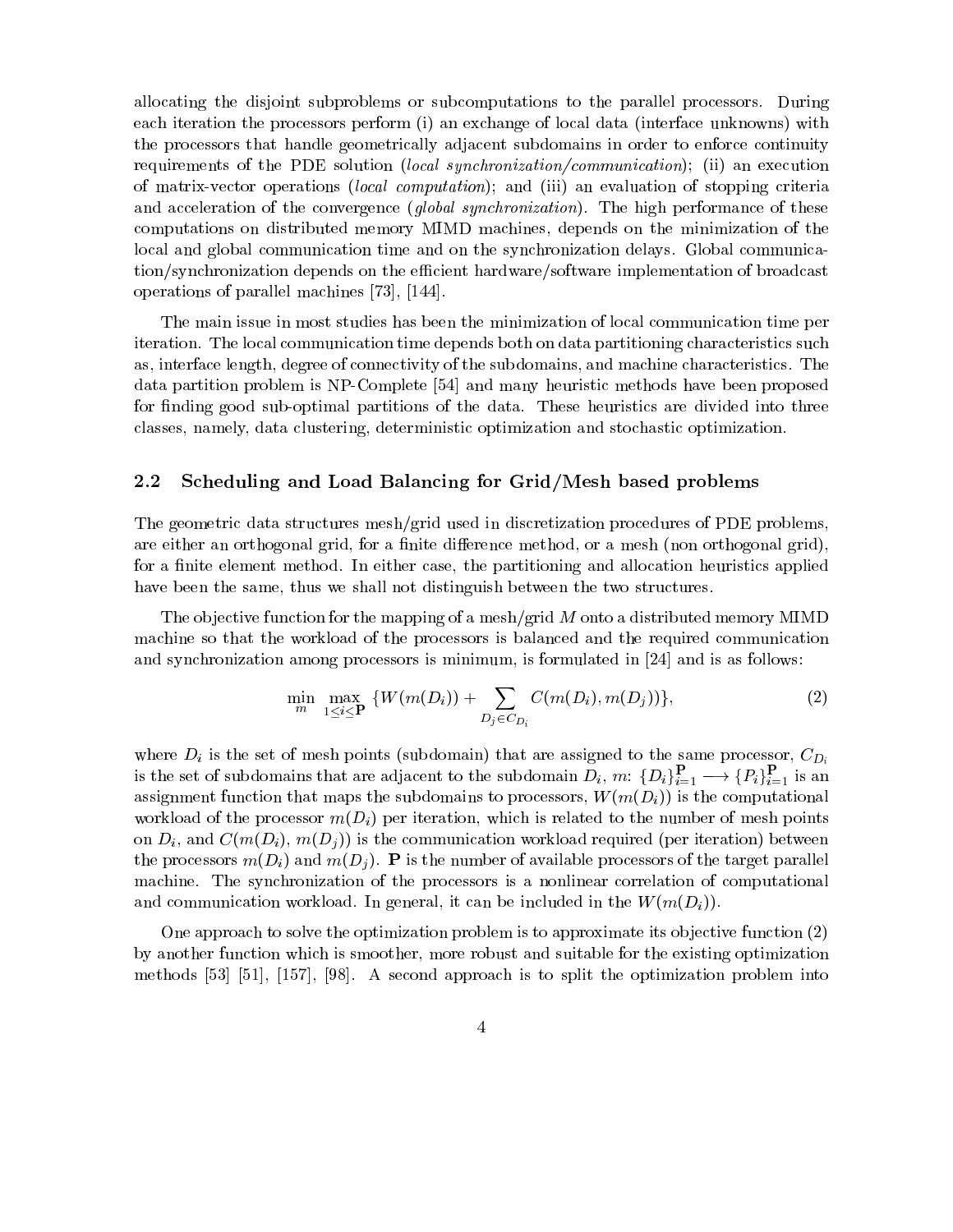two distinct phases corresponding to the *partitioning* and *allocation* of the mesh  $[24]$ ,  $[23]$ , [136]. In the *partitioning phase* the mesh (or grid) is decomposed in a pre-specified number (usually equal to the number of processors) of subdomains such that the following criteria are approximately satisfied:

- $(i)$  the maximum difference in the number of mesh (or grid) points of the subdomains is minimum,
- (ii) the ratio of the number of interface points to the number of interior points for each subdomain is minimum,
- (iii) the number of subdomains that are adjacent to a given subdomain is minimum,
- (iv) each subdomain is a connected domain.

In the *allocation phase* these subdomains are assigned to processors such that the following objective is satisfied.

(v) the communication requirements of the underlying computation between the processors of a given architecture are minimum.

### 2.3 Geometry Splitting Based Partitioning Methodologies

Most of the heuristic methods proposed for the partitioning phase can be classified into three large classes. The first class involves *clustering* techniques where the main idea is to sort the geometric mesh data in some direction and then partition the resulting sequence of elements in **P** ways. The second class consists of the *deterministic optimization* techniques. The idea is to find "semi"-optimal feasible solutions in linear time. These methods tend to terminate in some local minimum without always being able to move to a global minimum. A more computationally expensive alternative is to use a *stochastic optimization* technique, which locates a global minimum "most" of the time. In  $[69]$ , simulated annealing and neural network techniques have been implemented for the mesh partitioning problem. Next, we give a brief review of these methodologies.

Clustering Techniques Farhat [46] proposed a method for ordering the topological data of a mesh. The underlying idea of his scheme is equivalent to the well known Cuthill-McKee method of ordering, [91], [57], [58], [59], as applied to order nite element meshes so that the corresponding linear algebraic system of equations has minimum bandwidth and profile. According to this technique one finds all the unlabeled neighbors of element (node)  $i$  and labels them in order of increasing connectivity (communication with neighbors). This method is referred as CM-cluster. Another naive way for splitting meshes is to sort some geometric data of the mesh (i.e., coordinates of vertices, coordinates of sector origin of the elements,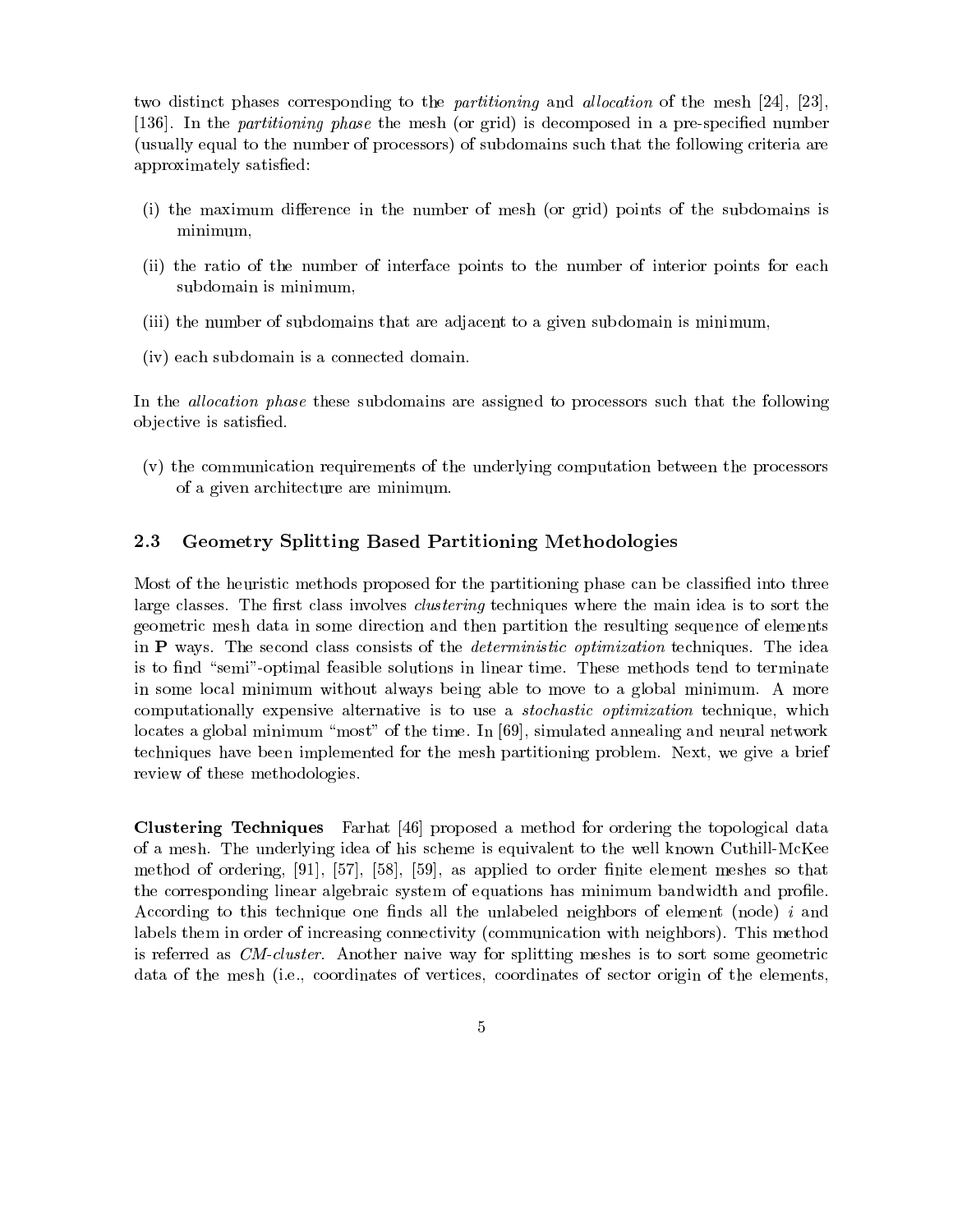coordinates of the centroid of the elements) and subdivide the sorted lists in sublists of length  $N/P$ , where N is the number of the geometric data of the mesh. The same idea is also applied to the data (topological data) of the mesh. These sorting algorithms are referred as <sup>1</sup> - <sup>P</sup> geometric/topological partitioning and  $\mathbf{P}\times Q$  geometric/topological partitioning algorithms.

 $D$  overmining  $D$  of  $D$  is determining the problem of problem of partitioning geometric meshes  $D$ into load balanced subdomains is formulated on the topological graph of the mesh. This is equivalent to disconnecting a graph into nearly equally sized subgraphs by cutting the minimum number of edges. This problem has been formulated as an optimization problem by defining an ob jective function whose minimum value corresponds to the optimal partition of the mesh. In order to satisfy the load balancing constraint among the subdomains, the ob jective function has two components; one which is minimized when there are no edges in the partition (minimum communication), and the other is minimized when an equal number of nodes is assigned to each subdomain. These two sub-objectives tend to *compete* with one another in that the first goal is satisfied when the nodes are uniformly distributed across the specified number of sub-graphs, while the second goal is met (trivially) by collapsing all the nodes into a single partition.

The simplest graph partitioning problem is the 2-way one, in which the graph nodes are divided between two partitions (subdomains),  $D_1$  and  $D_2$ . The mathematical foundations of the optimization problem are stated in [23]. A domain decomposer tool [22] has a library of various P-way algorithms for minimizing the above cost functions. It includes the well-known Kernighan-Lin heuristic [74], [24] technique for minimizing the cut-cost of the mesh graph, assuming the solution satisfies the constraints of the balanced partitioning. The idea of this approach is to identify an improved feasible solution by interchanging elements among the subdomains that optimize a profit function. In  $[23]$  a **P**-way partitioning algorithm has been developed with a modified profit function based on Kernighan-Lin's idea of selecting improved feasible solutions [24]. This method is referred as the GGP (Geometric Graph Partitioning) algorithm. A recursive variation of this algorithm based on a modied 2-way Kernighan-Lin algorithm has been also developed [24] and named GGP-rec; this heuristic is also called orthogonal recursive bisection [53], [157]. These algorithms require an appropriate initial feasible solution, which is selected by the user out of the set of predetermined initializations.

Stochastic Optimization Techniques A signicant advance in optimization was made in 1983 with the invention of simulated annealing (SA) [76]. SA has been used in [51], [53] and [157]. Hopfield neural networks  $[67]$  constitute another avenue for solving discrete combinatorial problems. These networks involve many simple computing units (or articial neurons) whose ob jective is to minimize an energy function associated with the optimization problem. In [69] various articial neural networks (ANN) have been considered for solving the partitioning phase of the mapping problem.

In [23] a list of partitioning algorithms have been developed for the parallel  $ELLPACK$ system [70]. In *parallel ELLPACK* all the existing public domain software for PDE solvers is included that support well defined mathematical models of multiple applications  $[130]$ ,  $[61]$ ,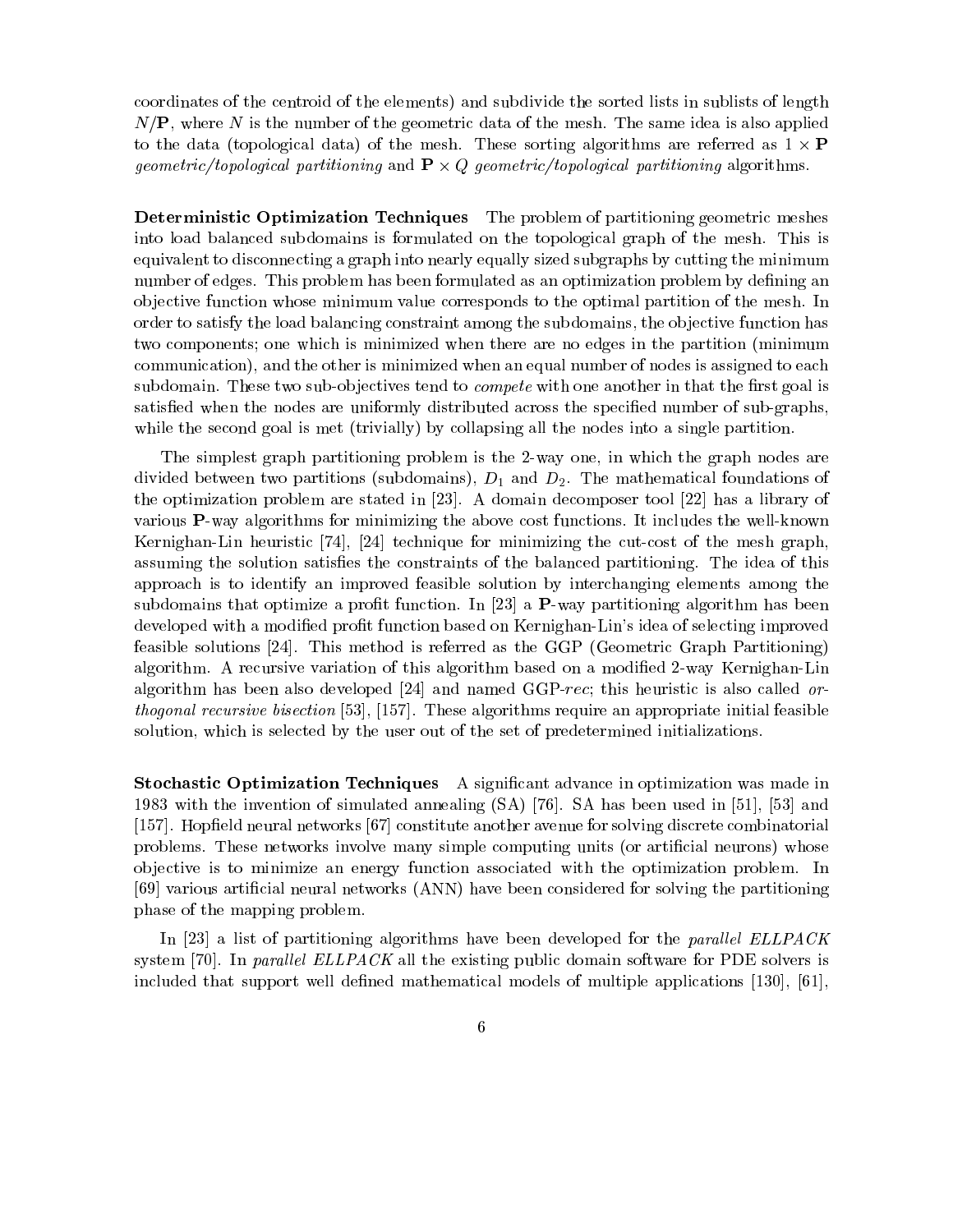| Name                  | Description                           |
|-----------------------|---------------------------------------|
| $1 \times P$          | 1-D strips                            |
| $\mathbf{P} \times Q$ | 2-D strips                            |
| ORB-E                 | Eigenvalue Ortho. Rec. Bisection [19] |
| ORB-M                 | Mass Center ORB [157]                 |
| ORB-I                 | Inertia Axis ORB [Chri91]             |
| ORB-KL                | Kernighan-Lin ORB [74]                |
| ORB-GGP               | Modified K-L ORB [24]                 |
| ORB-ANN               | Neural Net [68]                       |
| ORB-SA                | Simulated Annealing                   |
| GGP                   | P-way Geometric Graph Part [24]       |
| SА                    | $P$ -way SA [157]                     |
| CM-Clustering         | Cuthill-Mckee [46]                    |

Table 1: Mesh Partitioning Algorithms

[129], [137], [97], [108], [109]. The analysis and performance evaluation of these partitioning algorithms is reported in [24], [23], [22]. Four basic types of heuristics have been implemented for partitioning meshes. They include  $1\times$  P strips,  $P\times Q$  lattices, and 2-way recursive bisection and P-way partitionings. The 1  $\times$  P-way partitions are obtained by sorting the x (or y or z) coordinates of the centroid of the elements and subdividing the sorted list in groups of  $N/\mathbf{P}$ elements. In this case, the assignment of the subdomains to an array of processors is the identity. This is referred to as algorithm  $1{\times}\mathbf{P}$ . A  $\mathbf{P}{\times}Q$ -way partitioning is obtained by sorting the coordinates of the element centroid in  $x$  and  $y$  directions. We refer to these techniques as  $P \times Q$ . Variations of it have been proposed in [119], and the Simulog's system. Another important class of heuristics included in this library are the so-called Orthogonal Recursive Bisection (ORB) techniques based on different 2-way partitioning heuristics. In [22] a number of geometry based, mesh/grid heuristic algorithms have been implemented for the *parallel* ELLPACK system.Comparative preformance analysis of these algorithms is also reported. They are listed in Table 1.

### 2.4 Molecular Dynamics

Another important application area which will be discussed in this paper pertains to load balancing for *Molecular Dynamics* which is one of the major grand challenge parallel processing applications [1, 107]. It has very broad implications in the understanding of the detailed structure of materials and of large biomolecules, and is a fundamental tool for the computer aided design of new chemical and biochemical compounds. There are many forces acting between the atoms in a biomolecular system, but the simple Coulomb force is the most challenging to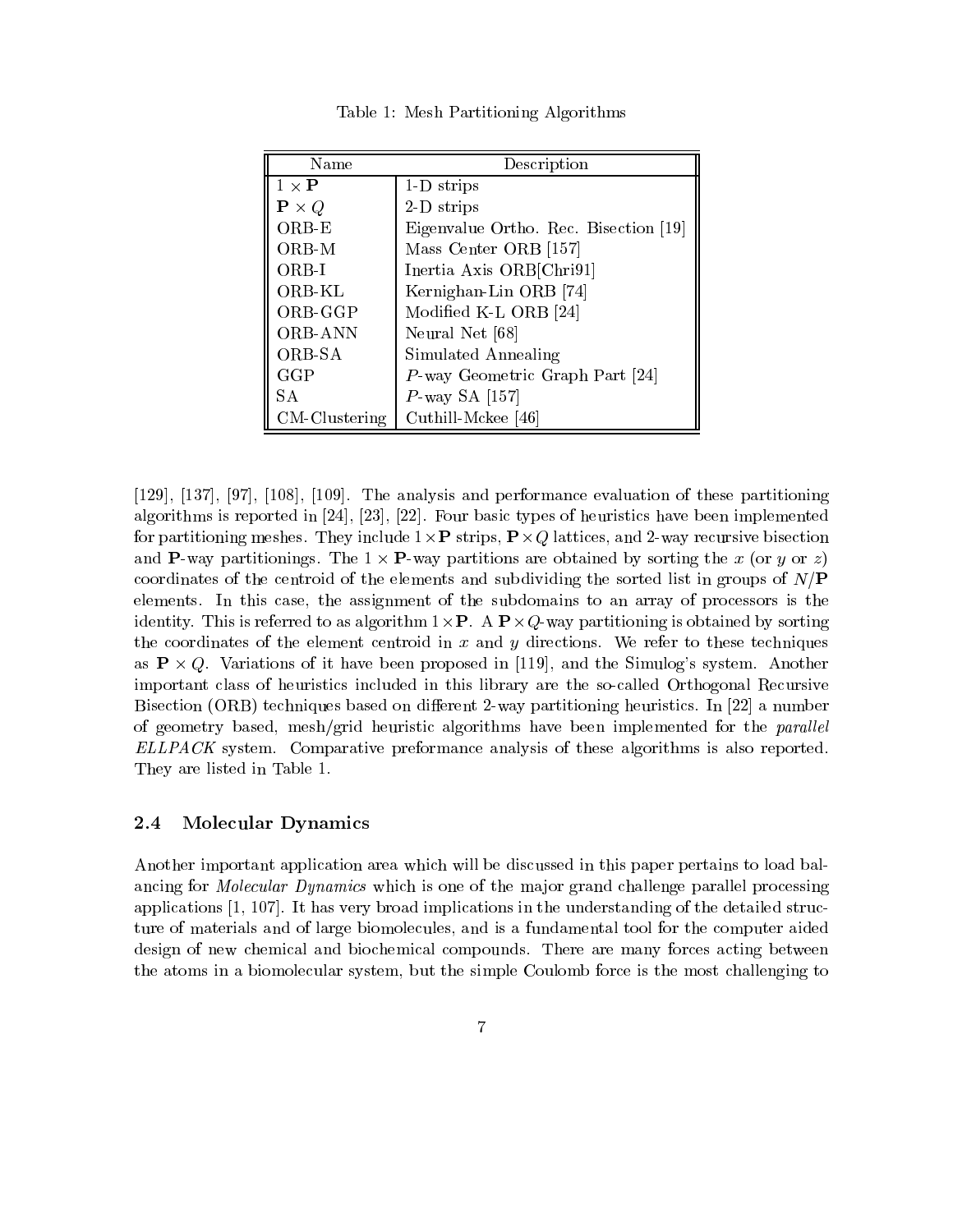compute, as its long range requires in principle all pairwise combinations of atoms to be considered. The resulting electrostatic N-body problem characterizes the Coulomb interactions between a set of charged bodies. The same equations also characterize interactions between gravitating bodies for astrophysical applications. Molecular dynamics can thus be improved by developing and implementing efficient algorithms for solving the  $N$ -body problem for particle systems on parallel and distributed computing platforms [18, 79, 17].

Workload and data (file) imbalance continues to be an impediment to massively parallel implementations of such codes  $[13, 95]$ . Now that numerous programmer-years of effort have been invested in hand-optimizing these codes for particular architectures and particular types of particle distributions, we need to research "automatic" balancing of such codes. If an adequate automatic load balancing and data contention reducing scheme can be implemented, future versions will be far more efficient and will require much less "hand optimization". It is therefore important to determine the general principles which can be used to provide optimum on-line load balancing for Molecular Dynamics. The discussion will concentrate on optimized N-body codes which use the linear-time Fast Multipole Algorithm (FMA) [21, 17] and related methods. The same N-body codes are currently used in production molecular dynamics work [17]. Specifically, we will discuss adaptive load balancing based on the gradient descent paradigm to compute optimal on-line decisions on a process-by-process basis, in line with our recent work [55, 56]. The algorithms we consider make all decisions locally, and are activated upon the creation of a task.

### 2.5 Parallel Scheduling for Molecular Dynamics

Molecular dynamics (MD) has been long known as a major computational task which can revolutionize the way science is done  $\left[1, 107, 146\right]$ . It is both a major scientific problem area for computational physics and chemistry, and one which has very broad applications in the study and design of biomolecules and of new chemical compounds. This is one of the ma jor grand challenge parallel processing applications [13, 95]. Molecular dynamics studies the Newtonian interactions of a system of interacting particles (atoms), so as to determine their movement, equilibrium state, and other static and dynamical properties. In biomolecular simulations, a wide variety of forces act on each atom, but only the electrostatic force is longranged, so that the evaluation of the Coulomb interaction requires the great majority of CPU time  $(> 99\%$  for large particle systems). In its electrostatic version, the N-body problem characterizes the Coulomb interactions between a set of charged bodies, and its consequences on the motion of the particles in 3-D space. Molecular dynamics can thus be improved by developing and implementing efficient algorithms for solving the  $N$ -body problem for particle systems on parallel and distributed computing platform[18, 79, 17]

The evaluation of electrostatic interactions calls upon a "direct Coulomb solver" algorithm [1, 13], which generally uses two nested loops to consider all pairwise combinations of particles vielding runtime complexity  $\mathcal{O}(N^2)$  for N particles. Though it can be a prohibitively timeconsuming computation  $-$  even in parallel  $-$  this "direct" approach can be easily implemented in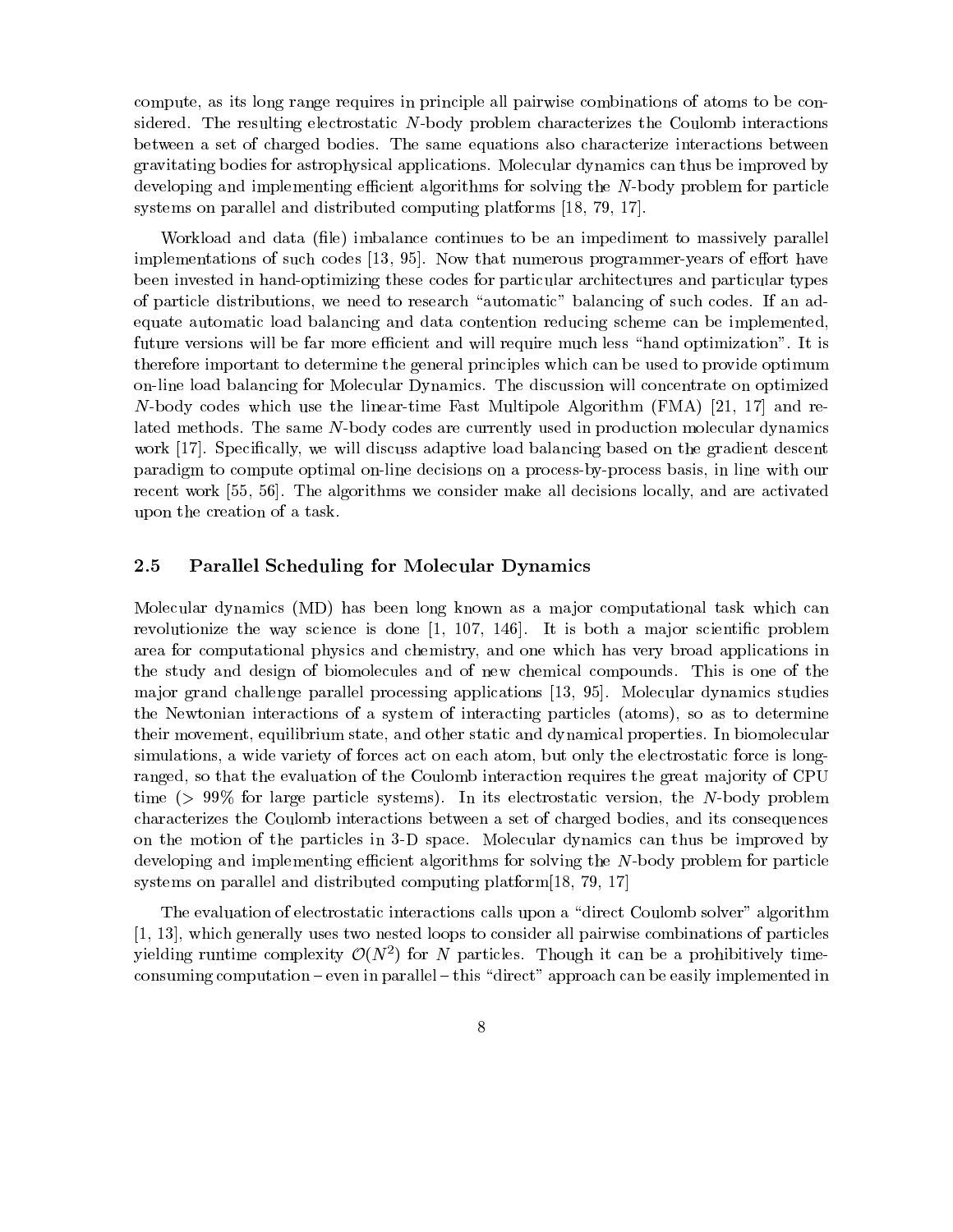fully parallel code, even when the particle distributions in  $3-D$  space are highly nonuniform. However, load balancing is still a major issue because each iteration of the algorithm will compute new positions of the particles leading to imbalance between the processors [13]. In this discussion we concentrate on a computationally more efficient method, the Fast Multipole Algorithm [60, 17], which runs in  $O(N)$  time complexity.

The Fast Multipole Algorithm (FMA) [60], and other related multipole approximation methods [5, 12, 156], solve this N-body problem in  $\mathcal{O}(N \log N)$  or  $\mathcal{O}(N)$  time. They hierarchically divide the simulation region (a cubic box for simplicity) into successively finer boxes. In  $3 - D$ , each box is subdivided into eight child boxes; this subdivision is continued until a small (and machine dependent) number of particles remains in each "terminal box" - which we will refer to as a "box" in the sequel.

When particle distributions in space are reasonably uniform, a uniform oct-tree of boxes will result. On the other hand when particle distributions are highly nonuniform, a selectively refined (irregular) tree of boxes can yield a more efficient algorithm  $[21]$ . However, this can significantly complicate efforts to parallelize and balance the algorithm [80].

One iteration of any Molecular Dynamics solution algorithm carries out the following four major computational steps:

- Step 1 It first determines which particles need to interact, and in which way. For instance, in solids certain approximations [95] assume that only particles which are closer than some distance  $r_{max}$  need to interact. In our case, we need to consider all particle interactions: the multipole expansion approximates \far" interactions, while simple particle-to-particle Coulomb forces describe "near" interactions.
- Step <sup>2</sup> Next, it calculates forces (as indicated above).
- Step <sup>3</sup> Thirdly it carries out time integration.
- Step <sup>4</sup> Finally it updates the positions of all particles.

Step 2 is the computationally most intensive portion, while the fourth and last step is where the amount of work at each processor is being changed.

There are two principal sources of load imbalance when parallelizing the FMA which limit scalability:

 $\bullet$  The first is structural - depending on the boundary conditions used in a given simulation, when creating the hierarchical oct-tree of cubes in space, some boxes are at corners or are on edges or faces and thus have fewer neighbors than boxes on the interior. Interior boxes run slower than exterior boxes, with corner boxes running fastest of all, because of their small numbers of "close" neighbors.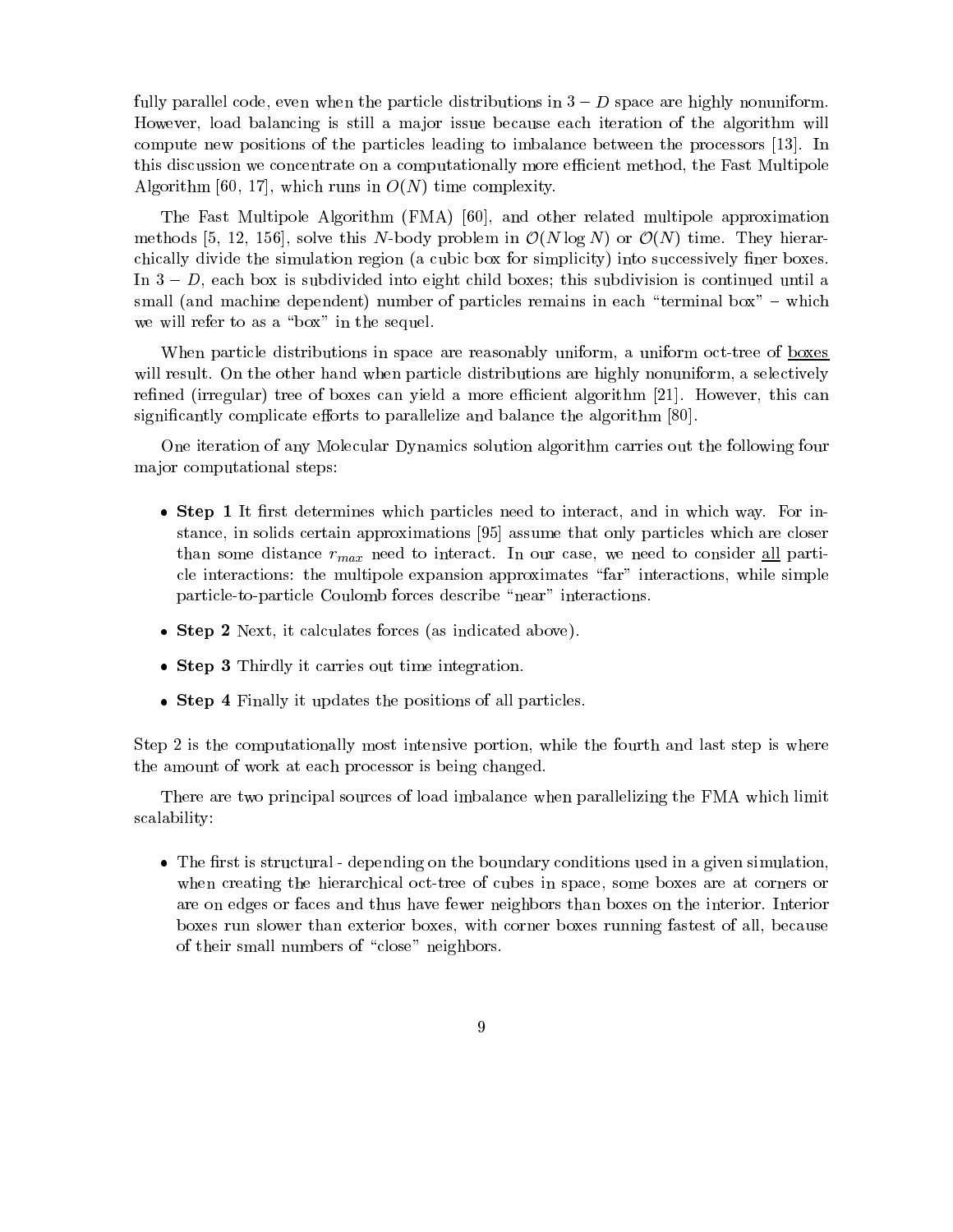The second imbalance is data-dependent; even a mildly non-uniform spatial distribution of particles results in different runtimes, as much as 10:1 differences for Step 2 processes. The local direct step also suffers structural imbalance, since particles in corner boxes interact with fewer other particles than those in interior boxes.

Data contention also limits efficiency. It results from the fact that two or more processes may try to interact with the same box at the same time. If we do not address this problem, the resulting implementation may be balanced but still inefficient. Since force and electrostatic potential computations are symmetric (force on A due to B is equivalent force on B due to A with appropriate sign change), it is tempting to update both boxes in one interaction to avoid duplicating the computation. This, however, requires both boxes to be locked in write-mode, while other processes must wait to use the same boxes. If the remote box is kept read-only, then the multipole computation must be repeated when the boxes exchange roles in the procedure. The same problem affects particle interactions in the local direct step.

The multipole parts of the computation are currently partitioned statically among the available processes as described above by distributing level 3 boxes. The structural load imbalance discussed above remains a problem for certain numbers of processors (*i.e.* 8 processors each have one corner, but with 16 processors some boxes have corners and some do not). The local direct step is treated differently: individual boxes or small groups of nearby boxes from the finest level of the tree (as opposed to level 3) are dispatched from a central work queue to the next available processor. By dividing at the finest level, we create many parcels of work for this step so that a processor which happens to be assigned a sparsely populated box (or a corner box with few neighbors) can rapidly complete it and begin on another box while another processor continues to work on a more densely populated box.

Since numerous programmer-years of effort have been invested in hand-optimizing these codes for particular architectures and particular types of particle distributions, we now must find new "automatic" methods for balancing of such codes. If an adequate automatic load balancing and contention reducing scheme can be implemented, future versions of molecular dynamics simulations will require much less effort. Since hand-optimized codes are available to compare with, we can assess the penalty of turning the optimization over to a balancing procedure for a variety of particle systems.

A class of policies which are applicable to Molecular Dynamics – will move work from one node to another in a "grouped" manner, in advance of the actual execution time of tasks. We shall call such policies Load Imbalance Based. In this case we will have to take precautions not to overland a particular host, which can be caused by poor decentralized decision making. This will be achieved by restricting ourselves to *receiver initiated* policies.

Consider a computation which will be executed on  $n$  nodes, and suppose that before the computation is initiated, the system balances the load. Initially, all nodes broadcast the value of their computational load: let  $L_i$  be the load at node i. Clearly, before and after load balancing, the application's average computational load  $L_A$  remains the same, though there will be additional work and communication related to moving the work.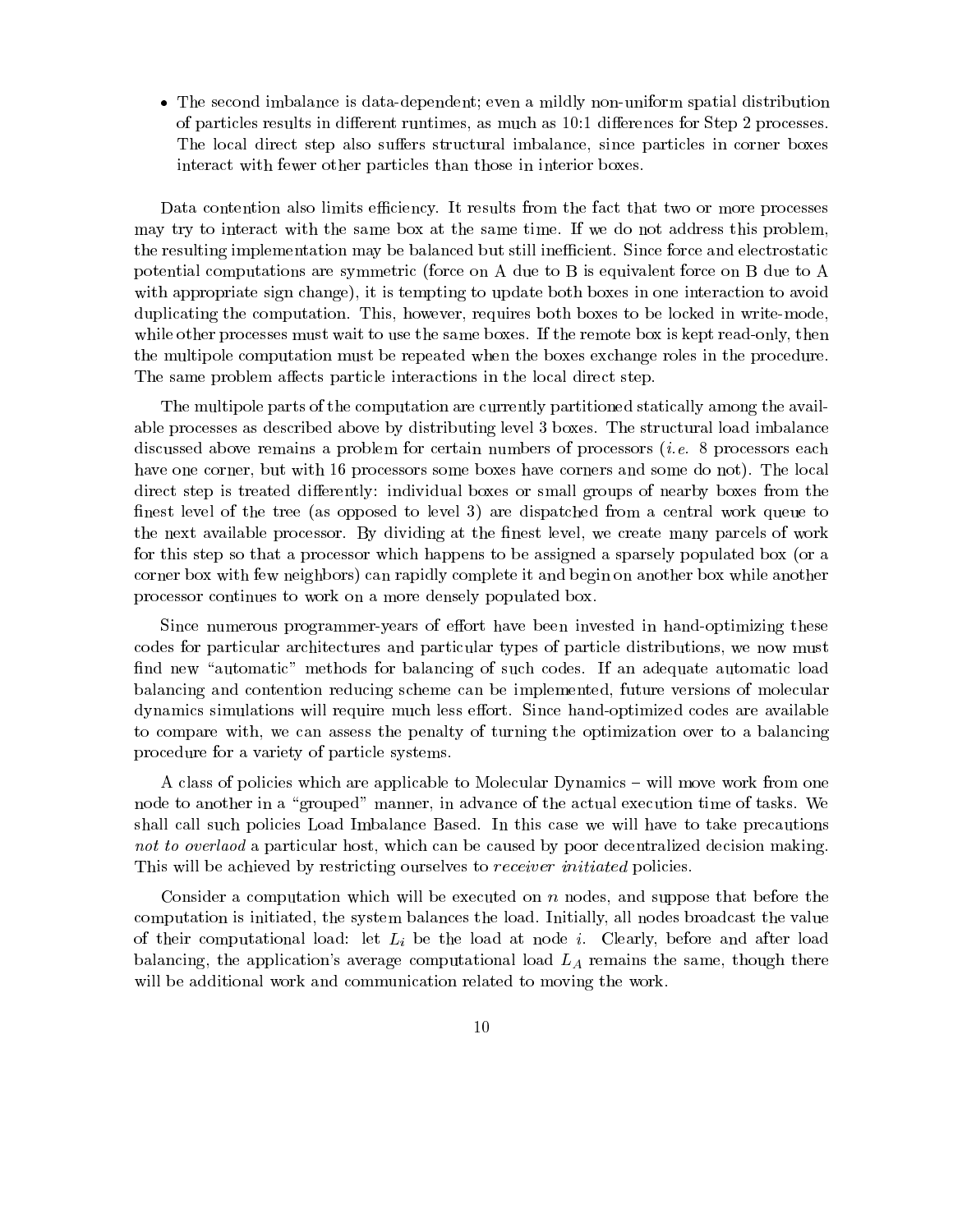After each node has broadcast its load value, and this information is received by all nodes, every node knows  $L_A$  and can determine two subsets of nodes: S the potential senders of work – and R the potential receivers of work. Clearly, for  $s \in S$ ,  $L_s > L_A$ , and for  $r \in R$ ,  $L_r < L_A$ . The receiver initiated policies considered will then proceed as follows:

- Each potential receiver r will compute a decision variable  $\pi_{sr}$  for each possible sender s - This variable will be interpreted as follows: if  $\pi_{sr} = 0$ , then r will not request work from s, while if  $\pi_{sr} = 1$  it will request as much work "as possible" from s.
- The receiver r will then select some senders for which  $\pi_{sr} > \theta_r$ , from which it wishes to receive work, where  $\theta_r$  is a threshold value. Then each r will send a message requesting an amount of work  $W_{sr}$  to be sent to it, from each selected sender s. In order to avoid overload at the receiver,  $r$  will never request more work than what is required to move it's load up to the average workload value:  $\sum_{r=1}^{n} W_{sr} \leq L_A - L_r$ .
- Finally, each sender s which is solicited by a receiver, will respond by sending at most as much work as is requested.

Since the objective is to reduce imbalance, we are interested in minimizing some function of the absolute value of the difference between each node's load and the average load. However we should include communication overhead at each node in its load. Let the time taken up in transfering the work  $W_{sr}$ , be  $f(W_{sr})$  at the receiving node, and  $g(W_{sr})$  at the sending node. The functions  $f$  and  $g$  which relate the amount of work transfered to the time it takes the receiving and sending PU can generally be estimated.

The cost function C to be minimized by the load balancing algorithm can now be expressed as:

$$
C = \frac{1}{M} \sum_{r \in R} \{ L_r + \sum_{s \in S} \pi_{sr} f(W_{sr}) - L_A \} + \frac{1}{M} \sum_{s \in S} \{ L_s + \sum_{r \in R} \pi_{sr} g(W_{sr}) - L_A \}^M \tag{3}
$$

where the exponent M will be an even number (typically  $M = 2$ ), so that C can be positive.

## 3 Compiler and Run-time Environment Layer

The parallel execution of scientic/engineering and parallel database related applications use similar representation methods and techniques for task assignment. The problem formulation is usually different since it draws mainly on knowledge about the problem characteristics, such as, the problem can be decomposed if the data can be decomposed. Thus, domain decomposition is used to decompose the data which results into the computation decomposition in grid/mesh based applications. The grain of parallelism is usually medium to coarse and the resulting scheduling is executed at run-time.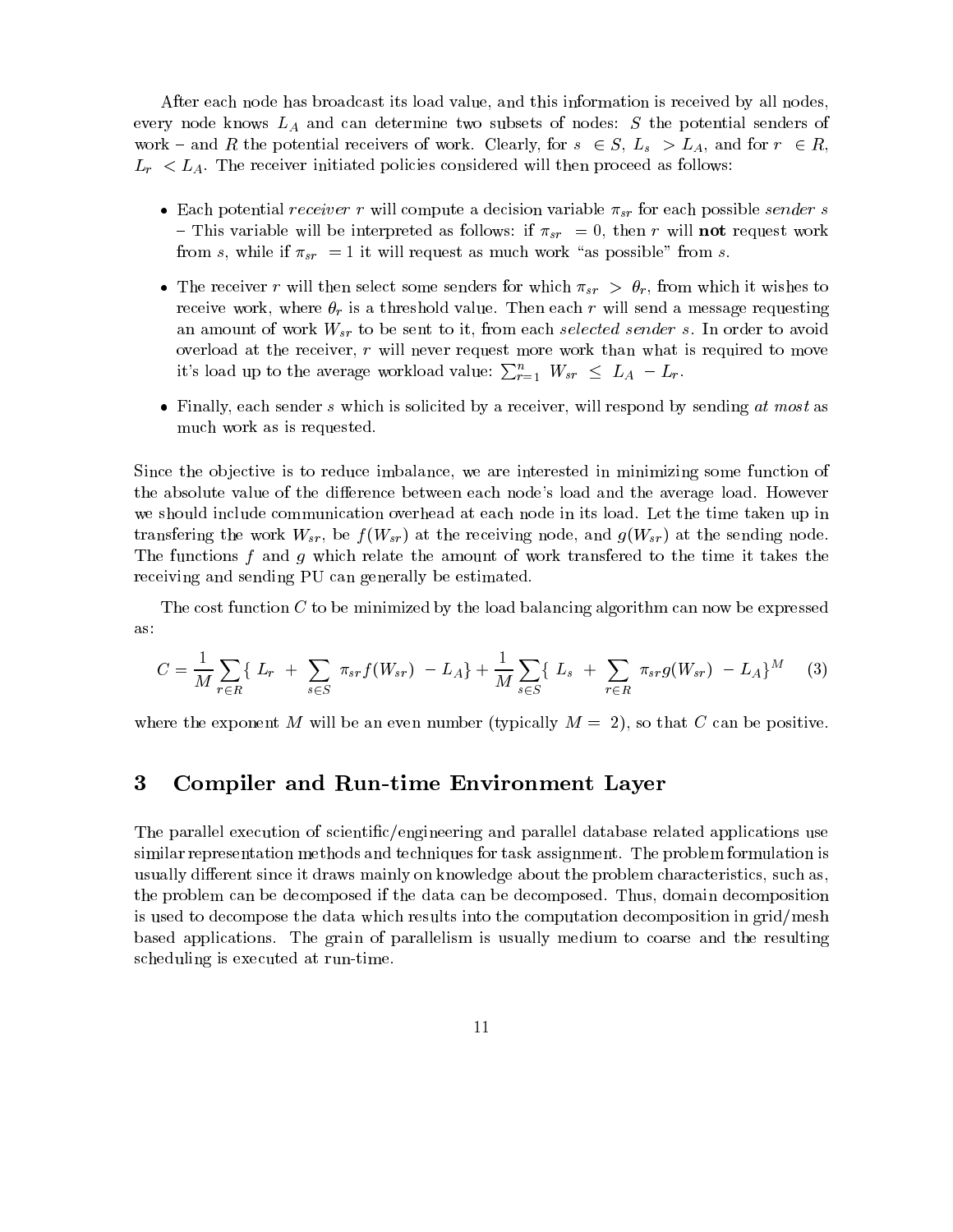The compiler and run-time approach to parallel application execution, is a more general approach and it addresses all applications. It takes a different point of view of an application. Parallel execution is achieved by working directly on the code of an application, without any other knowledge of its characteristics. Optimizing compilers address programming language optimization by techniques like executing as much of the code as possible at compile-time, performing code transformations, creating many threads of execution, parallelizing loops, scheduling threads in efficient ways, investigating synchronization, conditional execution of code, and creating calls to the run-time support system. The techniques used in each area continue to evolve, as not a single framework exists, just isolated efforts to handle special cases and to define a more general framework. These frameworks do not usually achieve the same degree of parallelism as when there is a clear knowledge of the characteristics of the problem.

The programmer may not have enough knowledge of the characteristics of the problem to restructure it in a way that reveals a lot of its parallelism, but may have enough knowledge to indicate some of the possible existing parallelism in his program. In this case he can use directives to indicate optimizations to the compiler, which would otherwise be very hard for the compiler to find. Thus, the knowledge that the parallelizing compiler has about the possible parallelism comes from both the code analysis and user hints. Tools and utilities have been developed that help users to express their knowledge of the problem to compiler directives that will improve the parallelization of the problem. A usual approach isthe creation of a consistent set of experimental program variants and the interpretation of compilation and performance result [106], [43]. Bacon et al, in [27] presents an extensive survey of high-level program restructuring techniques for imperative languages.

With the use of a smart compiler, reliable sequential programs can, without being rewritten, be compiled into object codes that are suitable for parallel execution, and also can be finetuned to fit various modern computer architectures. A lot of work in the compilers area has been done on revealing parallelism without the programmers hints. In the next sections we will examine these ways of revealing parallelism.

### 3.1 Loop Transformations

Loop transformations are becoming critical to exploiting parallelism and data locality in parallelizing and optimizing compilers. Loops are the single largest source of parallelism in most applications. Executing the many iterations of a loop on different processors enables applications to take advantage of parallel processors, and thereby reduce their running time. Both static and dynamic loop scheduling methods have been used to assign the iterations of a loop to processors. Static methods assign iterations to processors statically, minimizing run-time synchronization overhead. Traditionally, optimizing compilers attempt to improve the performance of programs by applying source to source transformations, such as loop interchange, loop skewing and loop distribution.

Static scheduling algorithms, such as block scheduling, cyclic scheduling, and block cyclic scheduling, assign a fixed number of loop iterations to each processor.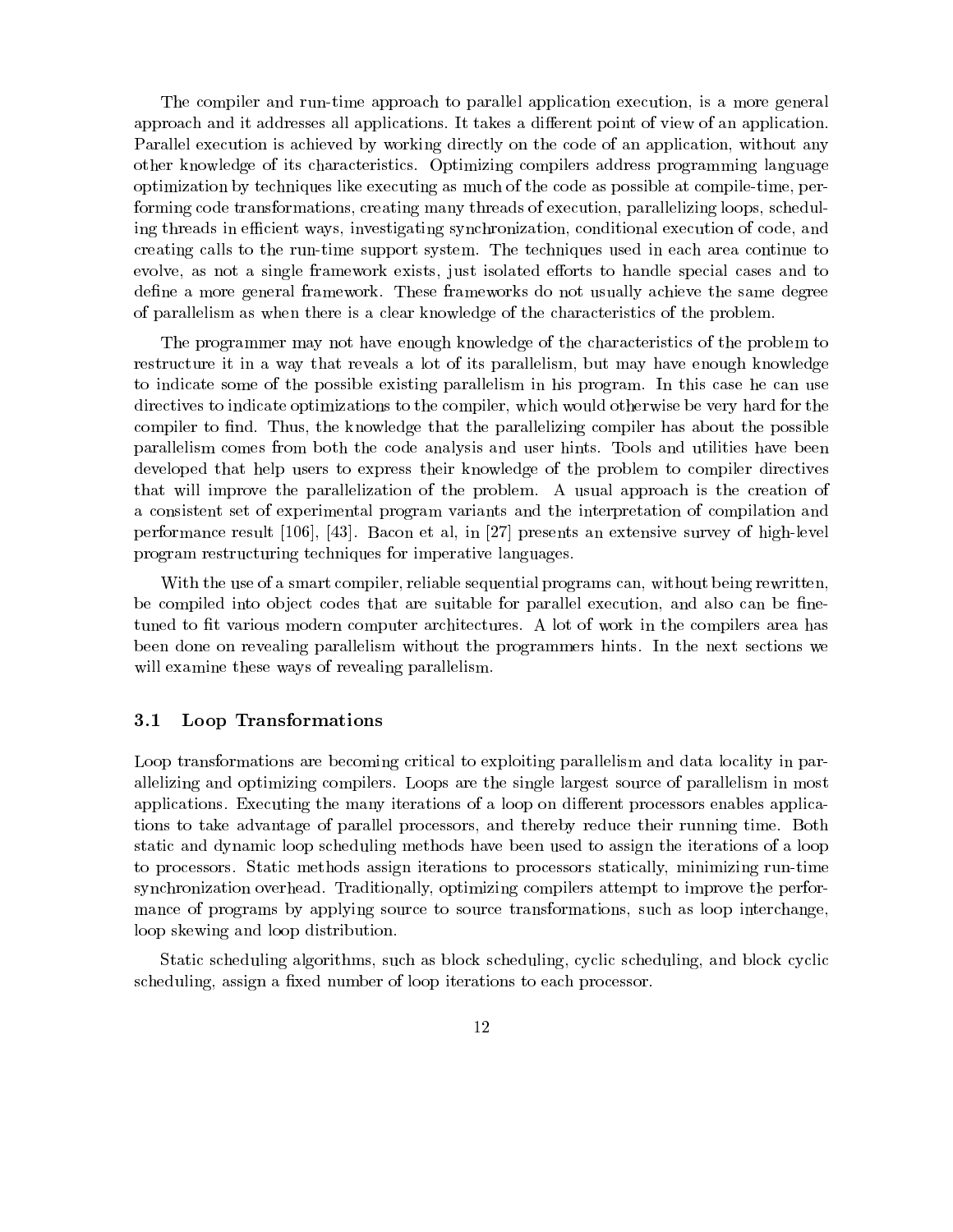Block scheduling assigns to each processor an equal number of adjacent loop iterations. If the amount of computation performed by each iteration differs, then block scheduling can perform poorly because of load imbalance.

Cyclic scheduling assigns loop iterations to processors in a cyclic order. It obtains better load balance than block scheduling for iteration spaces where the amount of computation increases/decreases linearly with the iterations.

Block cyclic scheduling is a combination between block scheduling and cyclic scheduling, and assigns blocks of a fixed size to processors in a round robin fashion. The previous block scheduling algorithms can be described as a special case of block cyclic scheduling.

The simple *static scheduling* algorithm divides the number of loop iterations among the available processors as evenly as possible, in the hope that each processor receives about the same amount of work. This algorithm minimizes run-time synchronization overhead, but does not balance the load dynamically. If all iterations do not take the same amount of time, or if processors begin executing loop iterations at dierent points in time, then load imbalance may arise, which will cause some processors to be idle while other processors continue to execute loop iterations.

Dynamic methods defer the assignment of iterations to processors until run-time, and therefore can achieve better load balancing in the presence of unpredictable transient loads and variable iteration execution times. The major difficulty in dynamic loop scheduling is to keep the run-time synchronization overhead small, while balancing the load.

The simplest dynamic algorithm for scheduling loop iterations is called *self-scheduling* [138, 147]. In this algorithm, each processor repeatedly executes one iteration of the loop until all iterations are executed. The algorithm relies on a central work queue of iterations, where each idle processor gets one iteration, executes it, and repeats the same cycle until there are no more iterations to execute. Self-scheduling achieves almost perfect load balancing, since all processors finish within one iteration of each other. Unfortunately, this algorithm incurs signicant synchronization overhead; each iteration requires atomic access to the central work queue. This synchronization overhead can quickly become a bottleneck in large-scale systems, or even in small-scale systems if the time to execute one iteration is small.

Uniform-sized chunking [77] reduces synchronization overhead by having each processor take K iterations, instead of one. This algorithm amortizes the cost of each synchronization operation over the execution time of  $K$  iterations, resulting in less synchronization overhead. Uniform-sized chunking has a greater potential for imbalance than self-scheduling however, as processors finish within  $K$  iterations of each other in the worst case. In addition, choosing an appropriate value for K is a difficult problem, which has been solved for limited cases only. Guided self-scheduling [118] is a dynamic algorithm that changes the size of chunks at run-time, allocating large chunks of iterations at the beginning of a loop so as to reduce synchronization overhead, while allocating small chunks towards the end of the loop to balance the workload. Under guided self-scheduling, each processor is allocated  $1/P_{\bar th}$  of the remaining loop iterations, where  $P$  is the number of processors. Assuming all loop iterations take the same amount of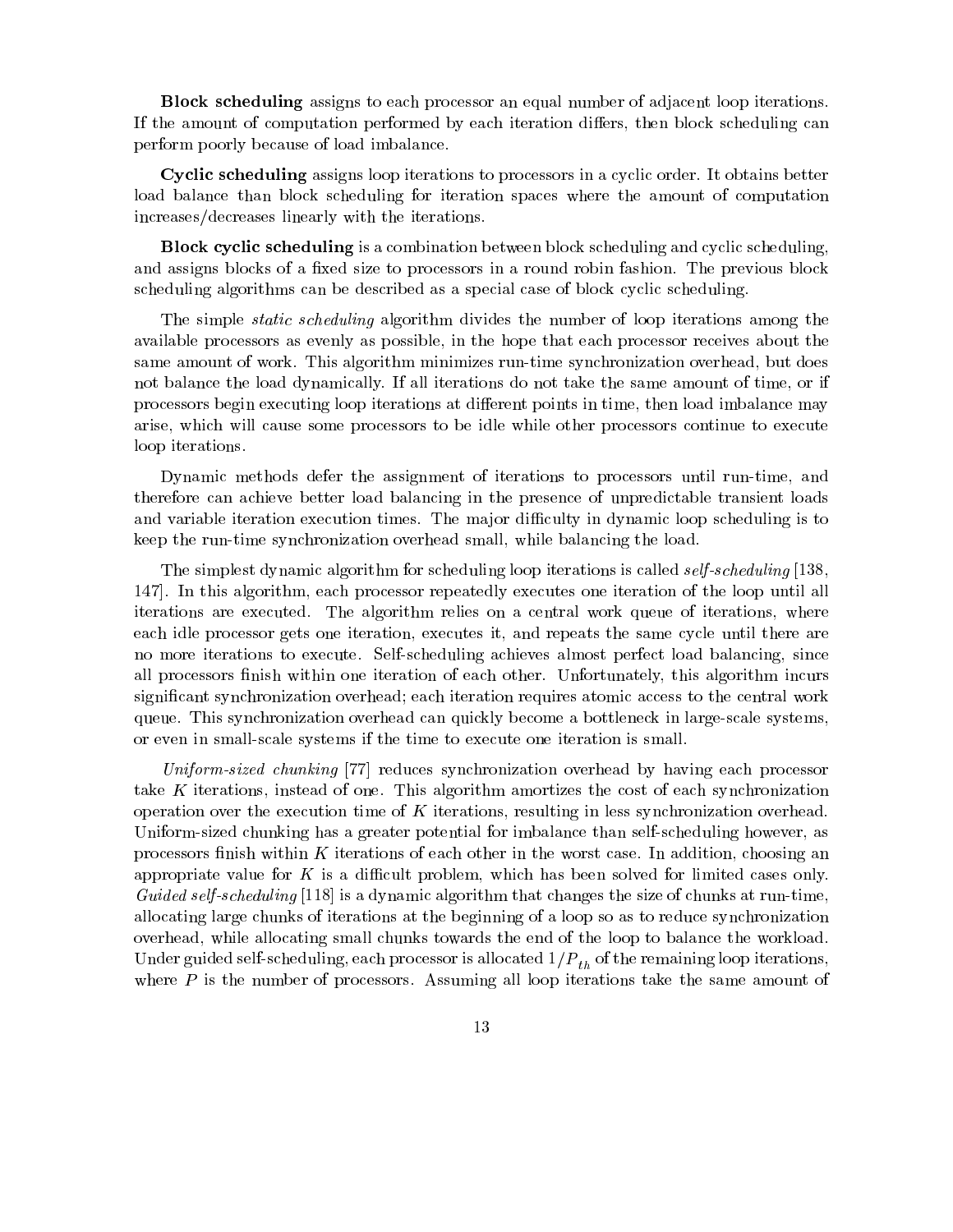time to complete, guided self-scheduling ensures that all processors finish within one iteration of each other and use the minimal number of synchronization operations.

Since processors take only a small number of iterations from the work queue at the end of each loop, guided self-scheduling can suffer from excessive contention for the work queue. If each iteration takes a short time to complete, then processors spend most of their time competing to take iterations from the work-queue, rather than executing iterations. Adaptive *guided self-scheduling* [39] addresses this problem by using a back-off method to reduce the number of processors competing for iterations during periods of contention. This algorithm also avoids assigning all the time-consuming iterations to one processor by assigning consecutive iterations to different processors, which reduces the risk of load imbalance that arises when the execution times of consecutive iterations vary widely but in a correlated fashion (e.g. if the execution time of iterations decreases linearly). As a result of these modications, adaptive guided self-scheduling performs better than guided self-scheduling in many cases. The Chorus operating system [40] is using guided self-scheduling, with an adaptive mechanism that automatically adjusts granularity appropriately.

In some cases guided self-scheduling might assign too much work to the first few processors, so that the remaining iterations are not sufficiently time-consuming to balance the workload. This situation arises when the initial iterations of a loop are much more time-consuming than later iterations. The factoring algorithm [71] addresses this problem. Under factoring, the allocation of loop iterations to processors proceeds in successive phases. During each phase, only a subset of the remaining loop iterations (usually one half) is divided equally among the available processors. Because factoring allocates a subset of the remaining iterations in each phase, it balances load better than guided self-scheduling when the computation times of loop iterations vary substantially. In addition, the synchronization overhead of factoring is not signicantly greater than that of guided self-scheduling .

Like the factoring algorithm, the *tapering* algorithm [96] is designed for loops where the execution time of iterations varies in such a way as to cause load imbalance under guided self-scheduling. Tapering is used for irregular loops, where the execution time of iterations varies widely and unpredictably. The tapering algorithm uses execution prole information to estimate the average iteration time and the variance in iteration times. These estimates are used to select a chunk size that, with high probability, limits the amount of load imbalance that can occur to be within a given bound. Although guided self-scheduling minimizes the number of synchronization operations needed to achieve perfect load balancing, the overhead of synchronization can become significant in large-scale systems with very expensive synchronization primitives. Trapezoid self-scheduling [154] tries to reduce the need for synchronization. while still maintaining a reasonable balance in load. This algorithm allocates large chunks of iterations to the first few processors, and successively smaller chunks to the last few processors. I he first chunk is of size  $\frac{2}{2P}$ , and consecutive chunks differ in size  $\frac{8P^2}{8P^2}$  iterations. The difference in the size of successive chunks is always a constant in trapezoid self-scheduling, whereas it is a decreasing function both in guided self-scheduling and in factoring.

All of these loop scheduling algorithms attempt to balance the workload among the proces-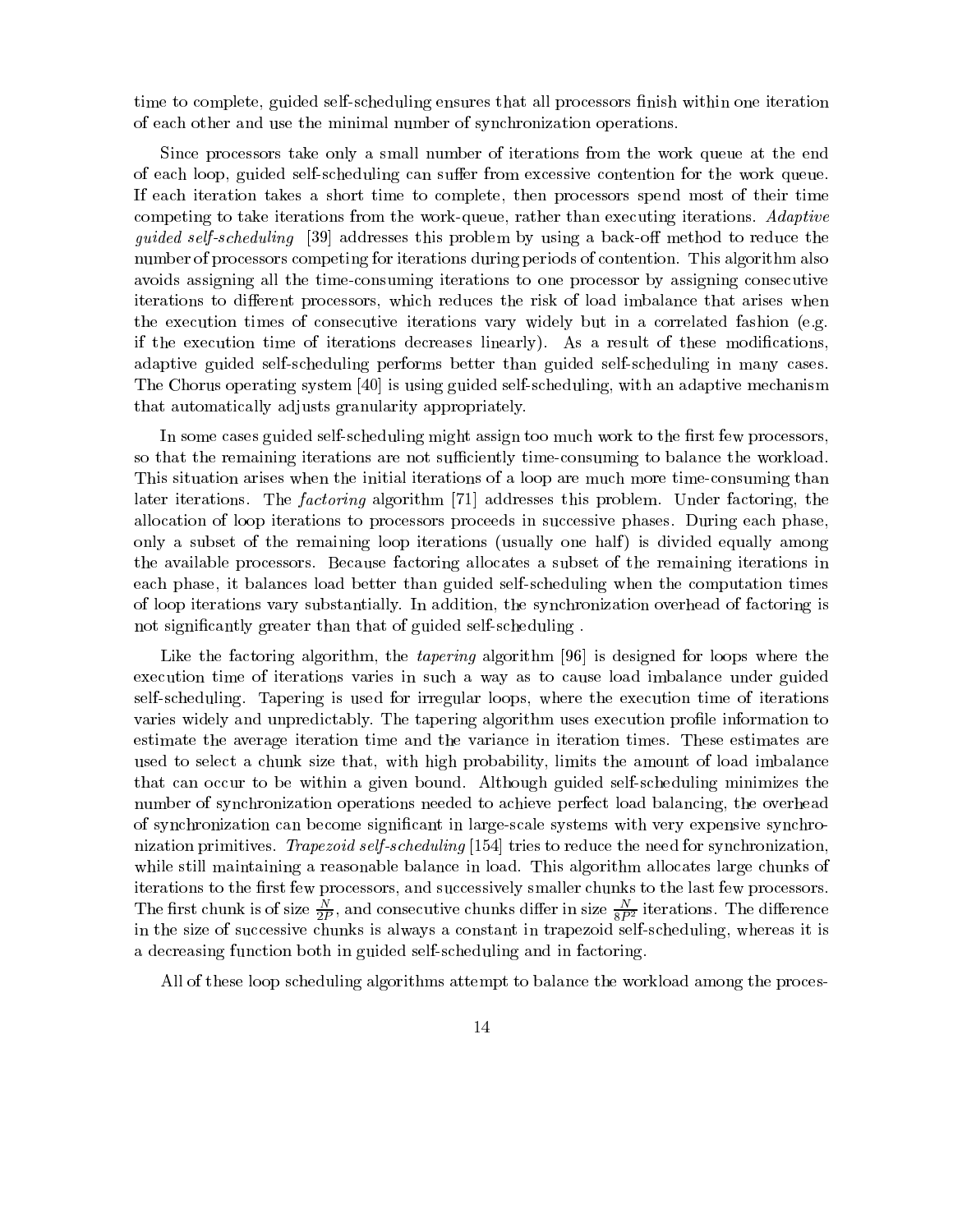sors without incuring substantial synchronization overhead. Each of the algorithms assumes that an individual iteration takes the same amount of time to execute on every processor. This assumption is not valid, however, on many shared-memory multiprocessors. The existence of memory that is not equidistant from all processors (such as local memory or a processor cache) implies that some processors are closer to the data required by an iteration than others. Loop iterations frequently have an *affinity* [141] for a particular processor — the one whose local memory or cache contains the required data. By exploiting processor affinity, we can reduce the amount of communication required to execute a parallel loop, and thereby improve performance. Affinity Loop Scheduling is one loop scheduling policy that exploits the affinity an iteration may have for a particular processor  $[103, 101]$ . The idea behind Affinity Loop Scheduling is that iterations are assigned statically to processors (to reduce run-time overhead), but can be *rescheduled* when load imbalance happens. Affinity Loop Scheduling has been implemented in several shared-memory multiprocessors, and has shown performance improvements of up to a factor of three. Li at. al. have applied a similar idea in the Hector NUMA multiprocessor: each iteration is assigned for execution on the processor where the data it uses have been allocated - if load imbalance happens the iteration may be rescheduled [85].

The static algorithms ignore the fact that the amount of computation performed per iteration may differ and it cannot always be determined a priori and even the speed of each processor may also differ because of multitasking interference. Therefore static scheduling often suffers from load imbalance.

Algorithms that combine static and dynamic loop scheduling have also been created [115], [123], where an initially static assignment of iterations to processor may be dynamically rescheduled, when imbalance is detected. This approach combines the load balancing quality of the dynamic approaches and the low overhead of the static approaches.

When there are dependencies among the loop iterations, the degree of parallelism is more limited, and harder to find. However, there are a lot of techniques for this case too, although they usually consist of revealing the dependency structure and are not implemented in the optimizing compilers, as the profit will be very small.

Overview of loop optimization issues as well as scheduling techniques and comparison results on fine-grained and coarse-grained parallel architectures can be found in  $[87]$ . A survey of several experimental studies on the effectiveness of parallelizing compilers, together with an overview of parallelizing techniques, covering dependence analysis techniques of loop transformations too, are found in [11].

Other special cases of loop optimization have also been studied, such asinstruction level parallelization applied at the statement level [16], and cases that it is safe to reuse copies of off-processor data and decrease run-time overhead at compile-time, computing global flow information about the communication characteristics of the loops [65]. They even include compiler algorithms to automatically derive efficient message-passing programs based on data decompositions, to minimize load imbalance and communication costs for both loosely synchronous and pipelined loops [66].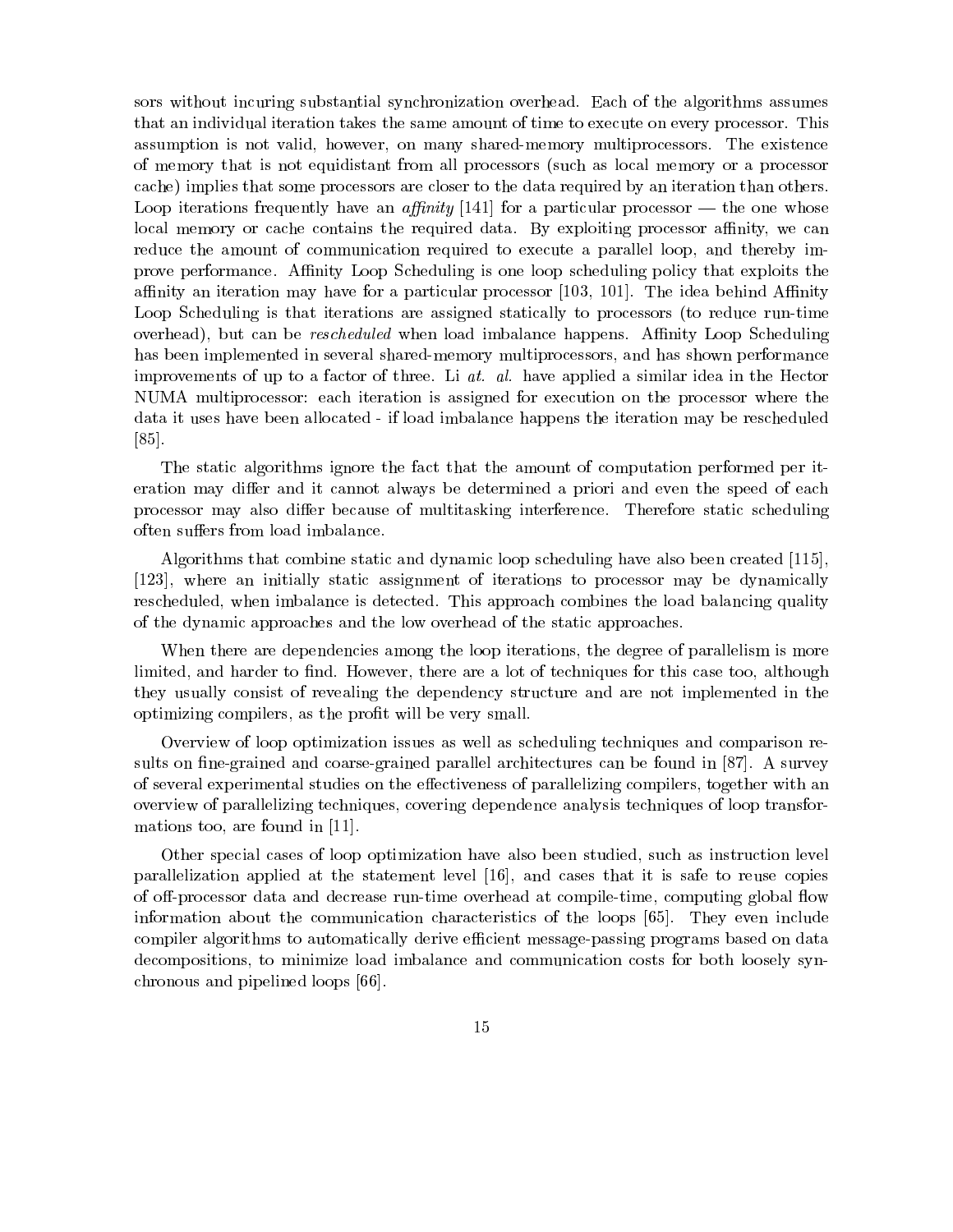### 3.2 Task Mapping and Scheduling

One way to reduce the need for communication is to use scheduling polices that exploit knowledge of the location of data when assigning processes to processors, improving locality of reference by co-locating a process with the data it will require.

Signicant work has been done on compile-time thread scheduling with emphasis on communication minimization. Partitioning and scheduling techniques are necessary to implement parallel languages on multiprocessors. Multiprocessor performance is maximized when parallelism between tasks is optimally traded off with communication and synchronization overhead [127], [94], and the parallel time is minimized when overlapping communication with computation [160]. Task ordering algorithms try to minimize parallel time and overlap communication with computation [50]. Feldmann et al, in [50], have implemented a compiler tool system named PYRROS that integrates their algorithms for scheduling and code generation. The input of this system is a C program with annotated dependence information and the output is optimized parallel C code for nCUBE-I, nCUBE-II and iPSC/860 machines. The code generation problem for message passing architectures is similar: to optimize code by reducing communication overhead, eliminating redundant communication and improving memory utilization [50] [160].

Data partitioning with emphasis on communication minimization has also been studied. In many cases it is possible to prefetch required off-processor data before a loop begins execution. and several loops access the same off-processor memory locations. As long as it is known that the values assigned to off-processor memory locations remain unmodified, it is possible to reuse stored off-processor data. A mixture of compile-time and run-time analysis can be used to generate efficient code for irregular problems, and a number of optimizations can be used to support the efficient execution of irregular problems on distributed memory parallel machines [29]. These primitives coordinate inter-processor data movement, manage the storage of, and access to, copies of off-processor data and minimize interprocessor communication requirements, reducing communication latency and volume. In most approaches the compiler either tries to figure out a good distribution from the control and data flow graphs of a program or explores a small number of canonical distributions for suitable ones [78].

There are still more approaches to data scheduling:

Array statements as included in Fortran 90 or High Performance Fortran (HPF) are a wellaccepted way to specify data parallelism in programs. When generating code for such a data parallel program for a private memory parallel system, the compiler must determine when array elements must be moved from one processor to another [143]. The irregular access patterns of the use of indirection arrays for indexing data arrays make it difficult for a compiler to generate efficient parallel code. There are methods for transforming programs using multiple levels of indirection into simpler programs, with at most one level of indirection, thereby broadening the range of applications that a compiler can parallelize efficiently [28]. In another approach, data fields can be defined as functions with explicit restrictions and the static analysis can give information about the extent of a recursively defined data field. This can be used to preallocate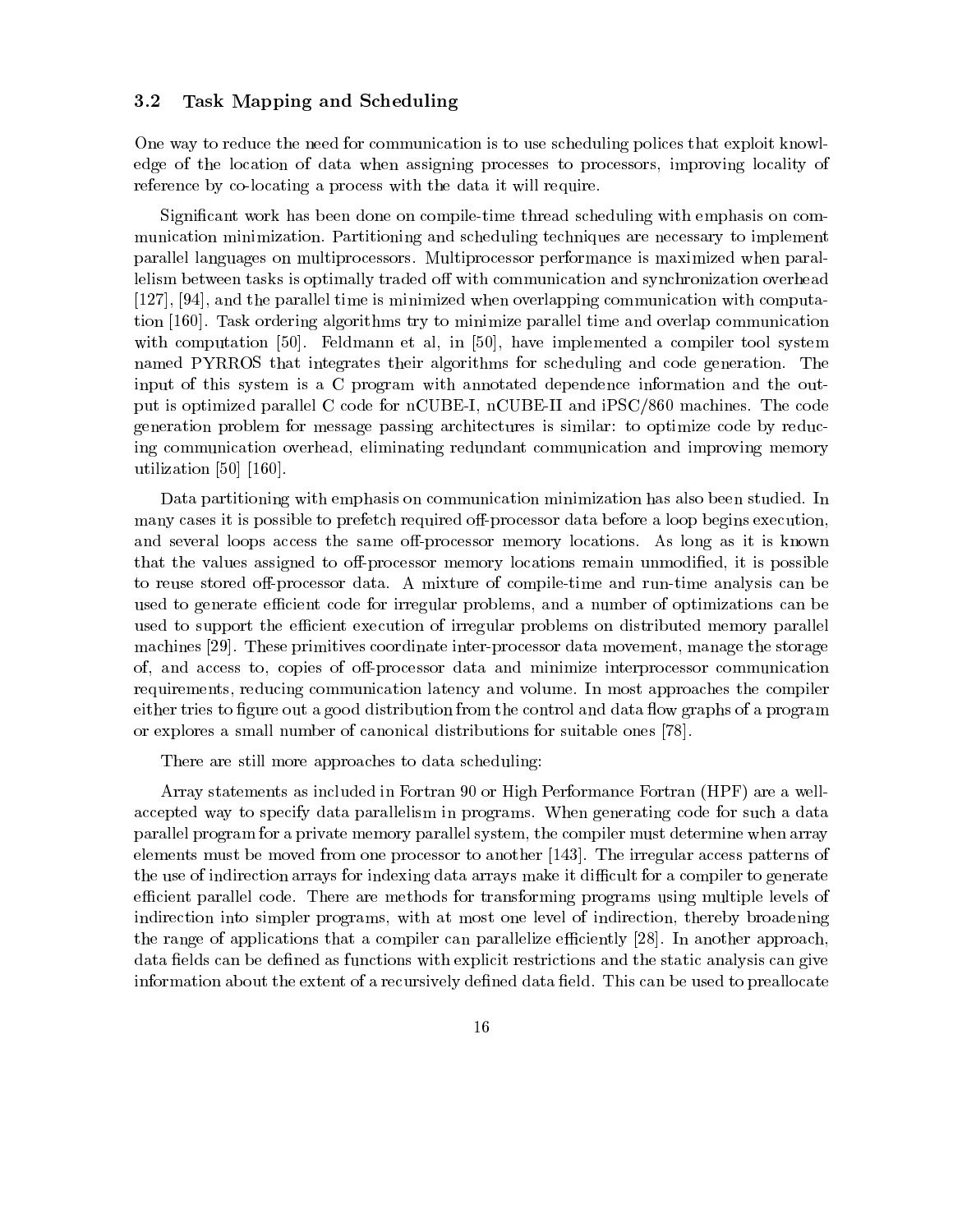the data fields and map them efficiently to distributed memory [88].

There are many approaches that try to do static data and thread placement at the same time, and automatically find computation and data decompositions that optimize both parallelism and locality. Anderson and Lam, in [2], designed an algorithm for use with both distributed and shared address space machines, that can exploit parallelism in both fully parallelizable loops as well as loops that require explicit synchronization and will trade off extra degrees of parallelism to eliminate communication.

The minimization of different costs will suggest different data and computation partitions. Compiler strategies for mapping FORTRAN programs onto distributed memory computers, to minimize overhead have been developed [114]. One approach to obtain good mappings, is to isolate and examine specic characteristics of executing programs that determine the performance for different mappings on a parallel machine. The process consists of two steps: First, an instrumented input program is executed a fixed number of times with different mappings, to build an execution model of the program. Next, the model is analyzed to obtain a good final mapping of the program onto the processors of the parallel machine. The idea is to find the best use of available memory and communication resources to minimize the global inter-task and intra-task communication overhead [145].

Sometimes better results need user hints. A user specified mapping procedure via a set of compiler directives, allows the user to use program arrays to describe graph connectivity, spatial location of array elements and computational load. Irregular computations can be handled by the HPF compiler effectively [120].

Static thread scheduling based on probability functions, emulations, or even on different thread models have also been a research issue. Ha and Lee, in [64], propose scheduling techniques for static thread assignments, using data-flow graphs representing data-dependent iteration, assuming a known probability mass function for the number of cycles in the datadependent iteration and showing how a compile-time decision about assignment and/or ordering as well as timing can be made.

Powerful non-strict parallel languages require fast dynamic scheduling. Tolerance to communication latency and inexpensive synchronization are critical for general-purpose computing on large multiprocessors. Schauser et al, in [128], explores how the need for multithreaded execution can be addressed as a compilation problem, to achieve switching rates approaching what hardware mechanisms might provide. Compiler-controlled multithreading is examined through compilation of a lenient parallel language, for a threaded abstract machine, (TAM). A key feature of TAM is that synchronization is explicit and occurs only at the start of a thread, so that a simple cost model can be applied. A scheduling hierarchy allows the compiler to schedule logically related threads closely together in time and to use registers across threads. Compiler-controlled multithreading is examined through compilation of a lenient parallel language, Id90, for the threaded abstract machine, TAM.

When the compiler is not sophisticated enough to extract all parallelism, the run-time system schedules the tasks as threads independently. Most work on thread scheduling within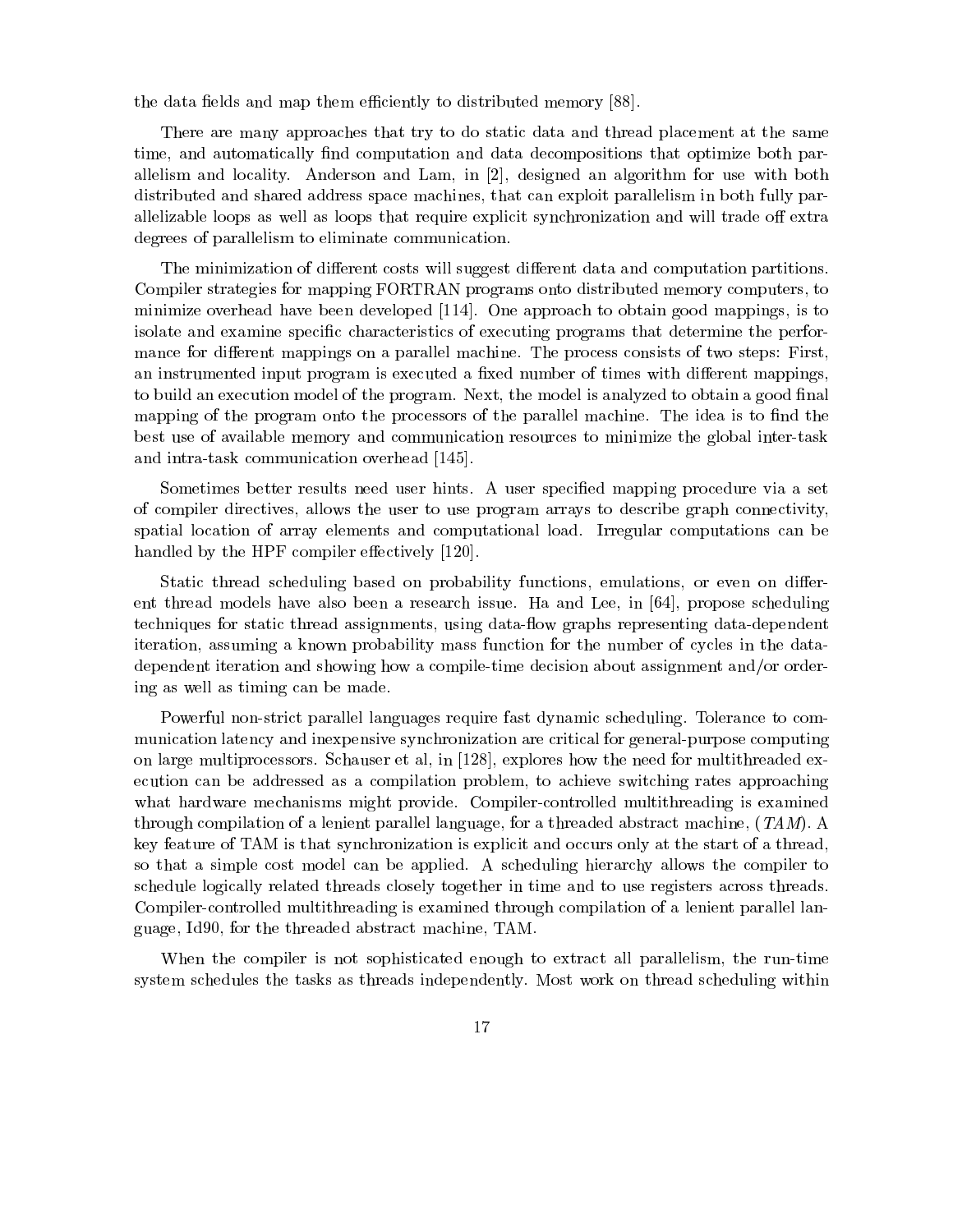an application has focused on the goal of load balancing alone. For example, in the process control scheme [153], Uniform System [151], Brown Threads [30], and Presto [14], all threads of the same application are placed in a FIFO central work queue. Processors take threads from this queue and run them to completion. The load is evenly balanced in that no processor remains idle as long as there is work to be done.

Anderson *et. al.* [4] argued for the use of per-processor ready queues within a thread package to improve scalability (reducing contention for the single ready queue) and to preserve processor affinity. Under this scheme, a newly created thread is placed on the ready queue of the processor on which it was created. Idle processors scan their own ready queues first, looking for threads to execute. If there are no threads in the local ready queue, a processor looks in the the ready queues of other processors.

All of these user-level policies execute a thread on the processor on which the thread was created, or on whichever processor happens to be idle when the thread reaches the front of the ready queue. Once a thread begins execution, it typically runs to completion on that processor, thus preserving cache affinity. Only in rare cases does a thread establish state on a processor and then migrate to another. However, even in cases where a thread executes on only one processor, it may spend a substantial percentage of its lifetime bringing the data it needs into the local cache.

To avoid the cache-misses associated with naive thread scheduling decisions, recent thread libraries take communication costs into account. For example, U-threads [102], and Mercury [52] assigns threads for scheduling in processors close to their data.

Data locality in load balancing is also addressed by Hamidzadeh and Lilja, in [10], together with scheduling and synchronization costs. They propose a self adjusting scheduling algorithm that dedicates one processor to search for partial schedules concurrently with the execution of tasks previously assigned to the remaining processors.

There are so many different cases that the compiler or the run-time system can load balance the execution of the code, that not all of them can be mentioned here, or not all of them have been studied. The more parallelism revealed in a program, the better the load balancing can be. The operating system is another point of control of the load balancing on the processors of a machine. One big difference on the techniques and methods used for load balancing by the compilers and the ones used by the operating systems, is that the operating systems have no knowledge of the behavior of the executed programs.

### 4 Operating System Layer 4

The operating system has traditionally been responsible for the *fair* and *efficient* allocation of resources, in general, and computing power, in particular, to various users (applications). In this section we survey mechanisms and policies for operating system-level scheduling and load balancing in parallel and distributed systems. We focus on policies that have been implemented, or have at least been studied in conjunction with an existing system.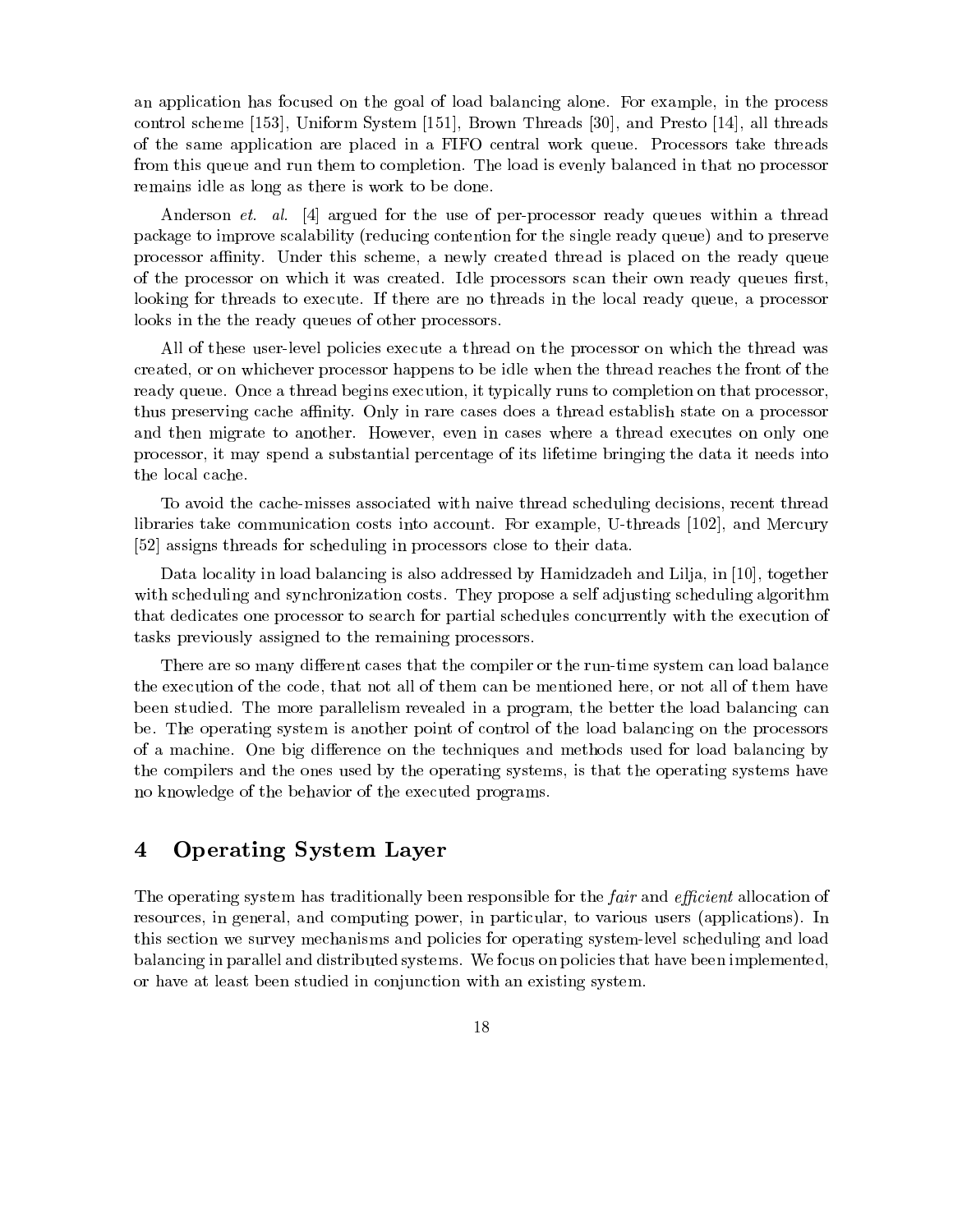The job of the operating system (as far as scheduling and load balancing are concerned) is to schedule processes to processors so that each application has low response time, the system sustains high job throughput, and the allocation of computing power to applications is done fairly. Because it is difficult to tradeoff these conflicting goals, most operating systems resort to reduce the various sources of overhead experienced by parallel and distributed applications. The idea is that if all sources of overhead are reduced, the throughput of the system increases, which frequently decreases the average response time seen by each application. The major sources of scheduling-related overhead the operating system needs to consider and carefully balance are:

Load Imbalance: When some processors are idle, while some other processors have been assigned several processes to execute, the system is underutilized and load imbalance happens. This imbalance may be the result of a poor *initial placement* of processes to processors, or of uneven assignment of computation to various processes.

Process Migration: To alleviate load imbalance, a scheduler may move a process from one processor to another. Unfortunately, this move, includes the copying of the memory and various other resources the migrated process needs. This overhead (called the process migration overhead) and ranges from milliseconds (in closely coupled multiprocessors) to several seconds (in loosely-coupled multicomputers), depending on the architecture, the application and the operating system.

Communication - Synchronization overhead: Although processes belonging to dierent applications are rather independent, processes belonging to the same parallel/distributed application communicate and synchronize towards solving the same problem. Scheduling processes naively, may result in significant communication/synchronization overhead. For example, if two processes communicate frequently, they should be scheduled on nearby processors, or even on the same processor (if there is enough parallelism) to avoid making expensive network transactions each time one process wants to communicate information to the other.

Balancing the above sources of overhead is a difficult task, because (i) the goals of scheduling are usually in conflict with each other (e.g. spreading processes to processors may balance the load, but may create communication overhead) and (ii) most operating system schedulers have incomplete information about user applications.

### 4.1 Early Work

The first scheduling and load balancing policies in shared-memory multiprocessors were based on their uniprocessor predecessors. Small-scale bus-based shared-memory multiprocessors (like the Sequent Symmetry and Balance  $[132, 133]$ , the Encore  $[44]$ , the Firefly workstation  $[148]$ . and the Silicon Graphics multiprocessor workstations) use a central ready queue. All ready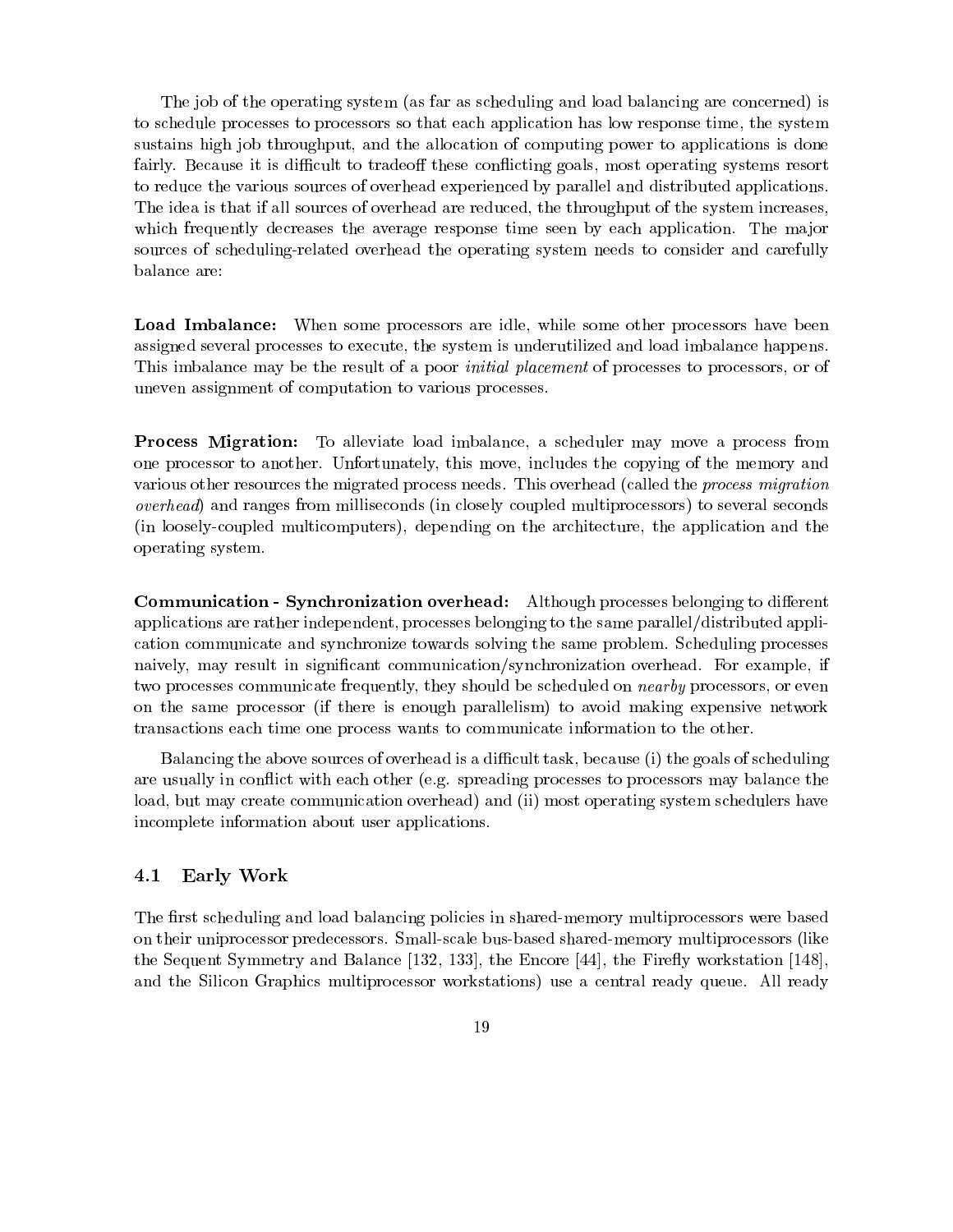processes created by all parallel and sequential applications are put in the same central ready queue. Idle processors take the first process from the queue and start executing it. To avoid starvation, processes are periodically interrupted by the hardware clock, suspended and put back in the workqueue so that all processes have a chance to make forward progress. Although conceptually simple, the single ready queue approach has several limitations, including unfair allocation of resources to applications, contention, synchronization overhead, large number of cache misses, etc.

To provide a fair policy based on a central ready queue, Leutenegger suggested that each job should get a quantum inversely proportional to the number of processes it creates [84, 83]. Thus, each job, no matter how many processes it creates, gets its fair share of the system. Leutenegger verified the applicability of his policy using simulations.<sup>1</sup>

A system that uses a central ready queue for scheduling suffers from contention when several processors attempt to get a process from the ready queue to run it. To alleviate this contention problem, distributed ready queues have been proposed. For example, in the Renaissance parallel operating system that has been implemented on top of the Encore sharedmemory multiprocessor, the *process-container* abstraction is proposed [125, 124]. Each process belongs to one process-container. Each processor can take ready processes to run from one process-container only. By controlling the mapping of processes and processors to processcontainers, various scheduling policies can be implemented. For example, if there is a single process-container for each processor, we have a single ready queue per processor. If there is only one process-container in the system, we have a central-workqueue scheduling policy.

### 4.2 Synchronization Overhead

Even the above scheduling policies that do not suffer from contention, have significant limitations, because they ignore the fact that processes that belong to the same application (job) cooperate and interact with each other. For example, processes of the same application communicate via critical sections, and synchronize using barriers. It has been shown that synchronization primitives implemented by the run-time library interact with the scheduling policy used by the operating system, and sometimes this interaction results in signicant overhead [161, 92, 93]. For example, if a process is preemted while holding a lock, all other processes that want to get the lock will be forced either to spin-wait for it, or suspend, but in any case, they will not be able to make forward progress. As another example, consider the case the parallel application consist of phases separated by synchronization barriers. If some of the processes that compute towards the barrier are preempted by the scheduler, then the other processes will probably reach the barrier, but they will not be able to proceed beyond the barrier, unless the preemted processes start running and reach the barrier [100]. Although synchronization primitives for multiprogrammed systems have been proposed [100, 158, 159], some operating systems incorporate scheduling mechanisms to address the above synchronization problems. Psyche, for example, [104, 131] incorporates a mechanism called the two-minute

<sup>&</sup>lt;sup>1</sup>Leutenegger's simulations run on top of the Condor [90] load balancing system!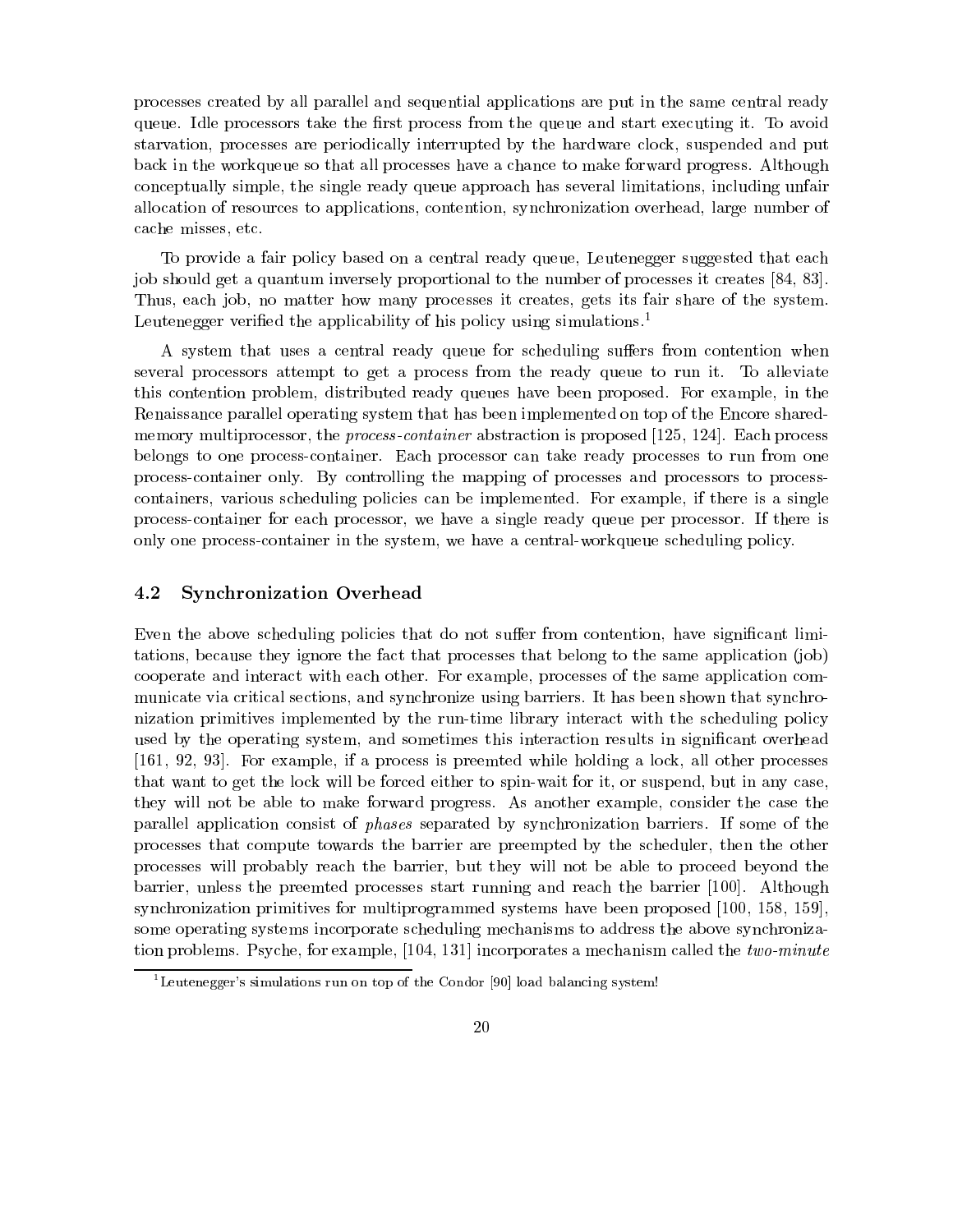warning. When a process is about to be descheduled the kernel sends an upcall called the twominute warning to the user application. When the application receives this upcall, it knows that it is about to get preempted, so it should refrain from getting into a critical region, or do whatever cleanup is necessary. Experimental results suggest that the two-minute warning may improve performance by a factor of three is some cases [104]. In the UltraComputer system [42], each process share a do-not-preempt-me bit with the kernel. When a process is about to enter a critical section, it sets the do-not-preempt-me bit, and resets it when it exits the critical section. When the scheduler is about to preempt a process, it checks the bit first. If the bit is set, the scheduler does not preempt the process. To prevent malicious users from monopolizing the CPU, the scheduler abides to the do-not-preempt-me bit, only a limited amount of times. Scheduler activations [3] is another way to address the overhead associated with preemption inside a critical section. Instead of avoiding the preemption problems, as Psyche and Ultracomputer do, Scheduler Activations take an optimistic approach and correct the problems once a process gets preempted inside a critical section and another process wants to enter the same critical section. In this case, the latter process starts executing the rest of the preempted process's code, until it exits the critical section. Then, the running process starts executing its own code and enters the critical section. Scheduler activations are based on the close cooperation of the compiler, the thread library and the operating system.

The Medusa Operating System provides a novel scheduling method called Coscheduling [117, 116], which seems to be a general solution to all mentioned synchronization problems. In coscheduling, either all processes of an application run at the same time, or none of them runs. Thus, if a process wants to interact with the other processes of the same application, all processes are running and the interaction can happen. When a process of an application is preempted, all processes of the same application are preemted as well. So, even if the preemted process holds a lock, no other process will ask for the lock. Coscheduling has been implemented in the Medusa distributed operating system [117], and in the Psyche multiprocessor operating system [26]. Although coscheduling addresses the synchronization problems mentioned above, it may lead to processor underutilization: For example, suppose a 10-processor system, and two applications: the one has 10 processes while the other has 5 processes. When the second application runs, only five processors are used effectively. The other five may either be idle, which leads to severe load imbalance, or they may execute five processes of the first application, in which case the first application will suffer from the synchronization problems that coscheduling was designed to address! Simulations done within the Medusa project, suggest that in an average system about 80% of the processors execute coscheduled applications, while the rest 20% execute some (but not all) processes of parallel applications. Coscheduling is also difficult to implement in large scale systems. The major requirement of coscheduling is that all processors context switch atthe same time. In a small scale system where all processors can be connected to the same interrupt line, this requirement can be easily satisfied. In a large scale system, such a physical line does not exist, and other scalable software methods must be used [48, 49].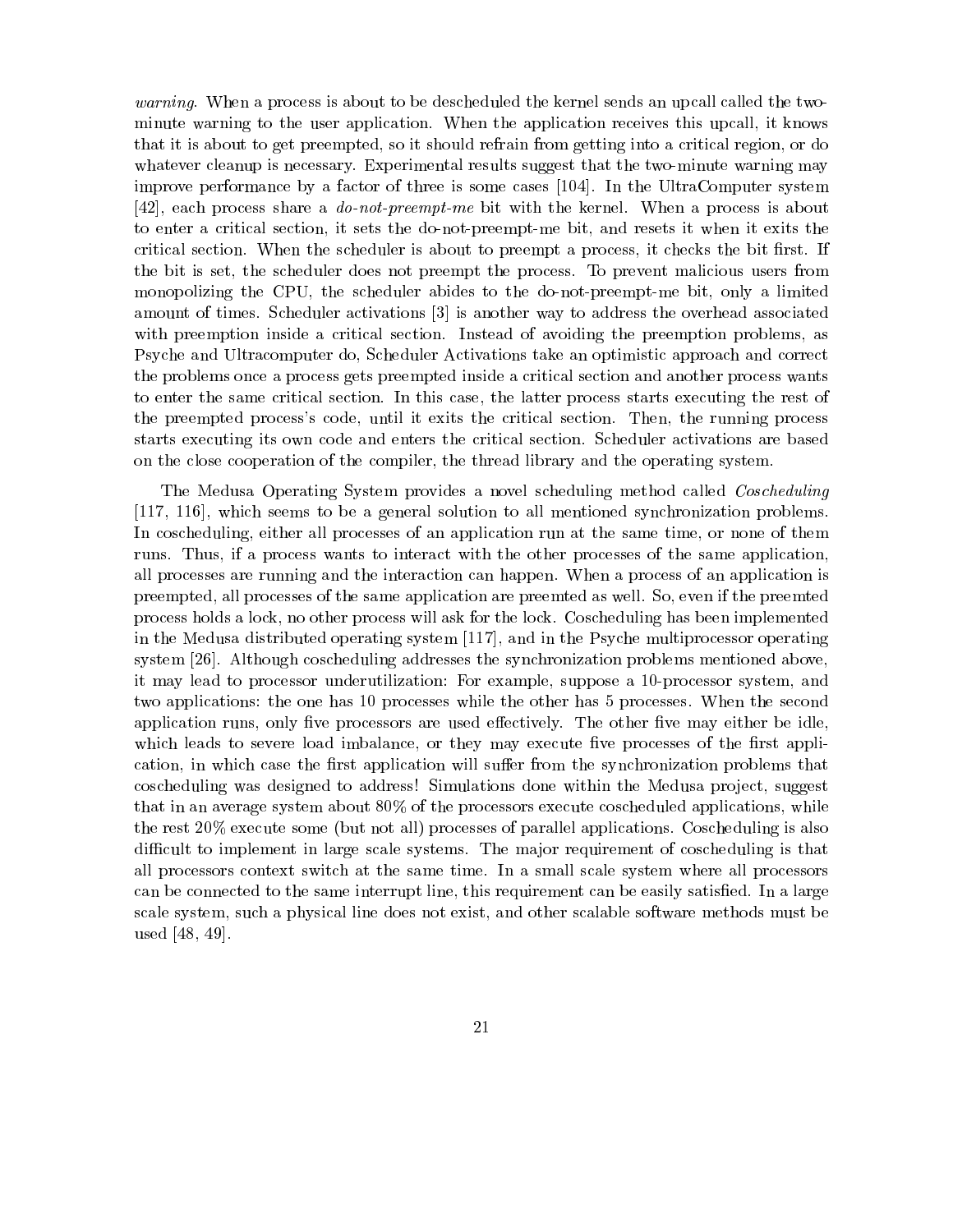### 4.3 **Communication Overhead**

Recent architecture trends have changed drastically the way we should approach multiprocessor scheduling and load balancing. Processors have become signicantly faster, increasing disparity between processor and memory speeds. To hide the increasingly higher memory latencies, large caches are being used. This implies that when a process starts running on a processor it will experience several cold misses, but when it builds its working set in the cache, misses will be signicantly reduced. If the process is suspended (e.g. due to time-sharing) and later resumed on a different processor, it will experience the same cold misses again, resulting in high overhead. Instead, if the process is started on the processor it was previously run, most of rts working set it will still be there . Freserving animity, improves cache hit rates, but may lead to load imbalance: if processes are statically assigned to processors and never migrated, they will preserve their affinity, but they will introduce load imbalance, because some processors will be idle, while other processors will be overloaded with affinity-preserving jobs. To remedy the imbalance, Squillante and Lazowska suggested a hierarchical structure of ready queues of processes. Each processor has its own ready queue; there is also a single system ready queue where newly created processes are placed. Each processor takes processes to execute from its own ready queue. When these processes complete and the queue empties, the processor takes processes from the single system ready queue and places them in its own ready queue. In the (rather rare) case where the single system queue is empty as well, the processor snoops on the queues of other processors and takes processes to execute from there. Squillante simulated his proposed policies and showed that anity-preserving policies outperform the others [140, 141].

Although Squillante's work preserves affinity in time-sharing multiprocessor scheduling policies, it was soon realized that most scheduling overheads are related to the fact that in several of the proposed scheduling policies, different applications time-share the same processor. Thus, most scheduling overheads will be eliminated if space-sharing policies are considered: processors are divided among the applications in the system, so that no two applications share a processor. The operating system is responsible for giving each application a set of processors, while the application/compiler/run-time-system is responsible for scheduling the useful computation on top of these processors. The division of processors among applications may be static, semi-dynamic (reevaluated atapplication arrival and departure), or fully dynamic (reevaluated as application's parallelism changes).

Static policies are the easiest to implement. Their main advantage is that they provide applications with a dependable environment that is guaranteed not to change for the entire duration of the application. Thus, given a constant number of processors, the applications can optimize their grain of parallelism, their communication pattern and their synchronization primitives, to match the set of processors they are given. Unfortunately, static policies tend to underutilize the multiprocessor. If, for example, an application completes its execution, its processors will not be assigned to any running application, but will be assigned to the next new application that arrives at the system (whenever that happens). To improve system utilization,

The fact that a process has its working set on the cache of some processor is called *cache affinity*.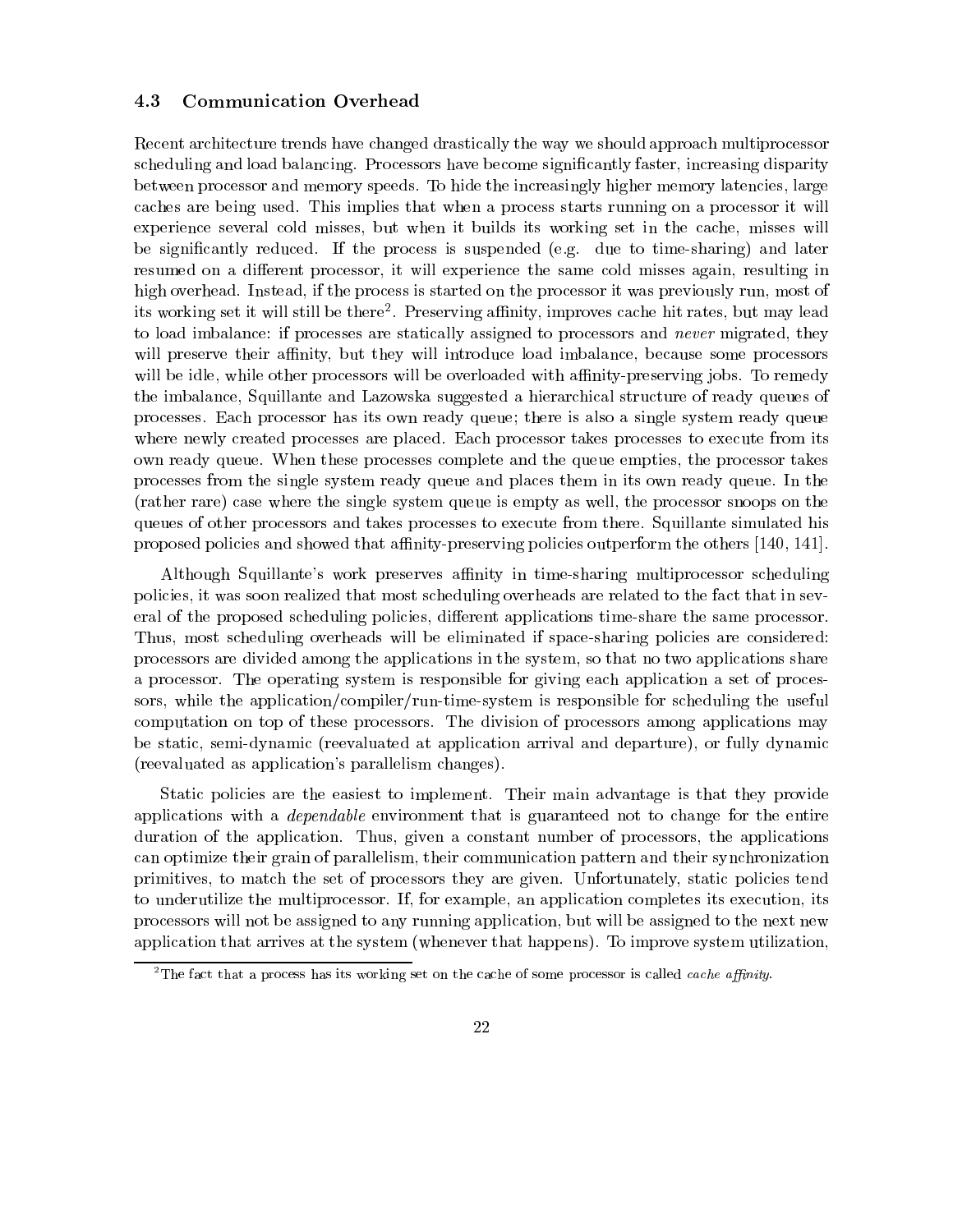semi-static space-sharing scheduling policies have been proposed, implemented and simulated.

Crovella et. al. implemented a semi-dynamic space-sharing policy on top of a BBN Butterfly plus parallel processor, and compare it to coscheduling and naive time-sharing [26]. Their result suggest that space-sharing outperforms all time-sharing policies. They suggest that the ma jor advantage of space-sharing stems from the fact that parallel applications have sublinear speedup. Thus, an application can use a small number of dedicated processors much better than using a larger number of processors, but on a time-shared basis. For example, suppose that we have an 100-processor system and two applications. It is better to give each application 50 processors, than giving each application half of the time in all 100 processors, because in the latter case the communication/synchronization overhead of the application will be much larger. Tucker and Gupta suggested that run-time systems should cooperate with the operating system to make sure that no application employs more processes than the number of processors it is given. This cooperation will result in a semi-static space-sharing policy. They implemented their approach on top of an Encore shared-memory multiprocessor and showed that it outperformed other time-sharing approaches [153, 152, 63]. Subsequent work by the same authors [62] verifies via simulation that space-sharing outperforms coscheduling and naive time-sharing.

Black has reached similar conclusion when he implemented space-sharing on top of the Mach operating system [15]. In his policy, each application is guaranteed a number of processors for a long period of time (several minutes). After that interval, the application should be prepared to give the processors back, or else it will be scheduled in a processor pool along with several other applications.

Arpaci et. al. suggested that a combination of semi-static space-sharing and coscheduling policies should be used for scheduling parallel and sequential applications on a network of workstations [6]. They suggest that parallel applications should be separated from sequential applications, so that the former applications get lots of processor cycles, while the latter applications get interactive response. Parallel applications should be scheduled in their partition using coscheduling. It seems that the results of [6] contradict the rest of the research in multiprocessors that suggests that space-sharing is better than coscheduling [26, 62]. The reason for the seemingly contradicting results is the programming model used in [6] and in the other approaches [26, 62]. The experimental testbed of [26, 62] consists of shared-memory applications running on top of single-address-space multiprocessors, where it is relatively inexpensive to change the number of processes of an application in order to take advantage of a semi-static space-sharing policy. In [6] instead, the experimental testbed consists of messagepassing applications that run on top of a loosely-coupled workstation cluster, where changing the number of processes and migrating them is difficult to implement and expensive to use. Thus, coscheduling parallel applications in a workstation cluster seems a reasonable choice that shares the cluster among message-passing parallel applications in a fair way.

Although better than static scheduling, semi-static scheduling may still underutilize the multiprocessor, especially when applications with varying levels of parallelism are considered. Zahorjian and McCann pointed out that several parallel applications have a varying amount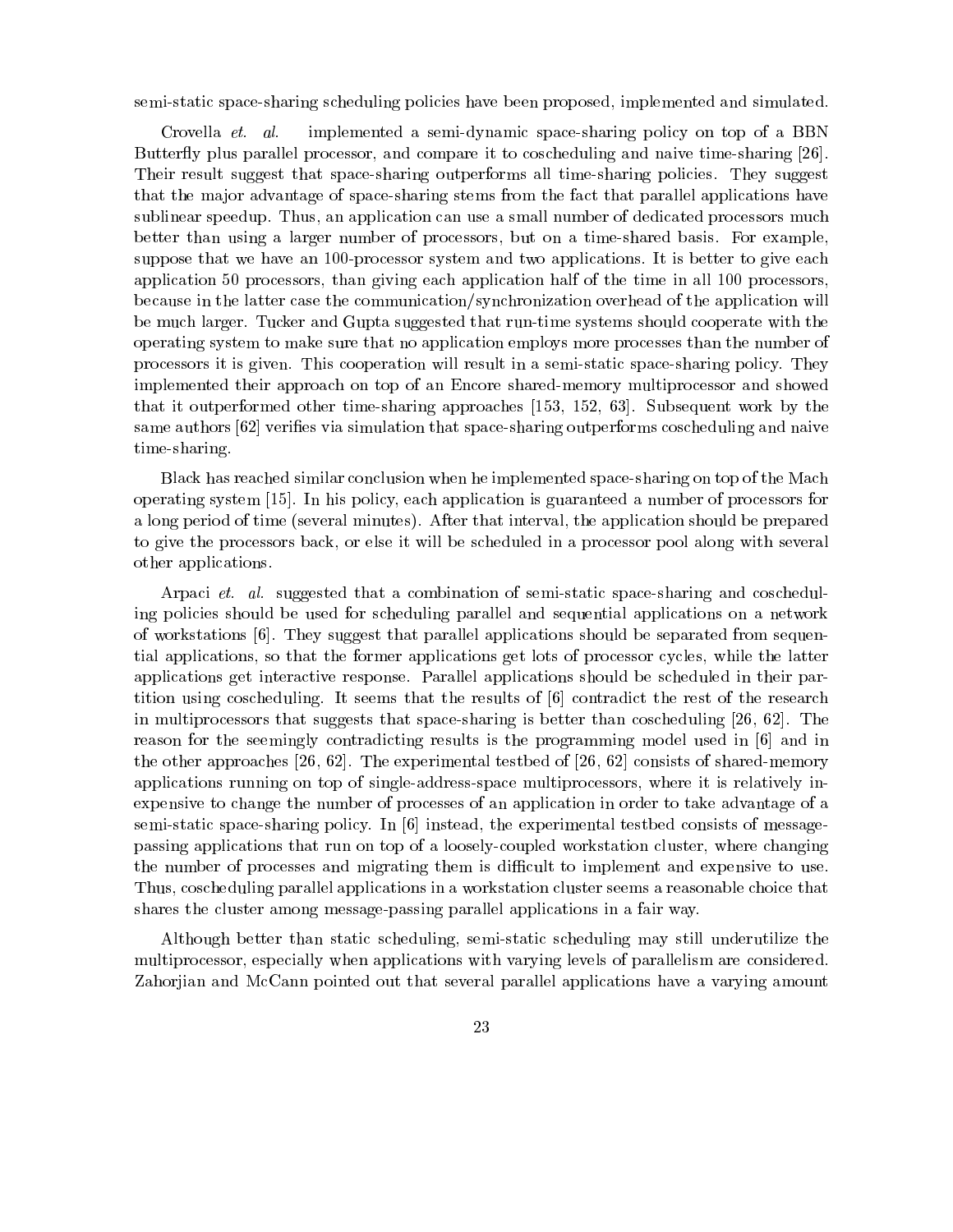of parallelism. In such cases, allocating a fixed number of processors to each application would result in significant load imbalance, because applications with decreasing parallelism will underutilize their processors, while applications with increasing parallelism could use some extra processors [162]. In their subsequent work, McCann et. al. implemented the proposed dynamic space-sharing policies, and showed that they dominate time-sharing policies [105].

### 4.4 Initial Processor Allocation

Given that each application receives a number of processors for a (rather) long period of time, the scheduler should decide *how many* and *which* processors to give each application. To make the right decision, information is needed by the scheduler. The simplest form of information is how many processes an application has, while the most comprehensive information includes the completion time of the processes, their precedence, and their interactions. Other types of information include average, minimum, maximum parallelism, speedup, completion time, etc.

Using only elementary application performance characteristics, Sevcik proposed that when the load in the system is high, each application should be given a number of processors close to the number it can keep 100% busy (usually this is 1-2 processors). When the load is light, each application should be given a number close to the maximum number it can use [135]. Sevcick in his subsequent work proves that the optimal processor partitioning allocates processors in proportion to the square root of the amount of work each application executes [134]. If the speedup of each application is also known, the scheduler should give each application the number of processors that minimizes the ratio of completion time over efficiency  $[41]$ , as Eager et. al. suggest. If, however, either of them is not known, Eager et. al. suggest to give each application a number of processors equal to its average parallelism. Because this policy achieves at least half the speedup, while attaining at least  $50\%$  of the efficiency, it provides the guarantee that for each application *either* its speedup, or its efficiency will be high, but no matter what the load circumstances are, both speedup and efficiency can not be low.

In some cases, however, it is possible for the scheduler to have lots of information about the parallel application, which is gathered by the compiler and communicated to the run-time system or the operating system. This information usually has the form of a graph. The nodes of the graph are the processes. The edges of the graph represent precedence constraints and/or communication requirements. Processes mapped on the same processor communicate for free, while processes mapped on different processors pay a communication penalty that depends on the distance of the processors, the size of the messages transferred, etc. The task of the scheduler is to map the graph onto the available processors in such a way as to minimize total completion time. There is a non-trivial tradeoff that has to be solved by the scheduler: Placing different processes on the same processor decreases communication cost but increases load imbalance - placing different processes on different processors may reduce imbalance but increases communication cost. Although the tradeoffs of the problem sound simple, the problem has been shown to be NP-complete. Thus, most research has focused on finding suboptimal solutions  $[126, 72, 81]$  on placement of tasks on processors. Although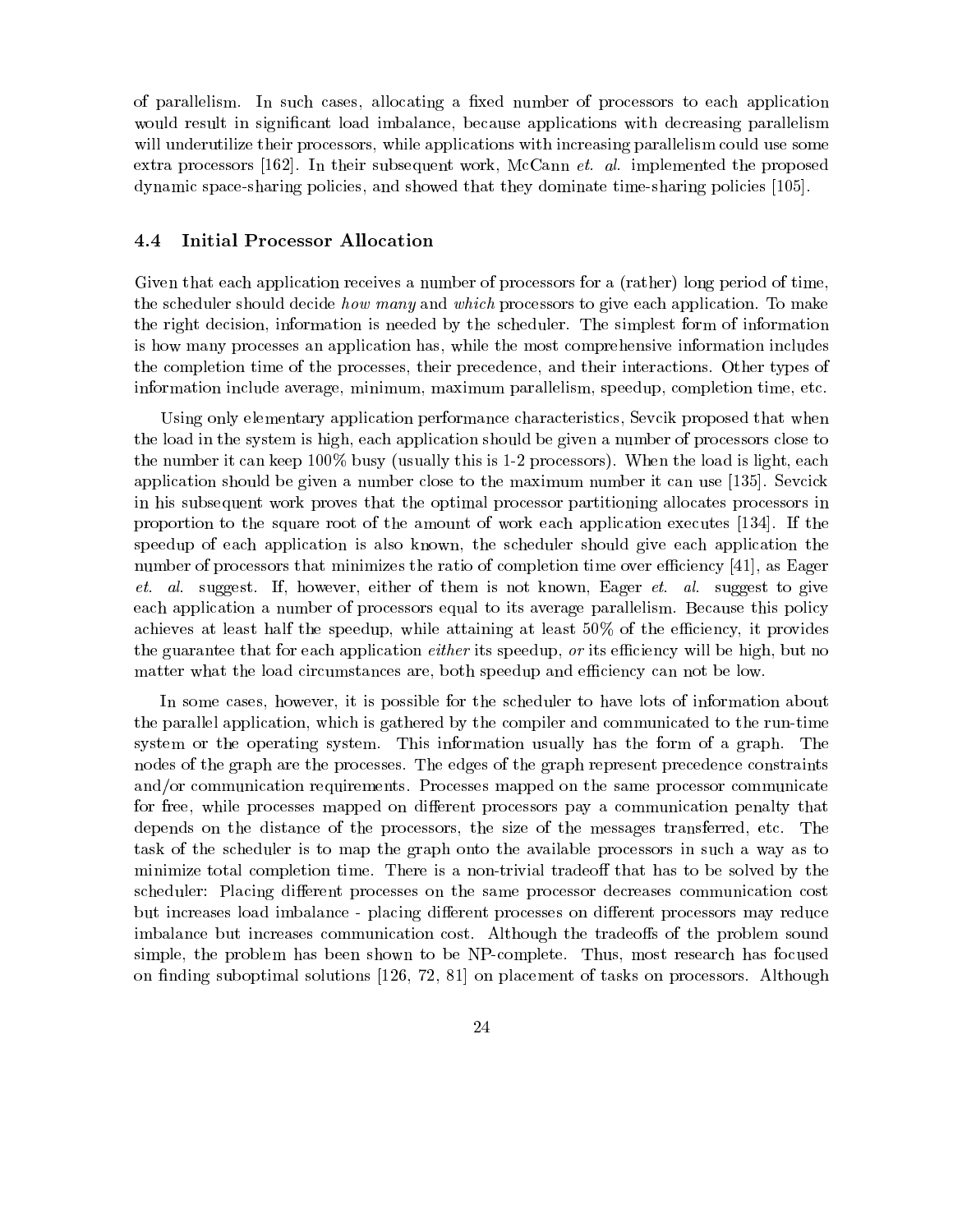interesting from a theoretical point of view, such solutions are not robust in a real-world environment where not all the information needed is known, and where unpredictable factors (like the existence of other applications) may upset the carefully calculated schedule.

Zhou and Brecht use application performance characteristics to decide not only how many processors an application is going to get, but which of the available processors the application should get. They proposed a pool-based scheduling policy for large-scale NUMA multiprocessors in which all processors of the system are partitioned into processor pools [165, 20]. An application is given a set of processors that usually reside in the same pool, unless there are signicant performance advantages for an application to span multiple pools. Their work is particularly important given the fact that most recent multiprocessors are based on hierarchies of smaller systems [36, 82, 155]. The problem becomes more complicated if the applications demand processors that are not only close to each other, but are also in a specific topology. For example, in hypercube systems, applications are written as if they run on a dedicated hypercube. If an application is given a set of processors that are not connected in a sub-cube, the application will experience severe performance degradation. To remedy this situation, a significant body of the literature deals with subcube allocation [37], [45], [75] and mesh allocation [86] in multiprocessor systems.

### 4.5 Dynamic Reassignment of Processes

To alleviate the problems related to a poor initial allocation of processors to applications, some systems employ dynamic reassignment of processors to applications.

#### 4.5.1Checkpoint-Restart Systems

The simplest mechanism of reclaiming processors from applications involves process checkpoint and restarting: all processes are periodically checkpointed; that is, their memory image is dumped on the disk. When a process must be migrated, itis killed and restarted from its previous checkpoint on the new processor [89]. Checkpoint-restart systems suffer from additional overhead as they have to save the state of a running processes at regular intervals. This overhead can be reduced by increasing the time interval between checkpoints. However, in the case a process needs to be migrated, it will be restarted from its last checkpoint which could have been taken a long time ago; all the work the process has done since its last checkpoint will be wasted. Condor is an example of a checkpoint/restart system that has been implemented on a network of workstations running Berkeley UNIX, and was developed at the University of Wisconsin-Madison [90, 112, 111, 110]. Its main objective is to take advantage of idle workstations by scheduling new processes to run on them. Each workstation is assumed to have an owner. Processes are allowed to run on workstations when their owners are not using them. When the owners start using their workstations, processes running on them are stopped and restarted on other workstations. To achieve process suspension and restart, Condor checkpoints processes periodically; when a process must be migrated, it is restarted from the last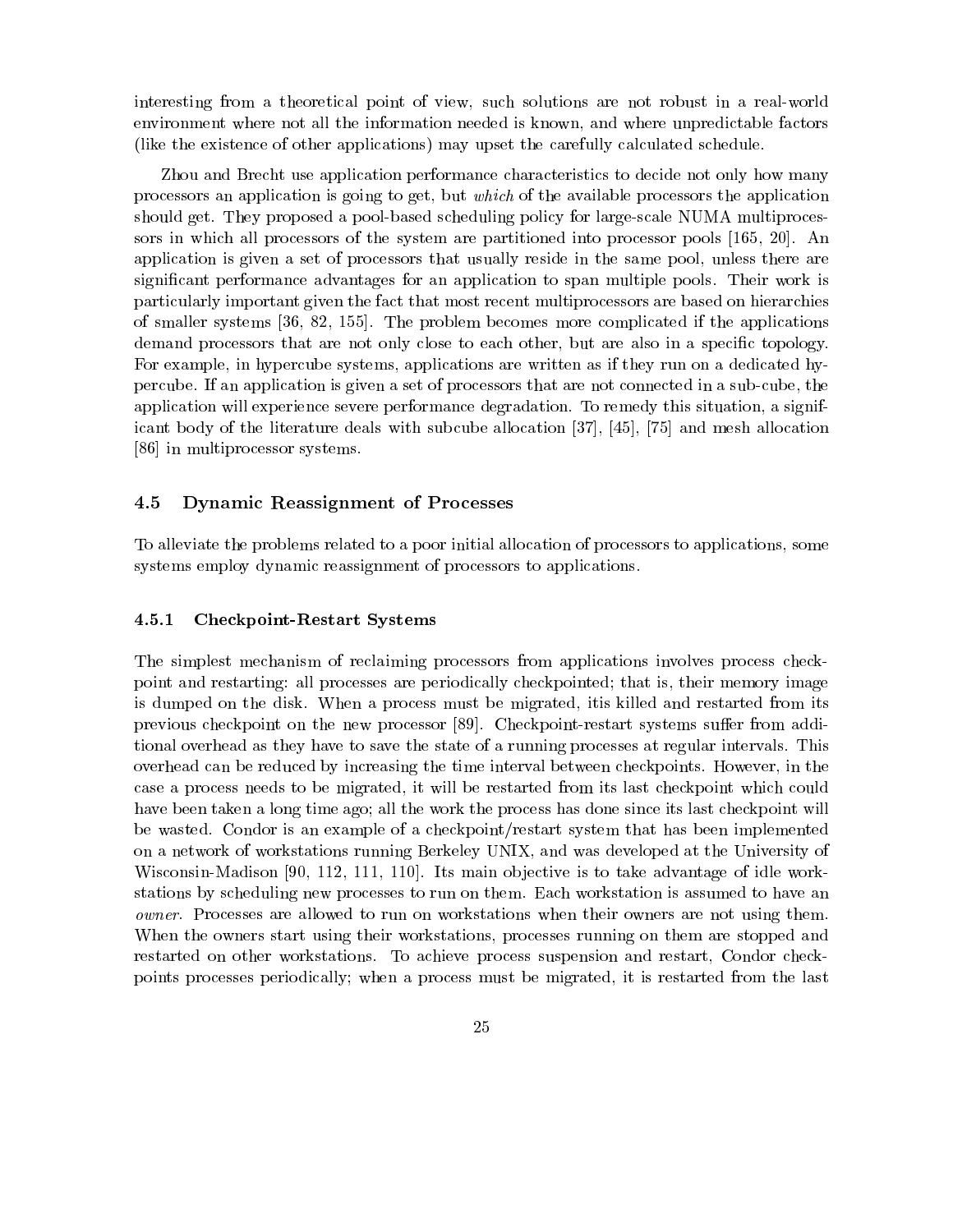checkpoint. The system is most effective for coarse-grain CPU-intensive parallel applications like simulations. Condor is currently being used by several universities and organizations.

### 4.5.2Process Migration

To alleviate the overhead associated with checkpoint/restart methods, several systems provide a fulledged process migration mechanism that saves and restores the state of a process only if the process is migrated. Sprite [35, 31, 33, 34, 32], Charlotte [9, 8, 7], LOCUS [121], the V system [150, 149], Accent [164, 163], DEMOS/MP [122], and AMOEBA [142] are among the operating systems that implement full-fledged process migration. There are several difficulties in implementing process migration: these include virtual memory copy, migration of open files, and migration of communication channels.

The most expensive part in process migration is usually the transfer of the virtual memory of the migrating process [35]. Charlotte and LOCUS transfer the process's entire memory image to the destination machine at migration time. Although simple, this method introduces unnecessary overhead if the process will not need its entire image in the rest of its execution. Moreover, since the transfer of an entire image (several Mbytes) may take several seconds (over a slow Ethernet channel), the process will be idle for that long period of time. To avoid the process being idle for that long, the V-system allows a process to continue execution on the workstations it was executing, while its image is being transferred to the new workstation. After the whole image is transferred, the process is suspended, the pages that have been modied since the image transfer started are transferred (again) as well, and the process is restarted at the new workstation. To avoid the overhead of copying the entire memory image of the migrated process, Accent uses a copy-on-reference approach. When a process is migrated, its pages are not copied; only the necessary information to create a new process control block on the destination workstation is transferred. When the process starts running on the new workstation and accessing its memory, it will page fault, and copy only the pages it needs. Sprite uses a similar method: when a process is migrated, its dirty pages are flushed to the disk where its swap space is stored. When the process is restarted on the new workstation it will cause a page-fault and bring from the swap file all the pages it needs.

 $\blacksquare$  is also be denote the process migration:  $\blacksquare$  . The when implemented carefully, process migration is an expensive mechanism for load balancing. Eager *et. al.* [38] present the results of several simulation experiments that quantify the benefits of using process migration as a load sharing mechanism. They show "no conditions where migration could yield major performance improvements". The main reason is that load balancing can be achieved much easier by making good *initial placement* of new processes. When process migration is used only as a mechanism for process *eviction*, then its cost is low, and its benefits are high. For example, remote execution combined with process migration in the Sprite distributed operating system, has resulted in performance improvements of up to an order of magnitude for long running applications [35].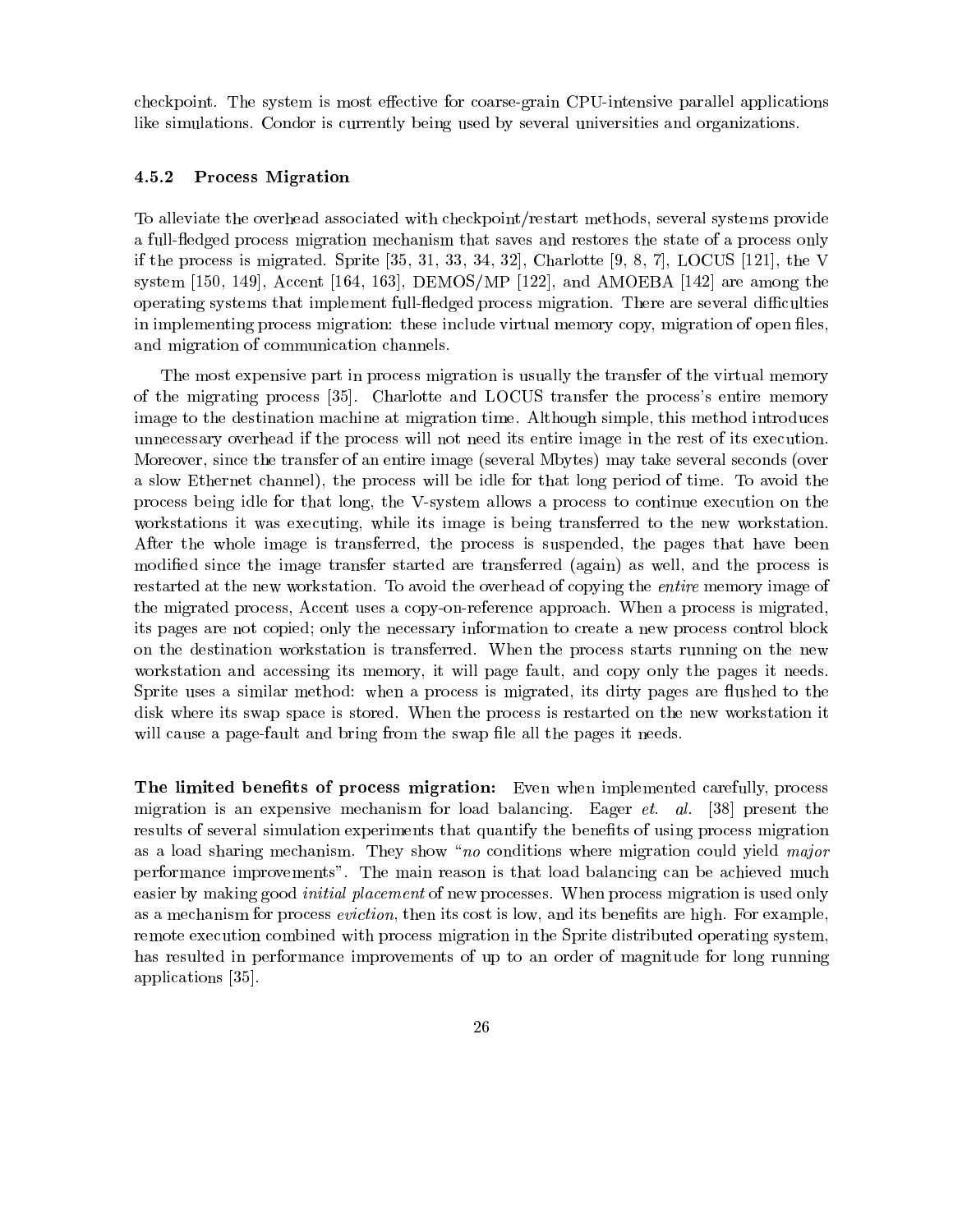### 5 Summary

In this paper we present the problem of load balancing in parallel systems and its interactions with communication, synchronization and locality, and precedence constraints. We review load balancing methods at the application, compile/run time system and operating system levels.

Recent architecture trends suggest that computation gets faster at a higher pace than either synchronization or communication. Thus, load imbalance due to synchronization and communication constrains increases with time, which in turns magnies the importance of load balancing in parallel and distributed systems, more than ever before.

We conclude that a careful balance between synchronization, communication and computation has to be done at all four levels of the system in order to improve the performance of parallel applications.

# References

- [1] M.P. Allen and D.J. Tildesley. Computer Simulations of Liquids. Clarendon Press, Oxford, 1987.
- [2] J. M. Anderson and M. S. Lam. "Global Optimizations for Parallelism and Locality on Scalable Parallel Machines". In Proceedings of the ACM SIGPLAN'93 Conference on Programming Language Design and Implementation. The Stanford SUIF Compiler Group, June 1993.
- [3] T. E. Anderson, B. N. Bershad, E. D. Lazowska, and H. M. Levy. "Scheduler Activations: Effective Kernel Support for the User-Level Management of Parallelism".  $ACM$ Transactions on Computer Systems,  $10(1):53-79$ , February 1992.
- [4] T. E. Anderson, E. D. Lazowska, and H. M. Levy. \The Performance Implications of Thread Management Alternatives for Shared Memory Multiprocessors". IEEE Transactions on Computers,  $38(12):1631-1644$ , December 1989.
- [5] A. W. Appel. An Efficient Program for Many-Body Simulation. SIAM J. Sci. Stat.  $Comput., 6:85-103, 1985.$
- [6] Renzi H. Arpaci, Andrea C. Dusseau, Amin M. Vahdat, Lok T. Liu, Thomas E. Anderson, and David A. Patterson. The Interaction of Parallel and Sequential Workloads on a Network of Workstations. Proceedings of the SIGMETRICS 1995, May 1995.
- [7] Y. Artsy, H.-Y. Chang, and R. Finkel. \Processes Migrate in Charlotte". Technical report, Univ. of Wisconsin, August 1986.
- [8] Y. Artsy and R. Finkel. "Simplicity, Efficiency, and Functionality in Designing a Process Migration Facility". Proceedings of the Second Israel conference on Computer Systems and Software Engineering, May 1987.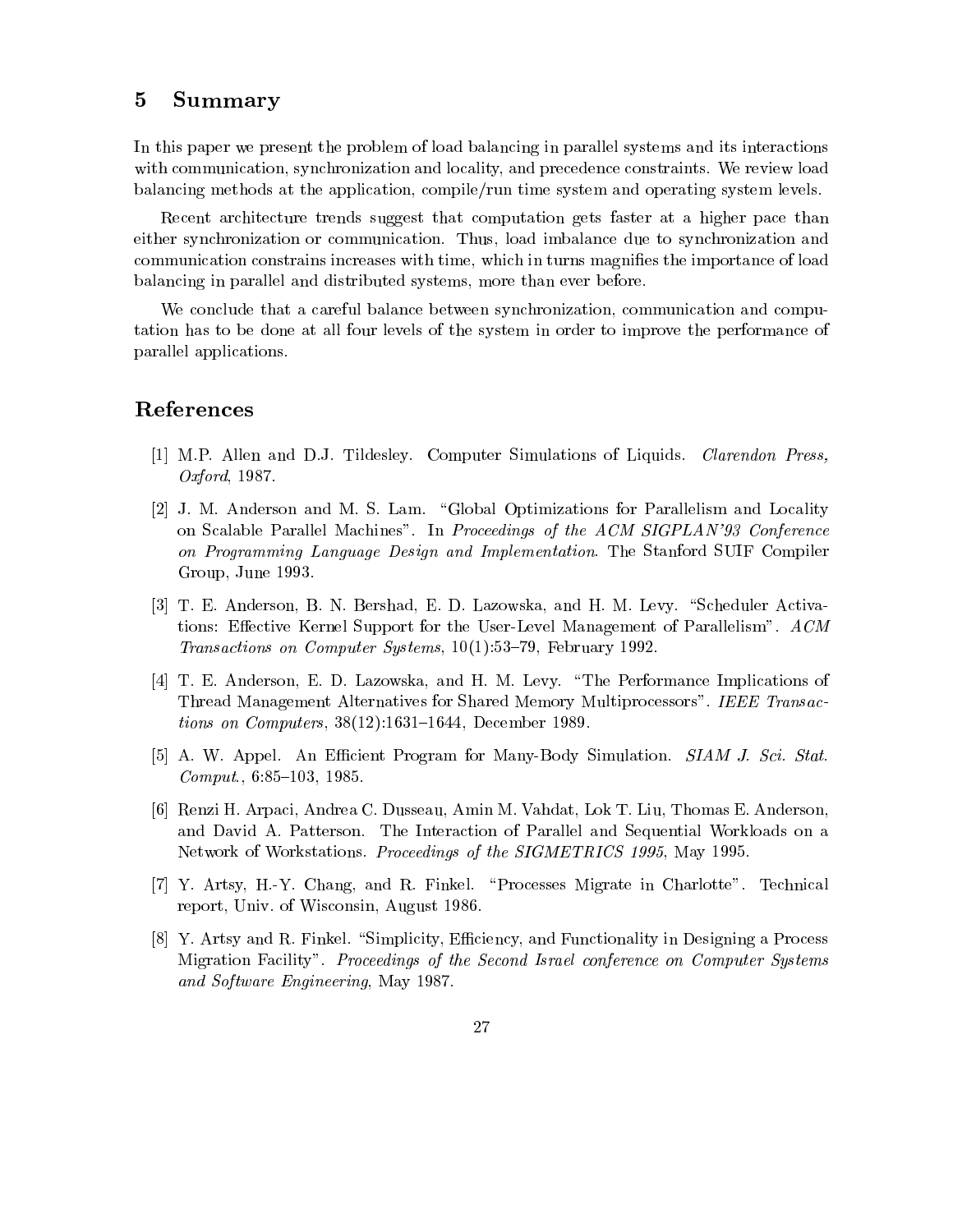- [9] Y. Artsy and R. Finkel. \Designing a Process Migration Facility: The Charlotte Experience". IEEE Computer,  $22(9):47-56$ , September 1989.
- [10] Hamidzadeh B. and D. J. Lilja. Self-Adjusting Scheduling: An On-Line Optimization Technique for Locality Management and Load Balancing. Proceedings of the 1994 International Conference on Parallel Processing, pages II:39-46, 1994.
- [11] U. Banerjee, R. Eigenmann, A. Nicolau, and D.A. Padua. "Automatic Program Parallelization". Technical Report TR-1250, Center for Supercomputing Research and Development (CSRD), 1993.
- [12] J. E. Barnes and P. Hut. Nature, 324:446, 1986.
- [13] D.M. Beazley and P.S. Lomdahl. Message passing multi-cell molecular dynamics on the Connection Machine 5. Parallel Computing, 1993.
- [14] B. N. Bershad, E. D. Lazowska, H. M. Levy, and D. B. Wagner. "An Open Environment" for Building Parallel Programming Systems". In Proceedings of the ACM/SIGPLAN PPEALS 1988 Symposium on Parallel Programming: Experience with Applications, Lanquages, and Systems, pages  $1-9$ , July 1988.
- [15] D. L. Black. "Scheduling Support for Concurrency and Parallelism in the Mach Operating System". *IEEE Computer*, 23(5):35-43, May 1990.
- [16] M. A. Blumrich, C. J. Brownhill, K. Li, and A. Nicolau. "An Empirical Comparison of Loop Scheduling Algorithms on a Shared Memory Multiprocessor". Technical Report 360-92, Princeton Univ., January 1992.
- [17] J. A. Board, Jr., J. W. Causey, J. F. Leathrum, Jr., A. Windemuth, and K. Schulten. Accelerated Molecular Dynamics Simulation with the Fast Multipole Algorithm. Chem. Phys. Lett., 198:89, 1992.
- [18] J. A. Board, Jr. and J. F. Leathrum,Jr. The Fast Multipole Algorithm on Transputer Networks. In Alan S. Wagner, editor, Third North American Transputer Users Group Meeting. IOS Press: Washington, DC, Apr 1990.
- [19] R. B. Boppana. "Eigenvalues and graph bisection: An average case analysis". In 28th Foundation of Computer Science  $(ACM)$ , pages 280–285, 1987.
- [20] T. Brecht. Multiprogrammed Parallel Application Scheduling in NUMA Multiprocessors. PhD thesis, University of Toronto, Department of Computer Science, 1994.
- [21] J. Carrier, L. Greengard, and V. Rokhlin. A Fast Adaptive Multipole Algorithm for Particle Simulation. SIAM J. Sci. Stat. Comput., 9:669-686, 1988.
- [22] N. P. Chrisochoides.  $\degree$ On the mapping of PDE computations to distributed memory machines". PhD thesis, Purdue Univ., 1991.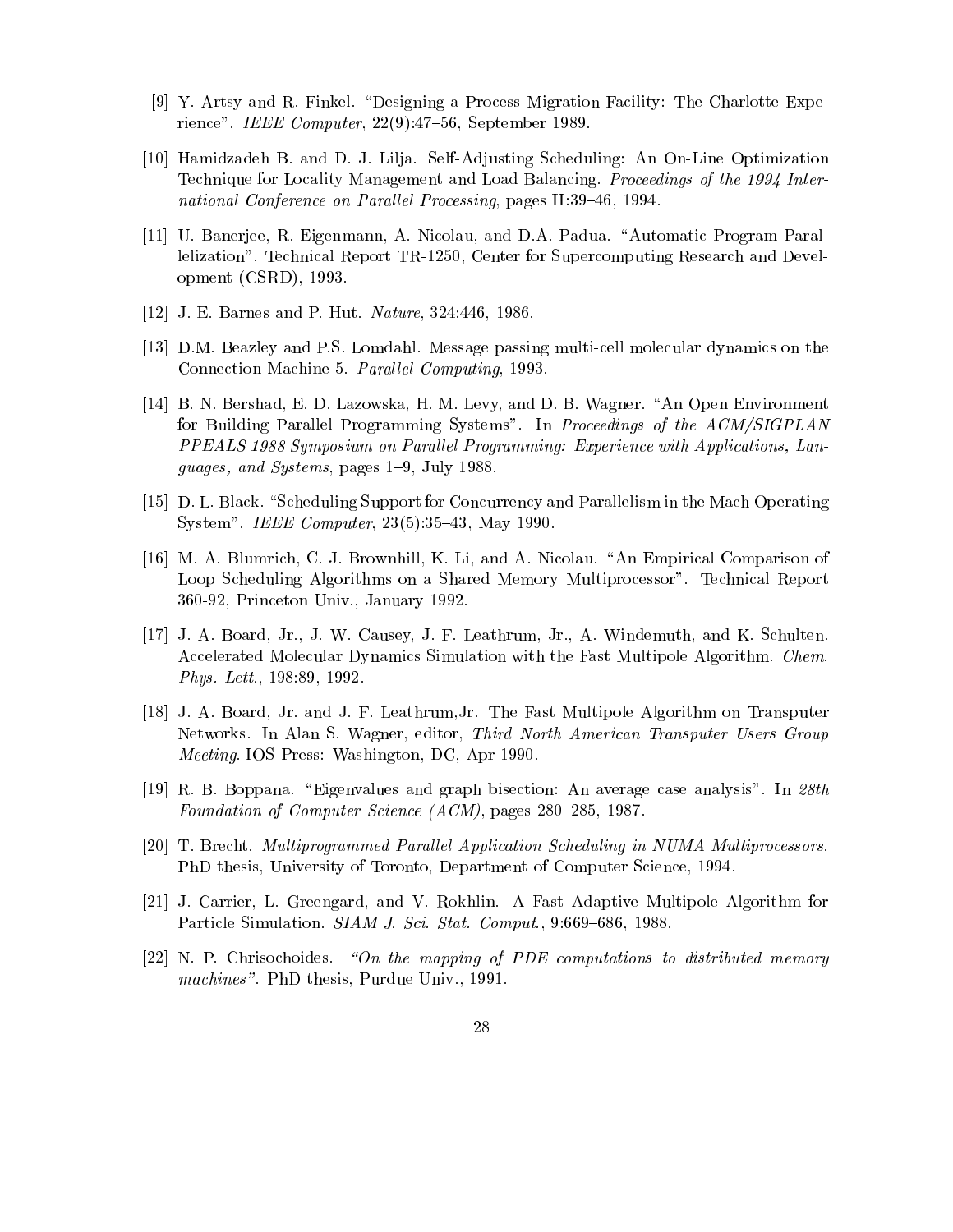- [23] N. P. Chrisochoides, C. E. Houstis, and E. N. Houstis. "Geometry based mapping strategies for PDE computation". Technical Report CER-90-16, Computer Science Department, Purdue Univ., West Lafayette, IN 47907, 1990.
- [24] N. P. Chrisochoides, C. E. Houstis, E. N. Houstis, S. K. Kortesis, and J. R. Rice. "Automatic load balanced partitioning strategies for PDE computations". In E. N. Houstis and D. Gannon, editors, Proceedings of International Conference on Supercomputing, pages 99-107, New York, 1989. ACM Publications.
- [25] N. P. Chrisochoides, E. N. Houstis, and J. R. Rice. "Mapping algorithms and software environment for Data Parallel PDE iterative Solvers". Journal of Parallel and Distributed  $Computing, 21:75–95, 1994.$
- [26] M. Crovella, P. Das, C. Dubnicki, T. LeBlanc, and E. Markatos. "Multiprogramming" on Multiprocessors". Proceedings of the Third Sysmposium on Parallel and Distributed *Processing*, pages 590–597, December 1991. Also published as TR 385, URCSD February 1991 (revised May 1991).
- [27] S. Graham D. Bacon and O. Sharp. Compiler transformations for high performance computing. ACM Computer Surveys,  $26(4):345-420$ , December 1994.
- [28] R. Das, J. Saltz, and R. V. Hanxleden. "Slicing Analysis and Indirect Access to Distributed Arrays". In Proceedings of the 6th Workshop on Languages and Compilers for *Parallel Computing*, pages  $152–168$ , 1993.
- [29] R. Das, M. Uysal, J. Saltz, and Y.-S. Hwang. \Communication Optimizations for Irregular Scientic Computations on Distributed Memory Architechtures". Technical Report UMIACS-TR-93-109, University of Maryland, Department of Computer Science, 1993.
- [30] T. W. Doeppner Jr. "Threads: A System for the Support of Concurrent Programming". Technical Report CS-87-11, Department of Computer Science, Brown Univ., 1987.
- [31] F. Douglis. "Experience with Process Migration in Sprite". Proceedings of the First USENIX Workshop on Experiences Building Distributed and Multiprocessor Systems, pages 59-72, October 1989.
- [32] F. Douglis. "Transparent Process Migration in the Sprite Operating System". Technical Report 24723, Univ. of California - Berkeley, September 1990.
- [33] F. Douglis and J. Ousterhout. \Process Migration in the Sprite Operating System". *Proc.* 7-th Int. Conf. on Distr. Comp. Syst., pages  $18{\text -}27$ , September 1987.
- [34] F. Douglis and J. Ousterhout. "Process Migration in Sprite: A Status Report". IEEE Comp. Soc. Techn. Comm. on Oper. Syst. and Appl. Env. Newsletter,  $3(1):8-10$ , winter 1989.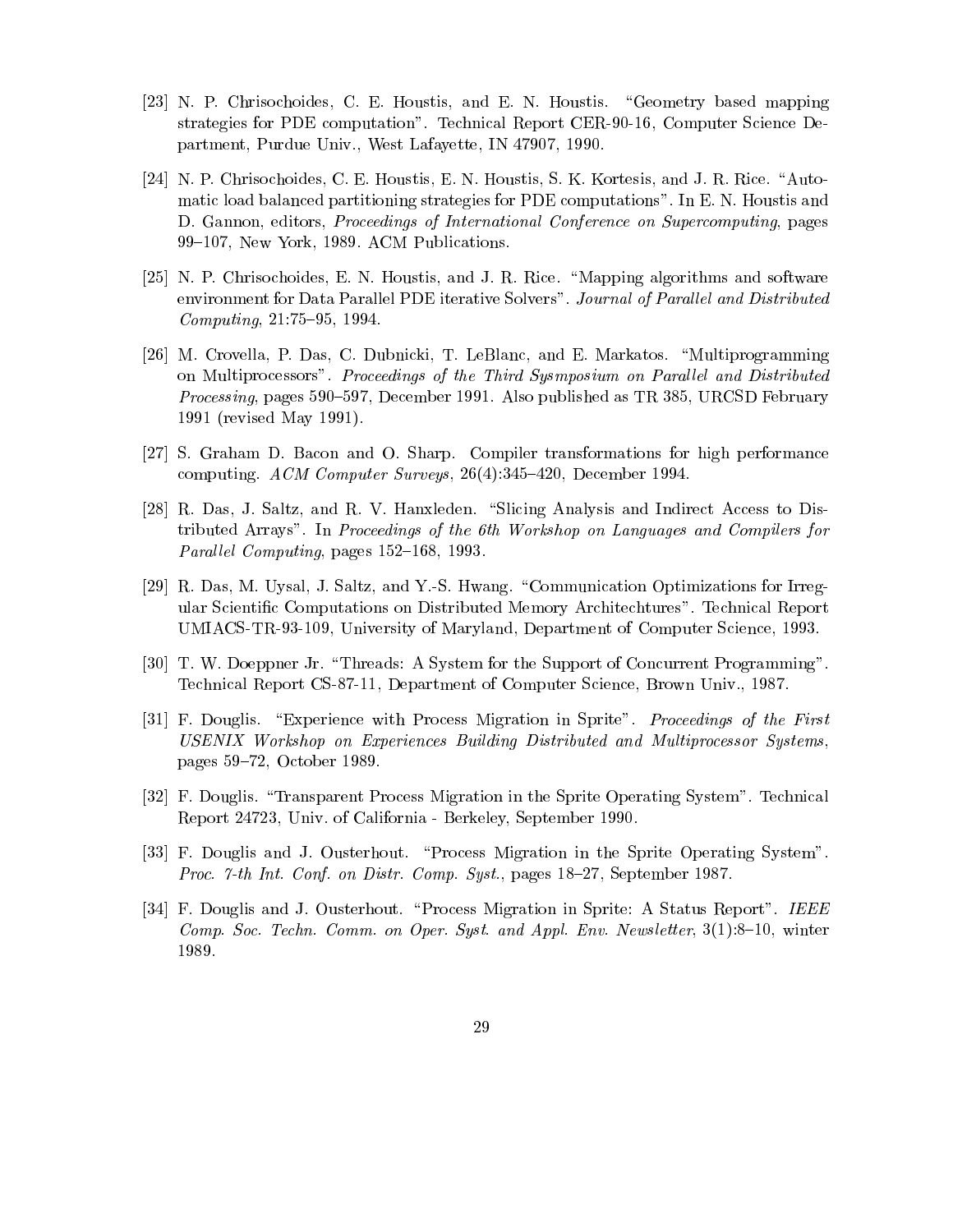- [35] F. Douglis and J. Ousterhout. \Transparent Process Migration: Design Alternatives and the Sprite Implementation". Software Practice and Experience, November 1989.
- [36] T. H. Dunigan. Kendall Square Multiprocessor: Early Experiences and Performance. Technical Report ORNL/TM-12065, Oak Ridge National Laboratory, May 1992.
- [37] S. Dutt and J. P. Hayes. "On Allocating Subcubes in a Hypercube Multiprocessor". In Proc. 3-rd Hypercube Conf., pages 801-810, 1988.
- [38] D. L. Eager, E. D. Lazowska, and J. Zahorjan. "The Limited Performance Benefits of Migrating Active Processes for Load Sharing". Proceedings of SIGMETRICS 1988, pages 63–72, May 1988.
- [39] D. L. Eager and J. Zahorjan. "Adaptive Guided Self-Scheduling". Technical Report TR 92-01-01, University of Washington, Computer Science Department, January 1992.
- [40] D. L. Eager and J. Zahorjan. Chores: Enhanced Run-Time Support for Shared-Memory Parallel Computing. ACM Transactions on Computer Systems, 11(1):1-32, February 1993.
- [41] D. L. Eager, J. Zahorjan, and E. D. Lazowska. Speedup Versus Efficiency in Parallel Systems. IEEE Transactions on Computers,  $38(3):408-423$ , March 1989.
- [42] J. Edler, J. Lipkis, and E. Schonberg. \Process Management for Highly Parallel UNIX Systems". Technical Report 136, Ultracomputer Research Laboratory, New York Univ., April 1988.
- [43] R. Eigenmann and P. McClaughry. \Practical Tools for Optimizing Parallel Programs". Technical Report TR-1276, Center for Supercomputing Research and Development (CSRD), 1994.
- [44] Encore Computer Corporation. "Multimax Technical Summary", 1987.
- [45] F. Ercal, J. Ramanujam, and P. Sadayappan. "Task Allocation onto a Hypercube by Recursive Mincut Bipatitioning" . Journal of Parallel and Distributed Computing, 10:35-44, 1990.
- [46] C. Farhat. "A simple and efficient automatic FEM domain decomposer". Computers and Structures,  $28:579{-}602$ , 1988.
- [47] C. Farhat, L. Fezoui, and S. Lanteri. "Computational fluid dynamics with irregular grids on the connection machine". Technical Report 1411, INRIA, Le Chesnay Cedex, France, 1991.
- [48] D. G. Feitelson and L. Rudolph. "Distributed Hierarchical Control for Parallel Processing". IEEE Computer,  $23(5):65-77$ , May 1990.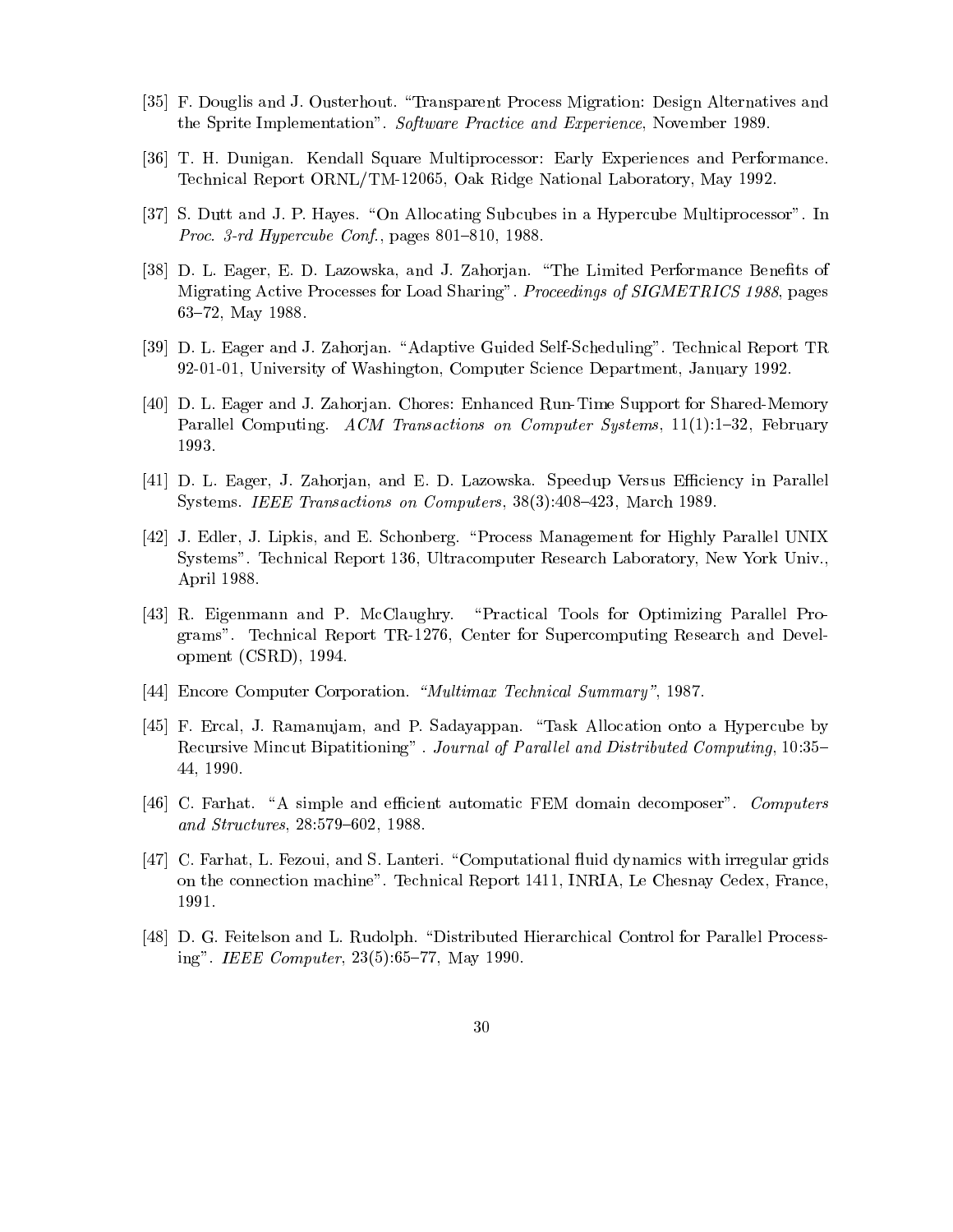- [49] D. G. Feitelson and L. Rudolph. "Mapping and Scheduling in a Shared Parallel Environment Using Distributed Hierarchical Control". Proceedings of the 1990 International Conference on Parallel Processing, pages I:1-8, August 1990.
- [50] A. Feldmann, M. Y. Kao, J. Sgall, and S. H. Teng. "Optimal Online Scheduling of Parallel Jobs with Dependencies". Technical report, Carnegie-Mellon Univ., September 1992.
- [51] J. Flower, S. Otto, and M. Salana. "Optimal mapping of irregular finite element domains to parallel processors". Parallel Computers and Their Impact on Mechanics,  $86:239-250$ , 1988.
- [52] R. J. Fowler and L. I. Kontothanassis. "Mercury: Object-Affinity Scheduling and Continuation Passing on Multiprocessors". In Parallel Languages and Architecture Europe (PARLE 94). Athens., July 1994.
- [53] G. C. Fox. "A review of automatic load balancing and decomposition methods for the hypercube". In M. H. Schultz, editor, *Proceedings of the IMA Institute*, pages  $63-76$ . Springer-Verlag, 1986.
- [54] M. R. Gary and D. S. Johnson.  $\degree$ Computers and Intractability, A Guide to the Theory of NP-Completeness". 1979.
- [55] E. Gelenbe and R. Kushwaha. Incremental Adaptive Load Balancing in Distributed Systems. 1993. submitted for publication.
- [56] E. Gelenbe and R. Kushwaha. Dynamic Load Balancing in Distributed Systems. In MASCOTS. IEEE Computer Society, Jan 1994.
- [57] A. George. "Nested dissection of a regular finite element mesh". SIAM Journal on Numerical Analysis,  $10(2):345{-}363$ , 1973.
- [58] A. George and J. W. Liu. "An automatic nested dissection algorithm for irregular finite element problems".  $SIAM\ Journal\ on\ Numerical\ Analysis$ ,  $15(5):1053{-}1069$ , 1978.
- [59] A. George and D. R. McIntyre. "On the application of the minimum degree algorithm to finite element systems". SIAM Journal on Numerical Analysis, 15(1):1053-1069, 1978.
- [60] L. Greengard. The Rapid Evaluation of Potential Fields in Particle Systems. PhD thesis, MIT Press: Cambridge, MA, 1988.
- [61] L. Gross, C. Roll, and W. Schoenauer. "VECFEM for Mixed Finite Elements". Technical Report 50/93, Rechenzentrum der Universitat Karlsruhe, December 1993.
- [62] A. Gupta, A. Tucker, and S. Urushibara. \The Impact of Operating System Scheduling Policies and Synchronization Methods on the Performance of Parallel Applications". In *Proceedings of the SIGMETRICS 1991*, pages  $120–132$ , May 1991.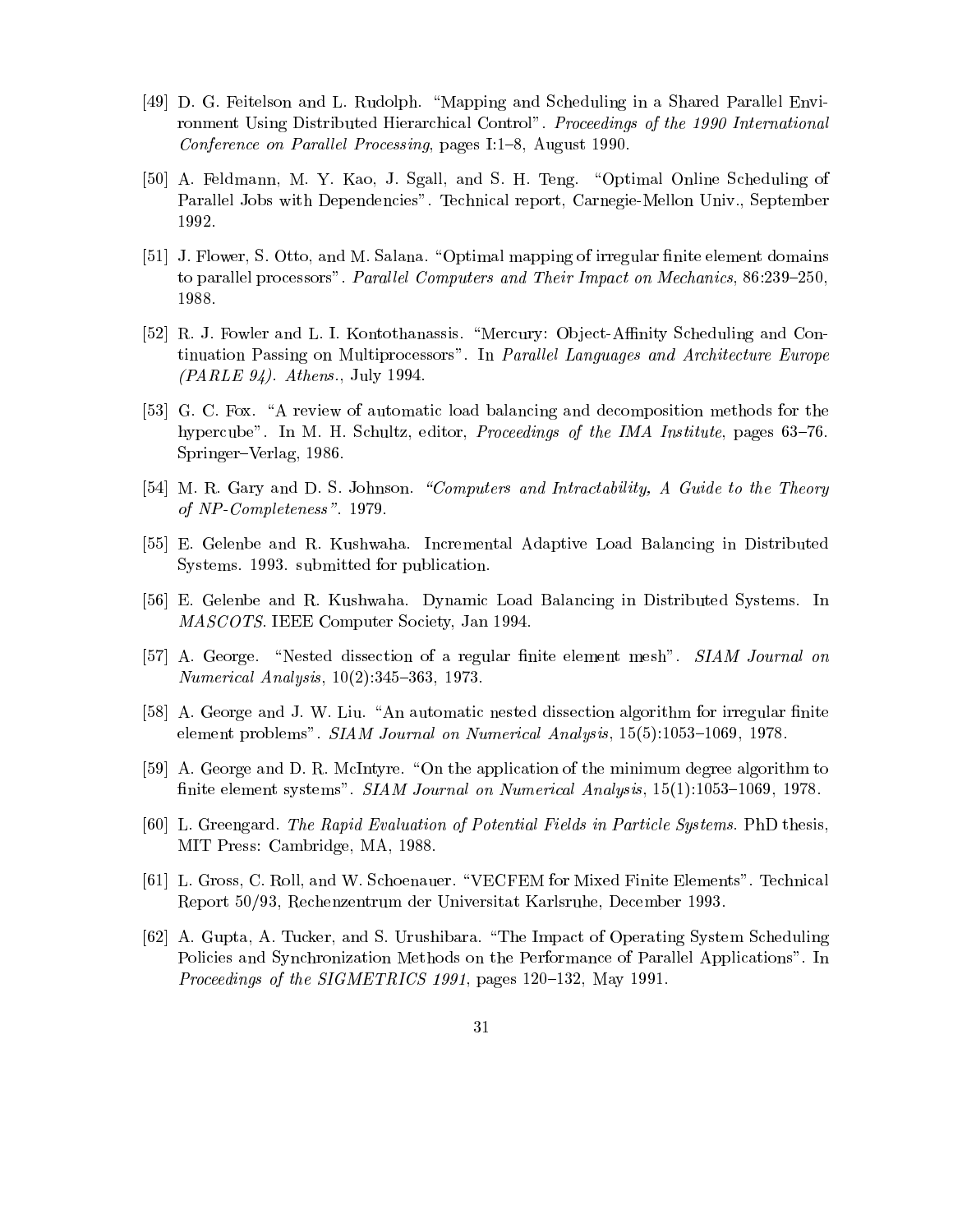- [63] Anoop Gupta, Andrew Tucker, and Luis Stevens. Making Effective Use of Shared-Memory Multiprocessors: The Process Control Approach. Technical Report CSL-TR-91-475A, Computer Systems Laboratory, Stanford UNIV, July 1991.
- [64] S. Ha and E. A. Lee. "Compile-time scheduling and assignment of data-flow program graphs with data-dependent iteration". IEEE Transactions on Computers,  $40(11):1225-$ 1238, November 1991.
- [65] R. V. Hanxleden, K. Kennedy, C. Koelbel, R. Das, and J. Saltz. "Compiler Analysis for Irregular Problems in Fortran-D". In \Proceedings of 5th Workshop on Languages and Compilers for Parallel Computing, 1992.
- [66] S. Hiranandani, K. Kennedy, and C.-W. Tseng. Compiler Optimizations for Fortran D on MIMD Distributed-Memory Machines. *Communications of the ACM*,  $35(8):67{-}80$ , August 1992.
- [67] J. Hopfield. "Neural networks and physical systems with emergent collective computational abilities". In Proc. Natl. Acad. Sci., USA, volume 79, pages  $2554-2558$ , 1982.
- [68] C. E. Houstis. "Module Allocation of Real-Time Applications to Distributed Systems". IEEE Transactions on Software Engineering,  $5(7)$ :699-709, July 1990.
- [69] E. N. Houstis, S. K. Kortesis, and H. Byun. \A workload partitioning strategy for PDEs by a generalized neural network". Technical Report CSD-TR-934, Purdue Univ., W. Lafayette, IN, 1990.
- [70] E. N. Houstis, J. R. Rice, N. P. Chrisochoides, H. C. Karathonases, P. N. Papachiou, M. K. Samartzis, E. A. Vavalis, K. Y. Wang, and S. Weerawarana. "ELLPACK: A numerical simulation programming environment for parallel MIMD machines". Super $computing$ , pages  $3-23$ , 1990.
- [71] S. F. Hummel, E. Schonberg, and L. E. Flynn. \Factoring: A Method for Scheduling Parallel Loops".  $CACM$ ,  $35(8):90-101$ , August 1992.
- [72] J. J. Hwang, F. D. Anger, Y. C. Chow, and C. Y. Lee. "Scheduling Precedence Graphs in Systems with Interprocessor Communication Times". SIAM Journ. Comp., 18(2):244– 257, April 1989.
- [73] L. Johnston and C.-T. Ho. \Optimum broadcasting and personalized communication in hypercubes". IEEE Trans. Comput., 38:1248-1268, 1989.
- [74] B. W. Kernighan and S. Lin. "An efficient heuristic procedure for partitioning graphs". The Bell System Technical Journal, pages 291-307, 1970.
- [75] J. Kim, C. R. Das, and W. Lin. \A Processor Allocation Scheme for Hypercube Computers". In Proc. Int. Conf. on Parallel Processing, volume 2, pages 231-238, 1989.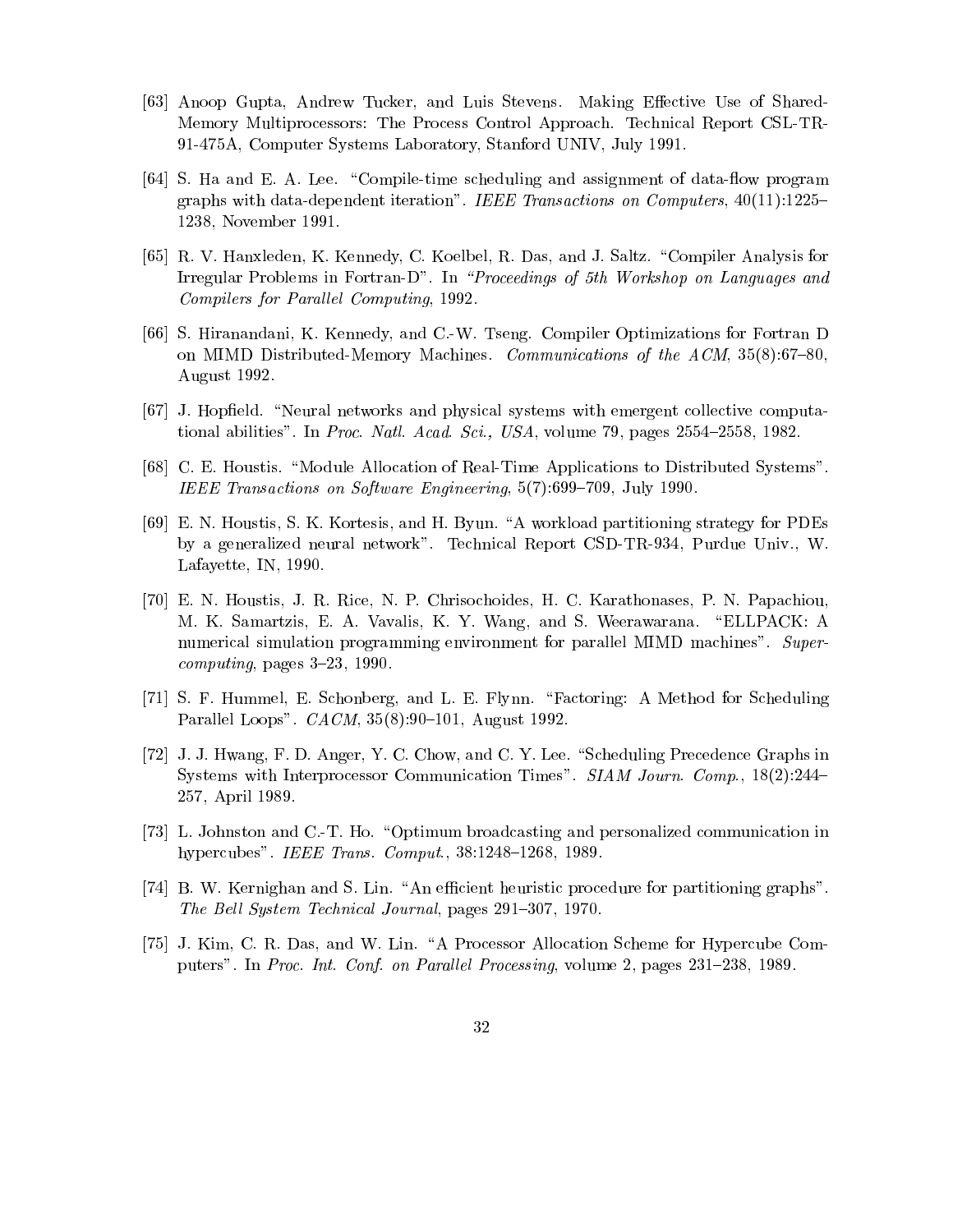- [76] S. Kirkpatrick, C. Gelatt, and M. Vecchi. "Optimization by simulated annealing".  $Sci$ ence,  $220:671{-}680$ , 1983.
- [77] C. P. Kruskal and A. Weiss. "Allocating Independent Subtasks on Parallel Processors". IEEE Transactions on Software Engineering,  $11(10):1001-1016$ , 1985.
- [78] K. Kunchithapadam and B. P. Miller. "Optimizing Array Distributions in Data-Parallel Programs". In 7th Annual Workshop on Languages and Compilers for Parallel Computing, Ithaca, NY, August 1994.
- [79] J. F. Leathrum, Jr. and J. A. Board, Jr. Parallelization of the Fast Multipole Algorithm using the B012 Transputer Network. In Transputing. IOS Press: Washington, DC, 1991.
- [80] James F. Leathrum, Jr. and John A. Board, Jr. Mapping the adaptive fast multipole algorithm onto MIMD systems. Unstructured Scientic Computation on Scalable Multi $processors$ , pages  $161-178$ , 1992.
- [81] C. Y. Lee, J. J. Hwang, Y. C. Chow, and F. D. Anger. "Multiprocessor Scheduling with Interprocessor Communication Delays". Operations Research Letters,  $7(3):141-147$ , June 1988.
- [82] D. Lenoski, J. Laudon, L. Stevens, T. Joe, D. Nakahira, A. Gupta, and J. Hennessy. The DASH Prototype: Implementation and Performance. Proceedings of the Nineteenth International Symposium on Computer Architecture, pages 92–103, May 1992.
- [83] S. Leutenegger. \Issues in Multiprogrammed Multiprocessor Scheduling". Technical Report 954, University of Wisconsin-Madison, August 1990. Ph.D. dissertation.
- [84] S. C. Leutenegger and M. K. Vernon. "The Performance of Multiprogrammed Multiprocessor Scheduling Policies". *Performance Evaluation Review*,  $18(1):226{-}236$ , May 1990.
- [85] H. Li, S. Tandri, M. Stumm, and K. C. Sevcik. "Locality and Loop Scheduling on NUMA Multiprocessors". Proc. Int. Conf. on Parallel Processing, August 1993.
- [86] K. Li and K. H. Cheng. "Static Job Scheduling in Partitionable Mesh Connected Systems". Journal of Parallel and Distributed Computing,  $10(2):152-159$ , October 1990.
- [87] D. J. Lilja. "Exploiting the Parallelism Available in Loops". IEEE Computer,  $27(2):13-$ 26, February 1994.
- [88] B. Lisper and J. F. Collard. \Extent Analysis of Data Fields". Technical Report 03, Royal Inst Tech (Sweden), Teleinformatics, 1994.
- [89] M. Litzkow. "Remote UNIX: Turning Idle Workstations Into Cycle Servers". In Proceedings of the USENIX 1987 Summer Conference, pages 381-384, june 1987.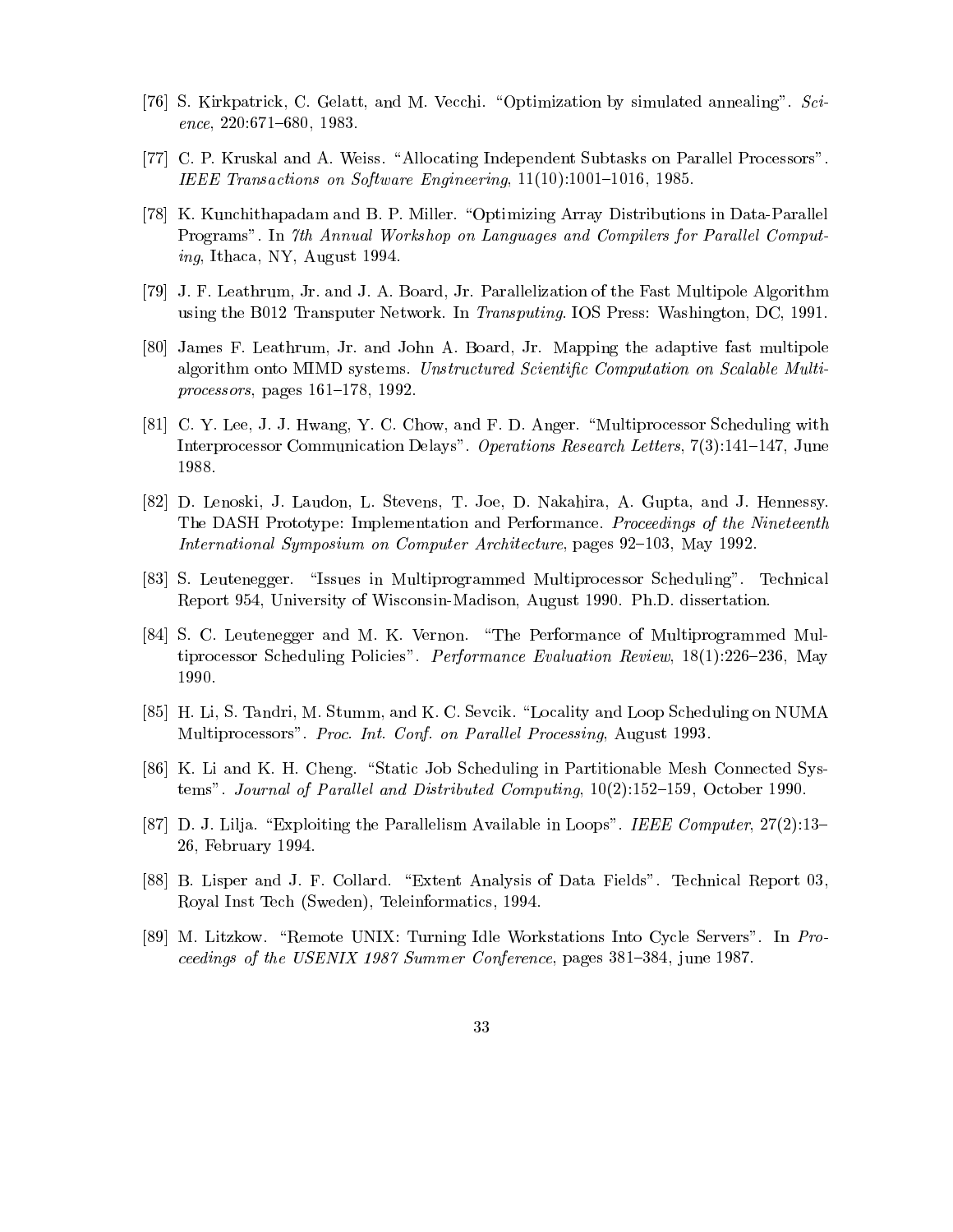- [90] M. J. Litzkow, M. Livny, and M. W. Mutka. "Condor A Hunter of Idle Workstations". In Proc. 8-th Int. Conf. on Distr. Comp. Syst., 1988.
- [91] W. H. Liu and A. H. Sherman. "Comparative analysis for the Cuthill-McKee and the reverse Cuthill-McKee ordering algorithms for sparse matrices". SIAM Journal on Numerical Analysis,  $13(2):199-213$ , 1976.
- [92] S.-P. Lo and V. D. Gligor. "A Comparative Analysis of Multiprocessor Scheduling Algorithms". Proc. 7-th Int. Conf. on Distr. Comp. Syst., pages 356-363, September 1987.
- [93] S.-P. Lo and V. D. Gligor. \Properties of Multiprocessor Scheduling Algorithms". Proceedings of the 1987 International Conference on Parallel Processing, August 1987.
- [94] V. M. Lo. "Process Migration for Communication Performance". IEEETCOS,  $3(1):28-$ 30, Winter 1989.
- [95] P.S. Lomdahl, P. Tamayo, N. Grönbech-Jensen, and D.M. Beazley. 50 GFlops molecular dynamics on the Connection Machine 5. Technical Report LA-UR-93-3078, Los Alamos National Laboratory, Los Alamos, N.M., 1993.
- [96] S. Lucco. \A Dynamic Scheduling Method for Irregular Parallel Programs". ACM SIGPLAN 92 CONF on Programming Language Design and Implementation, pages 200– 211, June 1992.
- [97] N. K. Madsen and R. F. Sincovec. \ALGORITHM 540: PDECOL General Allocation Software for Partial Differential Equations". ACM Transactions on Mathematical Software, 5(3):326-351, September 1979.
- [98] N. Mansour. "Physical optimization algorithms for mapping data to distributed-memory multiprocessors". PhD thesis, Syracuse Univ., 1992.
- [99] L. D. Marini and A. Quarteroni. \An iterative procedure for Domain Decomposition Methods : A finite element approach". First International Symposium on Domain Decomposition Methods for Partial Differential Equations, 1988.
- [100] E. Markatos, M. Crovella, P. Das, C. Dubnicki, and T. LeBlanc. "The Effects of Multiprogramming on Barrier Synchronization". In Proceedings of the Third IEEE Symposium on Parallel and Distributed Processing, pages 662-669, December 1991.
- [101] E. Markatos and T. J. LeBlanc. \Locality-Based Scheduling in Shared-Memory Multiprocessors". In Albert Zomaya, editor, "Parallel Computations: Paradigms and Applications". International Thomson Computer Press, 1996. Also appeared as Techinal Report 94, Institute of Computer Science, FORTH, Greece, August 1993.
- [102] E. P. Markatos and T. J. LeBlanc. "Load Balancing Versus Locality Management in Shared-Memory Multiprocessors". In Proc. Int. Conf. on Parallel Processing, pages I:258{267, St. Charles, IL, August 1992.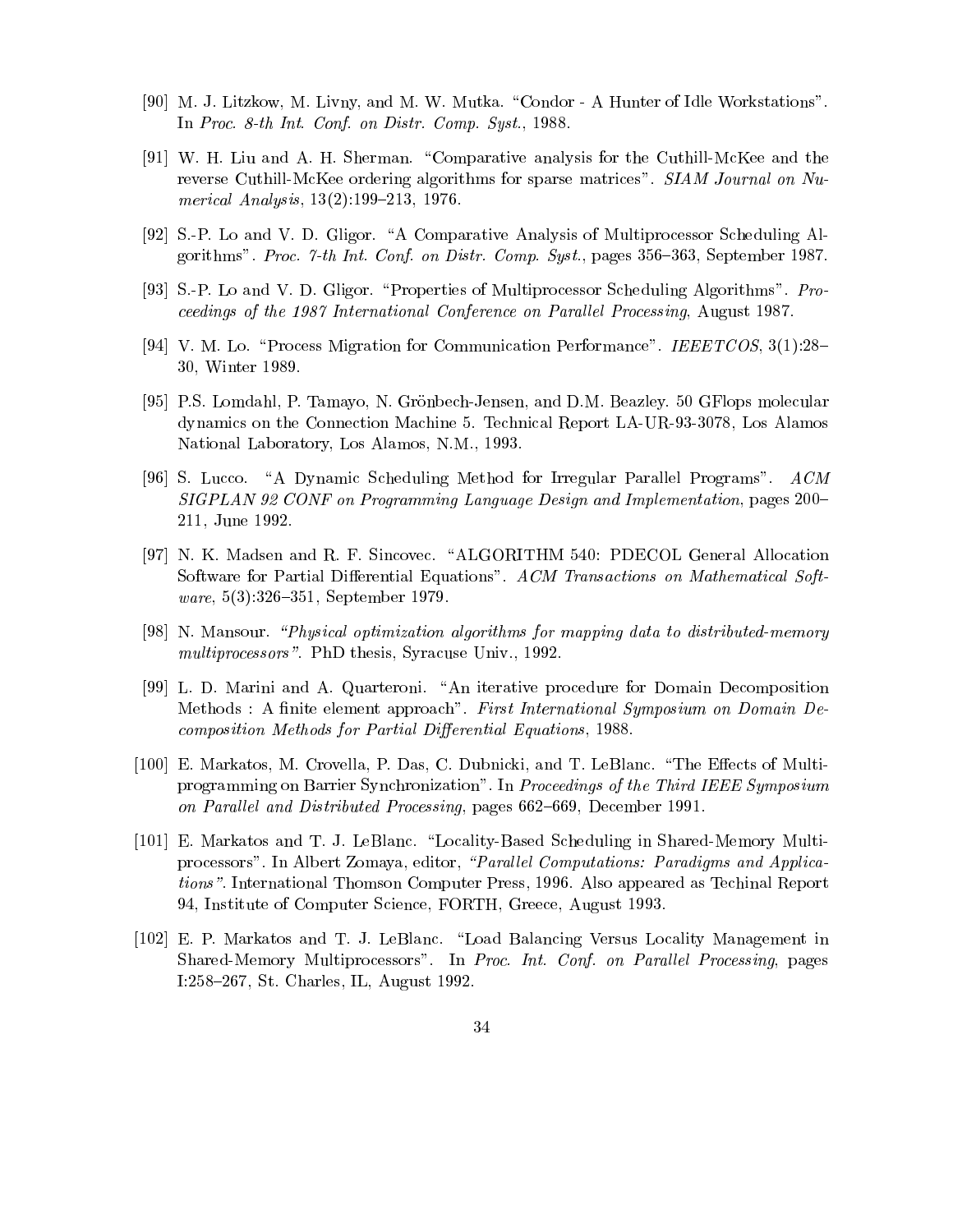- [103] E. P. Markatos and T. J. LeBlanc. "Using Processor Affinity in Loop Scheduling on Shared-Memory Multiprocessors". IEEE Transactions on Parallel and Distributed Sys $tems, 5(4):379-400,$  April 1994.
- [104] B. D. Marsh, M. L. Scott, T. J. LeBlanc, and E. P. Markatos. "First-Class User-Level Threads". In Proceedings 13th Symposium on Operating Systems Principles, pages 110– 121, October 1991.
- [105] C. McCann, R. Vaswani, and J. Zahorjan. "A Dynamic Processor Allocation Policy for Multiprogrammed Shared Memory Multiprocessors". ACM Transactions on Computer  $Systems, 11(2):146–178, May 1993.$
- [106] McClaughry and P. Earl. \PTOPP A Practical Toolset for the Optimization of Parallel Programs". Technical Report TR-1225, Center for Supercomputing Research and Development (CSRD), 1993.
- [107] A.I. Mel'cuk, R.C. Giles, and H. Gould. Computers in Physics. page 311, 1991.
- [108] D. K. Melgaard and R. F. Sincovec. "General software for two-dimensional nonlinear partial differential equations". ACM Transactions on Mathematical Software, 7(1):106-125, March 1981.
- [109] W. F. Mitchell. "Adaptive refinement for arbitrary finite element spaces with hierarchical bases". Journal on Computational and Applied Math., 36:65-78, 1991.
- [110] M. W. Mutka. \Estimating Capacity For Sharing in a Privately Owned Workstation Environment". IEEE Transactions on Software Engineering, 18(4):319-328, April 1992.
- [111] M. W. Mutka and M. Livny. "Profiling Workstations' Available Capacity for Remote Execution". In Performance, 1987.
- [112] M. W. Mutka and M. Livny. "Scheduling Remote Processing Capacity in a Workstation-Processor Bank Network". In Proc. 7-th Int. Conf. on Distr. Comp. Syst., pages 2-9, 1987.
- [113] S. T. Nguyen, B. J. Zook, and X. Zhang. \Distributed computation of electromagnetic scattering problems using finite-difference time-domain decompositions". In IEEE  $In$ ternational Symposium on High-Performance Distributed Computing, IEEE CS Press, August 1994.
- [114] M. O'Boyle. "A Data Partioning Algorithm for Distributed Memory Compilation". Technical Report UMCS-93-7-1, Department of Computer Science, University of Manchester, July 1993.
- [115] S. Orlando and R. Perego. Exploiting Partial Replication in Unbalanced Parallel Loop Scheduling on Multicomputers. Microprocessing and Microprogramming, Elsevier Science Publisher, special issue on Parallel System Engineering, 1996.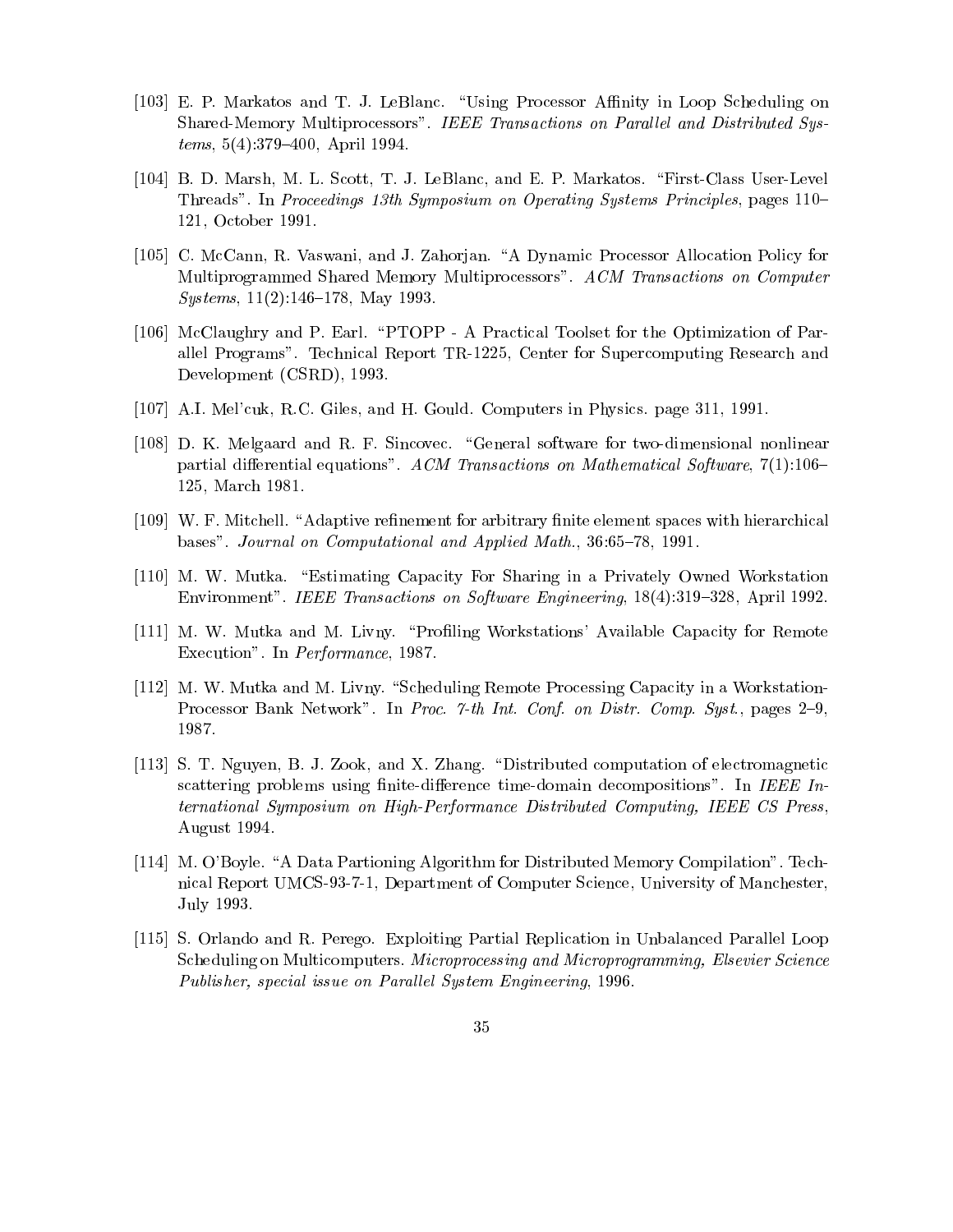- [116] J. K. Ousterhout. "Scheduling Techniques for Concurrent Systems". In Proc. 2-nd Int. Conf. on Distr. Comp. Syst., pages  $22-30$ , 1982.
- [117] J. K. Ousterhout, D. A. Scelza, and P. S. Sindu. "Medusa An Experiment in Distributed Operating System Structure". Communications of the ACM, 23:92-105, February 1980.
- [118] C. D. Polychronopoulos and D. J. Kuck. "Guided Self-Scheduling: A Practical Scheduling Scheme for Parallel Supercomputers". IEEE Transactions on Computers, C-36(12), December 1987.
- [119] C. Pommerell, M. Annaratone, and W. Fichtner. "A set of new mapping and coloring heuristics for distributed-memory parallel processors". In Proceedings of Copper Mountain Conference on Iterative Methods, volume 4, pages 1-27, 1990.
- [120] R. Ponnusamy, J. Saltz, and A. Choudhary. "Runtime-Compilation Techniques for Data Partitioning and Communication Schedule Reuse". In Proceedings Supercomputing '93, pages 361-370, 1993.
- [121] G. J. Popek and B. J. Walker. "The LOCUS Distributed System". The MIT Press, 1985.
- [122] M. L. Powell and B. P. Miller. "Process Migration in DEMOS/MP". In Proc. 6-th  $ACM$ Symp. on Operating System Principles, pages  $110-119$ , November 1983.
- [123] O. Plata F. F. Rivera. Combining Static and Dynamic Scheduling on Distributed-Memory Multiprocessors. 1994 ICS, pages 186-195, July 1994.
- [124] V. F. Russo. "An Object-Oriented Operating System". PhD thesis, Univ. of Illinois at Urbana-Champaign, 1991.
- [125] V. F. Russo. \Process Scheduling and Synchronization in the Renaissance Ob ject-Oriented Multiprocessor Operating System". In Proceedings of the Second Symp. on Experiences with Distributed and Multiprocessor Systems, pages  $117-132$ , Atlanta, GA, March 1991.
- [126] V. Sarkar. "Partitioning and Scheduling for Execution on Multiprocessors". Technical report, Stanford Univ., April 1987.
- [127] V. Sarkar and J. Hennessy. "Compile-time Partitioning and Scheduling of Parallel Programs". In  $SIGPLAN$  '86 Symposium on Compiler Construction, pages 17–26, Palo Alto, CA, June 1986. acm, SIGPLAN.
- [128] K. E. Schauser, D. E. Culler, and T. von Eicken. "Compiler-Controlled Multithreading for Lenient Parallel Languages". In Proceedings of the '5th ACM Conference on Functional Programming Languages and Computer Architecture, Cambridge, MA, pages 50-72, New York, 1991. Springer-Verlag.
- [129] M. Schmauder, R. Weiss, and W. Schoenauer. \The Cadsol Program Package". Technical Report 46/92, Rechenzentrum der Universitat Karlsruhe, April 1992.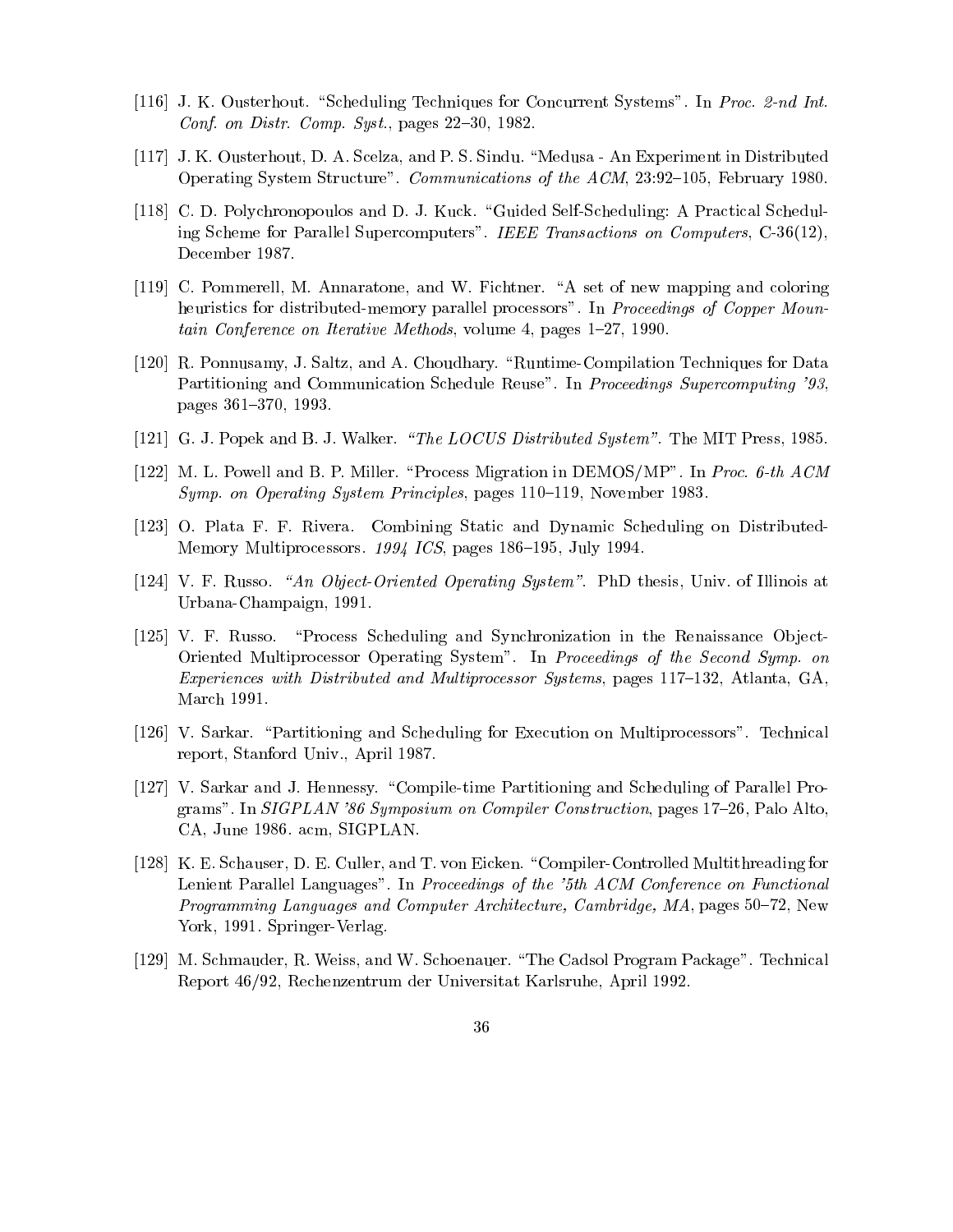- [130] W. Schoenauer, E. Schnepf, and H. Mueller. \The Fidisol Program Package". Technical Report 27/85, Rechenzentrum der Universitat Karlsruhe, December 1985.
- [131] M. L. Scott, T. J. LeBlanc, B. D. Marsh, T. G. Becker, C. Dubnicki, E. P. Markatos, and N. G. Smithline. \Implementation Issues for the Psyche Multiprocessor Operating System". Computing Systems,  $3.(1):101-137$ , winter 1990.
- [132] Sequent Computer Systems Inc. "Balance 8000 System", 1985.
- [133] Sequent Computer Systems Inc. "Symmetry Multiprocessor Architecture Overview", 1991.
- [134] K. C. Sevcik. Application Scheduling and Processor Allocation in Multiprogrammed Multiprocessors. *Performance Evaluation*,  $9(2-3):107-140$ , 1994.
- [135] K. C. Sevcik. Characterizations of Parallelism in Applications and their Use in Scheduling. Performance Evaluation Review,  $17(1):171-180$ , May 1989.
- [136] D. H. Simon. \Partitioning of unstructured problems for parallel processing". Technical Report RNR-91-008, NASA Ames Research Center, Moffet Field, CA 94035, 1990.
- [137] R. F. Sincovec and N. K. Madsen. "Software for nonlinear partial differential equations". ACM Transactions on Mathematical Software, 1(3):232-260, September 1975.
- [138] B. Smith. "Architecture and Applications of the HEP Computer System". In Proceedings of the SPIE, Real-Time Signal Processing IV, 1981.
- [139] D. G. Socha. "Supporting fine-grain computation on distributed memory parallel computers". Technical Report 91-07-01, Univ. of Washington, 1991.
- [140] M. S. Squillante. \Issues in Shared-Memory Multiprocessor Scheduling: A Performance Evaluation". Technical Report 90-10-04, University of Washington Computer Science Department, October 1990. Ph.D. dissertation.
- [141] M. S. Squillante and E. D. Lazowska. "Using Processor-Cache Affinity Information in Shared-Memory Multiprocessor Scheduling". IEEE Transactions on Parallel and Distributed Systems,  $4(2):131-143$ , February 1993.
- [142] C. Steketee, W. P. Zhu, and P. Moseley. \Implementation of Process Migration in Amoeba". Proc. 14-th Int. Conf. on Distr. Comp. Syst., June 1994.
- [143] J. Stichnoth, D. O'Hallaron, and T. Gross. "Generating communication for array statements: Design, implementation, and evaluation". Journal of Parallel and Distributed Computing,  $21(1):150-159$ , 1994.
- [144] Q. Stout and B. Wagar. "Intensive hypercube communication". Parallel Distribut.  $Comput., 10:167-181, 1990.$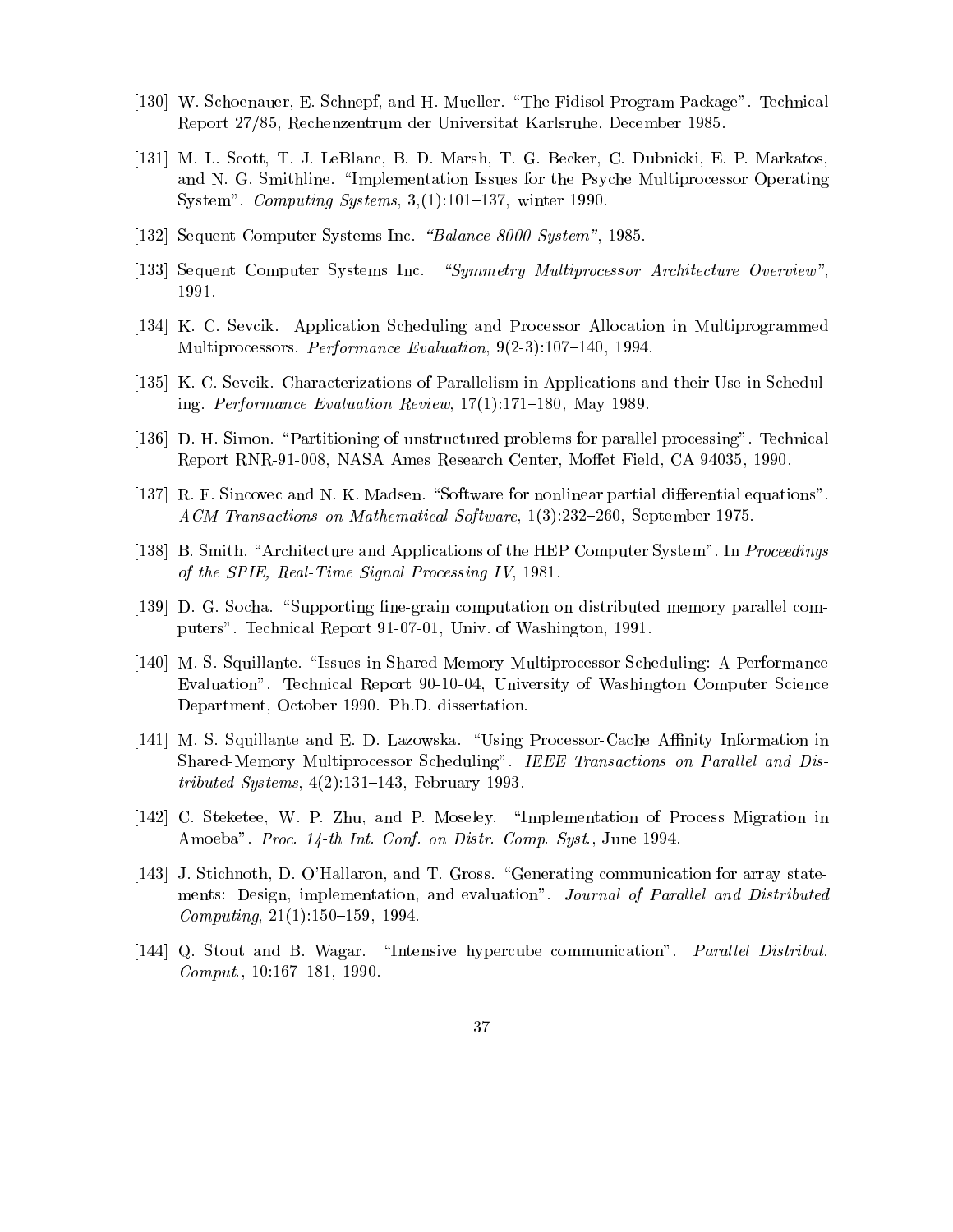- [145] J. Subhlok, D. O'Hallaron, T. Gross, P. Dinda, and J. Webb. "Communication and memory requirements as the basis for mapping task and data parallel programs". In Proc. Supercomputing '94, 1994.
- [146] P. Tamayo, J.P. Mesirov, and B.M. Boghosian. In Supercomputing. IEEE Computer Society Press, 1991.
- [147] P. Tang and P.-C. Yew. "Processor Self-Scheduling for Multiple Nested Parallel Loops". In Proceedings 1986 International Conference on Parallel Processing, pages 528-535, August 1986.
- [148] C. P. Thacker and L. C. Stewart. Firefly: A Multiprocessor Workstation. IEEE Transactions on Computers,  $37(8):909-920$ , August 1988.
- [149] M. Theimer. "Preemtable Remote Execution Facilities for Loosely-Coupled Distributed Systems". PhD thesis, Stanford Univ., 1986.
- [150] M. Theimer, K. Lantz, and D. Cheriton. "Preemptable Remote Execution Facilities for the V-System". In "Proceedings of the Eleventh ACM Symposium on Operating System *Principles"*, pages  $13-22$ , November 1987.
- [151] R. H. Thomas and W. Crowther. \The Uniform System: An Approach to Runtime Support for Large Scale Shared Memory Parallel Processors". In Proceedings of the 1988 International Conference on Parallel Processing, pages 245-254, August 1988.
- [152] J. Torrellas, A. Tucker, and A. Gupta. "Evaluating the Benefits of Cache-Affinity Scheduling in Shared-Memory Multiprocessors". Technical report, Computer Systems Laboratory, Stanford Univ., August 1992.
- [153] A. Tucker and A. Gupta. \Process Control and Scheduling Issues for Multiprogrammed Shared-Memory Multiprocessors". Proceedings of the Symposium on Operating Systems *Principles*, pages  $159–166$ , December 1989.
- [154] T. H. Tzen and L. M. Ni. \Trapezoid Self-Scheduling: A Practical Scheduling Scheme for Parallel Computers". IEEE Transactions on Parallel and Distributed Systems, 4(1):87-98, January 1993.
- [155] Z. Vranesic, S. Brown, M. Stumm, S. Caranci, A. Grbic, R. Grindley, M. Gusat, O. Krieger, G. Lemieux, K. Loveless, N. Manjikian Z. Zilic, T. Abdelrahman, B. Gamsa, P. Pereira, K. Sevcik, A. Elkateeb, and S. Srbljic. The NUMAchine Multiprocessor. Technical report, University of Toronto, 1995.
- [156] Michael S. Warren and John K. Salmon. A Parallel Hashed Oct-Tree N-Body Algorithm. In Supercomputing, pages 12-21. IEEE Computer Society, Washington, 1993.
- [157] R. D. Williams. "Performance of Dynamic Load Balancing Algorithms for Unstructured Mesh Calculations". Technical Report C3P913, Concurrent Supercomputing Facility, California Institute of Technology, Pasadena, CA, June 1990.